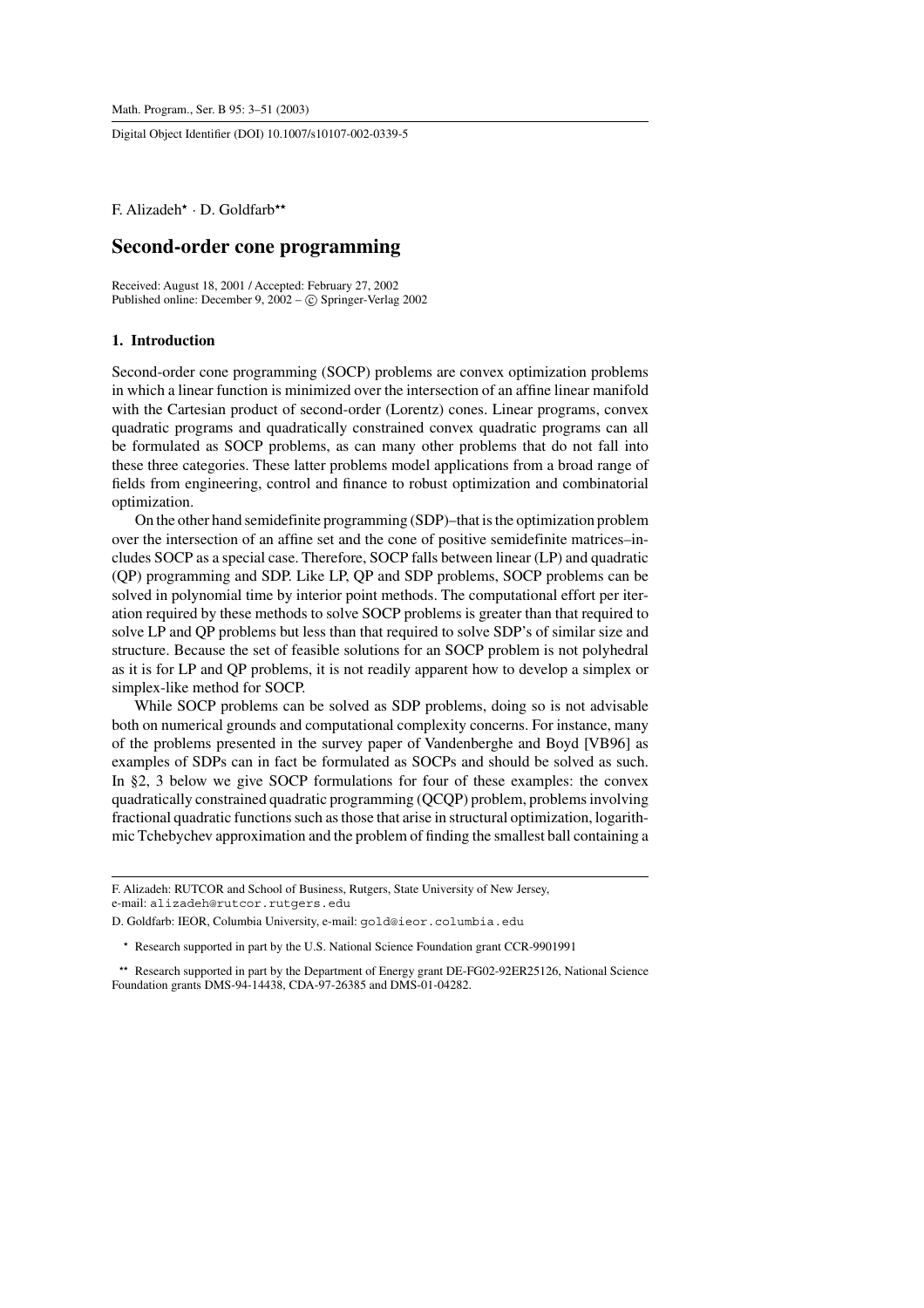given set of ellipsoids. Thus, because of its broad applicability and its computational tractability, SOCP deserves to be studied in its own right.

Particular examples of SOCP problems have been studied for a long time. The classical Fermat-Weber problem (described in §2.2 below) goes back several centuries; see [Wit64] and more recently [XY97] for further references and background. The paper of Lobo et al [LVBL98] contains many applications of SOCP in engineering. Nesterov and Nemirovski [NN94], Nemirovski [Nem99] and Lobo et al [LVBL98] show that many kinds of problems can be formulated as SOCPs. Our presentation in §2 is based in part on these references. Convex quadratically constrained programming (QCQP), which is a special case of SOCP, has also been widely studied in the last decade. Extension of Karmarkar's interior point method [Kar84] to QCQPs began with Goldfarb, Liu and Wang [GLW91], Jarre [Jar91] and Mehrotra and Sun [MS91].

Nesterov and Nemirovski [NN94] showed that their general results on self-concordant barriers apply to SOCP problems, yielding interior point algorithms for SOCP with an iteration complexity of  $\sqrt{r}$  for problems with r second-order cone inequalities (see below for definitions). Nemirovski and Scheinberg [NS96] showed that primal or dual interior point methods developed for linear programming can be extended in a word-for-word fashion to SOCP; specifically they showed this for Karmarkar's original method.

Next came the study of primal-dual interior point methods for SOCP. As in linear and semidefinite programming, primal-dual methods seem to be numerically more robust for solving SOCPs. Furthermore, exploration of these methods leads to a large class of algorithms, the study of which is both challenging and potentially significant in practice. Study of primal-dual interior point methods for SOCP started with Nesterov and Todd [NT97, NT98]. These authors presented their results in the context of optimization over self-scaled cones, which includes the class of second-order cones as special case. Their work culminated in the development of a particular primal-dual method called the NT method. Adler and Alizadeh [AA95] studied the relationship between semidefinite and second-order cone programs and specialized the so-called  $XZ + ZX$  method of [AHO98] to SOCP. Then Alizadeh and Schmieta [AS97] gave nondegeneracy conditions for SOCP and developed a numerically stable implementation of the  $XZ + ZX$ method; this implementation is used in the SDPPACK software package,  $[AHN^{+}97]$ . (§5 and §6 below are partly based on [AS97].) Subsequently, Monteiro and Tsuchiya in [MT00] proved that this method, and hence all members of the Monteiro-Zhang family of methods, have a polynomial iteration complexity.

There is a unifying theory based on Euclidean Jordan algebras that connects LP, SDP and SOCP. The text of Faraut and Korány [FK94] covers the foundations of this theory. We review this theory for the particular Jordan algebra relevant to SOCP problems in §4. Faybusovich [Fay97b, Fay97a, Fay98] studied nondegeneracy conditions and presented the NT, XZ and ZX methods in Jordan algebraic terms. Schmieta [Sch99] and Schmieta and Alizadeh [SA01, SA99] extended the analysis of the Monteiro-Zhang family of interior point algorithms from SDP to all symmetric cones using Jordan algebraic techniques. They also showed that word-for-word generalizations of primal based and dual based interior point methods carry over to all symmetric cones [AS00]. In addition, Tsuchiya [Tsu97, Tsu99] used Jordan algebraic techniques to analyze interior point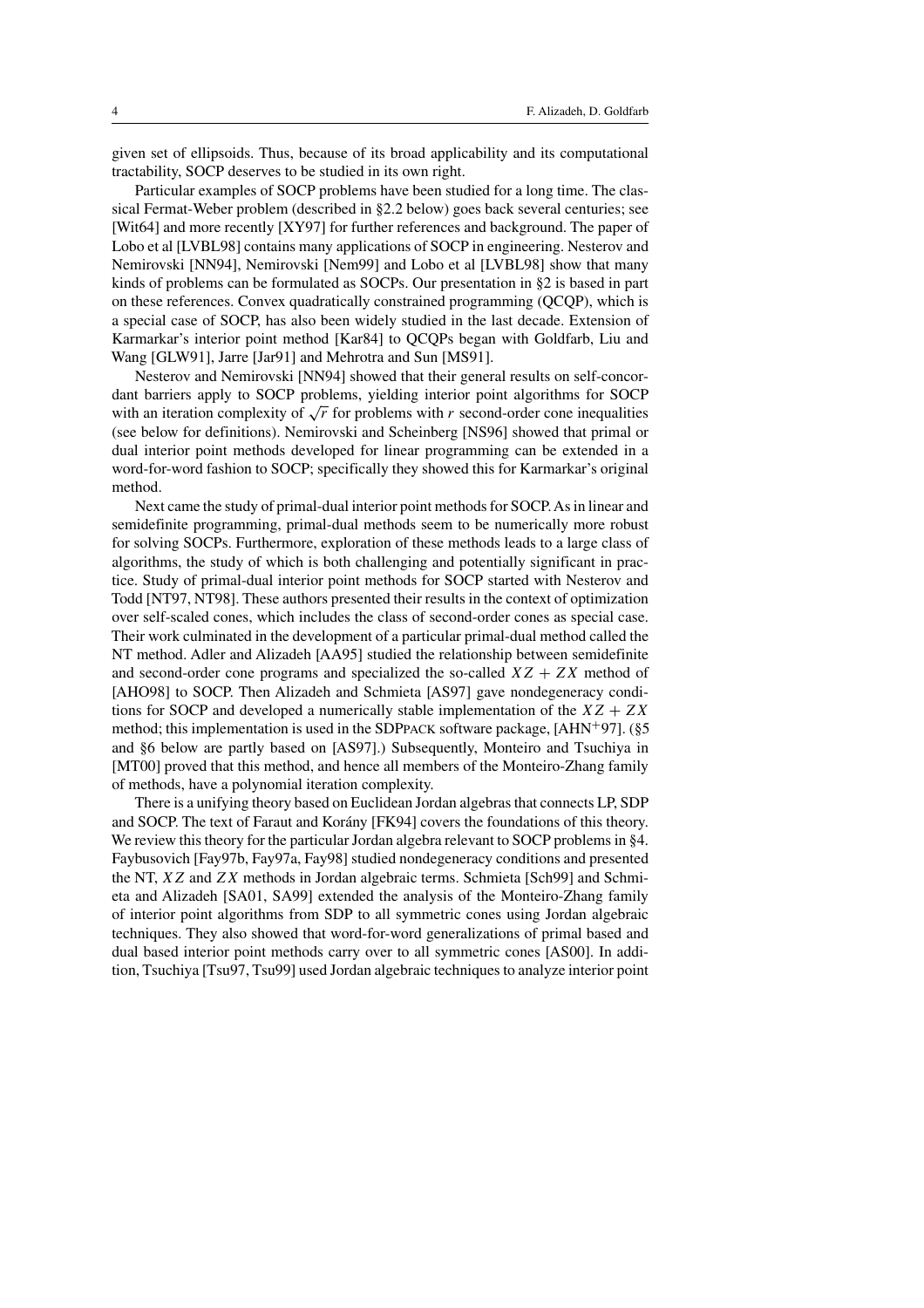methods for SOCP. The overview of the path-following methods in §7 is partly based on these references.

There are now several software packages available that can handle SOCPs or mixed SOCP, LP and SDP problems. The SDPpack package was noted above. Sturm's SeDuMi [Stu98] is another widely available package that is based on the Nesterov-Todd method; in [Stu99] Sturm presents a theoretical basis for his computational work.

In this paper, we present an overview of the SOCP problem. After introducing a standard form for SOCP problems and some notation and basic definitions, we show in §2 that LP, QP, quadratically constrained QP, and other classes of optimization problems can be formulated as SOCPs. We also demonstrate how to transform many kinds of constraints into second-order cone inequalities. In §3 we describe how robust least squares and robust linear programming problems can be formulated as SOCPs. In §4 we describe the algebraic foundation of second-order cones. It turns out that a particular Euclidean Jordan algebra underlies the analysis of interior point algorithms for SOCP. Understanding of this algebra helps us see the relationship between SDP and SOCP more clearly.

Duality and complementary slackness for SOCP are covered in §5 and notions of primal and dual non-degeneracy and strict complementarity are covered in §6. In §7, the logarithmic barrier function and the equations defining the central path for an SOCP are presented and primal-dual path-following interior point methods for SOCPs are briefly discussed. Finally in §8 we deal with the efficient and numerically stable implementation of interior point methods for SOCP.

# **Notation and definitions**

In this paper we work primarily with optimization problems with block structured variables. Each block of such an optimization problem is a vector constrained to be inside a particular second-order cone. Each block is a vector indexed from 0. We use lower case boldface letters **x**, **c** etc. for column vectors, and uppercase letters A, X etc. for matrices. Subscripted vectors such as  $\mathbf{x}_i$  represent the  $i^{\text{th}}$  block of **x**. The  $j^{\text{th}}$  component of the vectors **x** and  $\mathbf{x}_i$  are indicated by  $x_i$  and  $x_{ij}$ . We use 0 and 1 for the zero vector and vector of all ones, respectively, and 0 and  $I$  for the zero and identity matrices; in all cases the dimensions of these vectors and matrices can be discerned from the context.

Often we need to concatenate vectors and matrices. These concatenations may be column-wise or row-wise. We follow the convention of some high level programming languages, such as MATLAB, and use "," for adjoining vectors and matrices in a row and ";" for adjoining them in a column. Thus for instance for vectors **x**, **y**, and **z** the following are synonymous:

$$
\begin{pmatrix} \mathbf{x} \\ \mathbf{y} \\ \mathbf{z} \end{pmatrix} = (\mathbf{x}^\top, \mathbf{y}^\top, \mathbf{z}^\top)^\top = (\mathbf{x}; \mathbf{y}; \mathbf{z}).
$$

If  $A \subset \mathbb{R}^k$  and  $B \subset \mathbb{R}^l$  then  $A \times B \stackrel{\text{def}}{=} \{(\mathbf{x}; \mathbf{y}) : \mathbf{x} \in A \text{ and } \mathbf{y} \in B\}$  is their Cartesian product.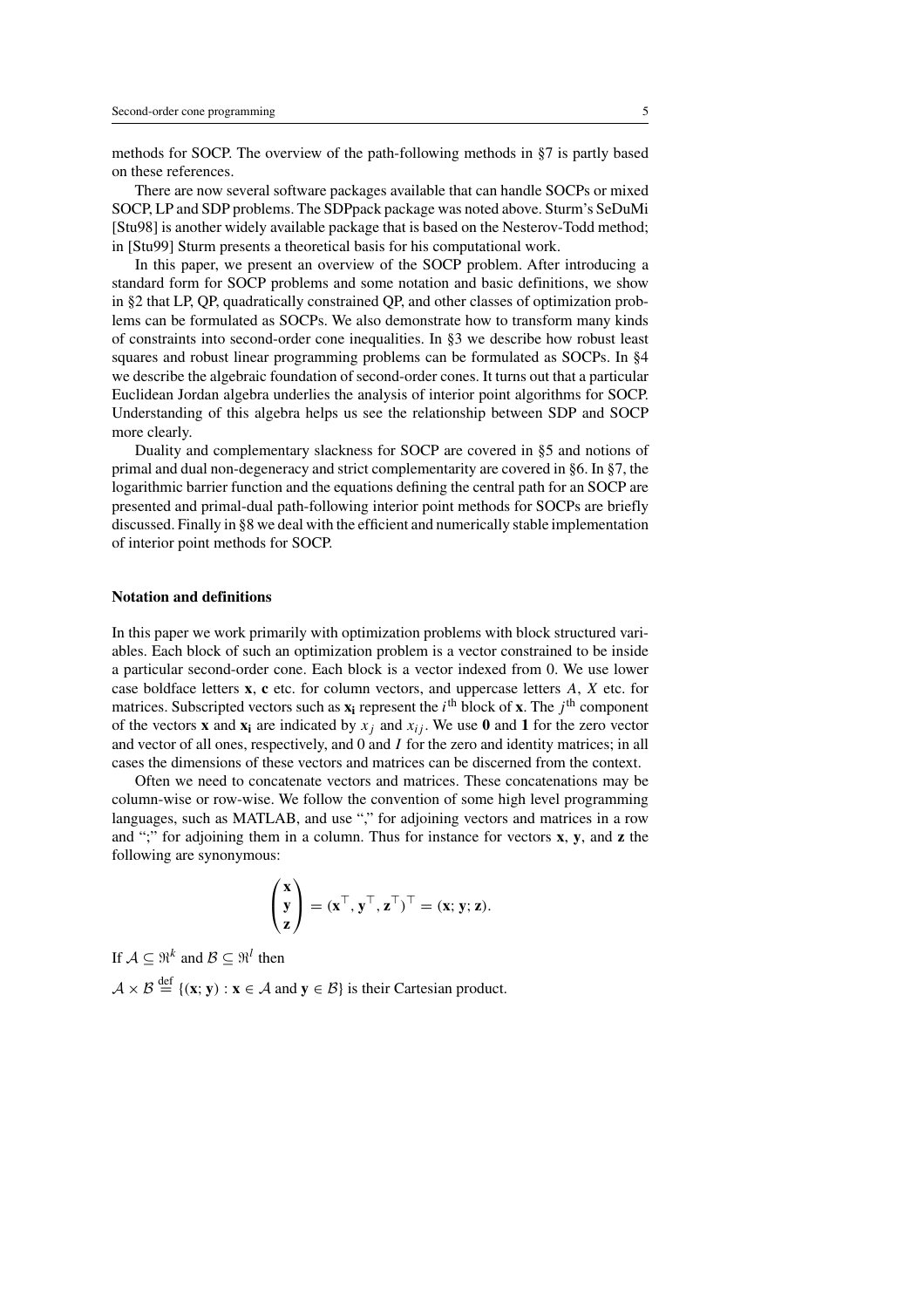For two matrices A and B,

$$
A \oplus B \stackrel{\text{def}}{=} \left( \begin{array}{cc} A & 0 \\ 0 & B \end{array} \right)
$$

Let  $K \subseteq \mathbb{R}^k$  be a closed, pointed (i.e.  $K \cap (-\mathcal{K}) = \{0\}$ ) and convex cone with nonempty interior in  $\mathbb{R}^k$ ; in this article we exclusively work with such cones. It is well-known that K induces a partial order on  $\mathbb{R}^k$ :

$$
\mathbf{x} \succcurlyeq_{\mathcal{K}} \mathbf{y} \text{ iff } \mathbf{x} - \mathbf{y} \in \mathcal{K} \text{ and } \mathbf{x} \succ_{\mathcal{K}} \mathbf{y} \text{ iff } \mathbf{x} - \mathbf{y} \in \text{int } \mathcal{K}
$$

The relations  $\preccurlyeq_{\mathcal{K}}$  and  $\prec_{\mathcal{K}}$  are defined similarly. For each cone  $\mathcal{K}$  the dual cone is defined by

$$
\mathcal{K}^* = \left\{ \mathbf{z} : \text{ for each } \mathbf{x} \in \mathcal{K}, \ \mathbf{x}^\top \mathbf{z} \geq 0 \right\}.
$$

Let K be the Cartesian product of several cones:  $K = \mathcal{K}_{n_1} \times \cdots \times \mathcal{K}_{n_r}$ , where each  $\mathcal{K}_{n_i} \subseteq \mathbb{R}^{n_i}$ . In such cases the vectors **x**, **c** and **z** and the matrix A are partitioned conformally, i.e.

$$
\mathbf{x} = (\mathbf{x}_1; \dots; \mathbf{x}_r) \quad \text{where } \mathbf{x}_i \in \mathbb{R}^{n_i},
$$
  
\n
$$
\mathbf{z} = (\mathbf{z}_1; \dots; \mathbf{z}_r) \quad \text{where } \mathbf{z}_i \in \mathbb{R}^{n_i},
$$
  
\n
$$
\mathbf{c} = (\mathbf{c}_1; \dots; \mathbf{c}_r) \quad \text{where } \mathbf{c}_i \in \mathbb{R}^{n_i},
$$
  
\n
$$
A = (A_1, \dots, A_r) \quad \text{where each } A_i \in \mathbb{R}^{m \times n_i}.
$$
  
\n(1)

Throughout we take r to be the number of blocks,  $n = \sum_{i=1}^{r} n_i$  the dimension of the problem, and m the number of rows in each  $A_i$ .

For each single block vector  $\mathbf{x} \in \mathbb{R}^n$  indexed from 0, we write  $\bar{\mathbf{x}}$  for the sub-vector consisting of entries 1 through  $n - 1$ ; thus  $\mathbf{x} = (x_0; \bar{\mathbf{x}})$ . Also  $\hat{\mathbf{x}} = (0; \bar{\mathbf{x}})$ . Similarly for a matrix  $A \in \mathbb{R}^{m \times n}$  whose columns are indexed from 0,  $\overline{A}$  refers to the sub-matrix of A consisting of columns 1 through  $n - 1$ .

Here we are primarily interested in the case where each cone  $\mathcal{K}_i$  is the second-order cone:

$$
\mathcal{Q}_n = \left\{ \mathbf{x} = (x_0; \bar{\mathbf{x}}) \in \mathbb{R}^n : x_0 \geq ||\bar{\mathbf{x}}|| \right\},\
$$

where  $\|\cdot\|$  refers to the standard Euclidean norm, and n is the dimension of  $Q_n$ . If n is evident from the context we drop it from the subscript. We refer to inequalities  $\mathbf{x} \succcurlyeq_{\mathcal{O}} \mathbf{0}$ as second-order cone inequalities.

# **Lemma 1.** Q *is self-dual.*

Because of the special role played by the  $0<sup>th</sup>$  coordinate in second-order cones it is useful to define the reflection matrix

$$
R_k \stackrel{\text{def}}{=} \begin{pmatrix} 1 & 0 & \cdots & 0 \\ 0 & -1 & \cdots & 0 \\ \vdots & \vdots & \ddots & \vdots \\ 0 & 0 & \cdots & -1 \end{pmatrix} \in \mathfrak{R}^{k \times k}
$$

and the vector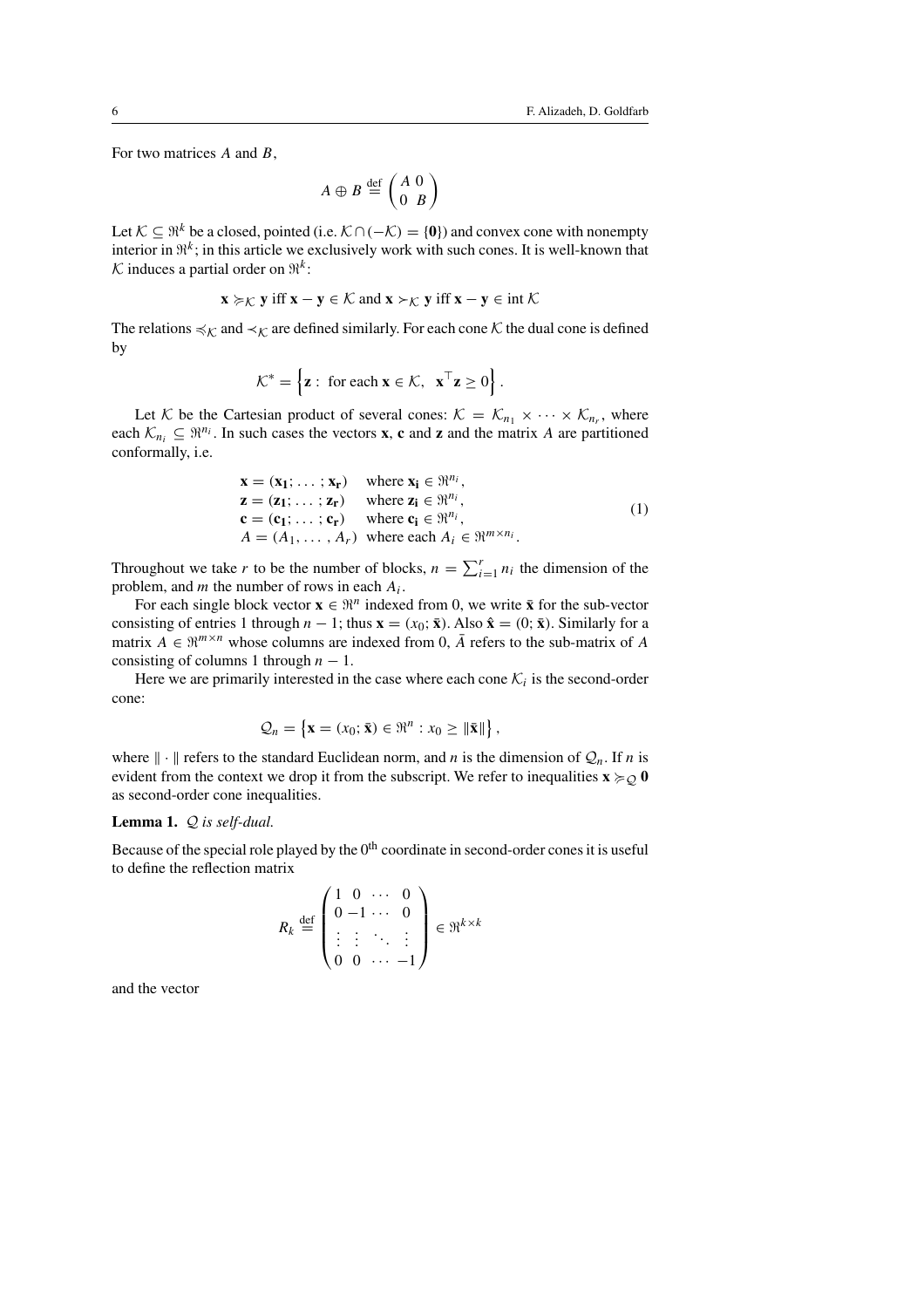$$
\mathbf{e}_k \stackrel{\text{def}}{=} (1; \mathbf{0}) \in \mathfrak{R}^k.
$$

We may often drop the subscripts if the dimension is evident from the context or if it is not relevant to the discussion.

**Definition 2.** *The standard form Second-Order Cone Programming (SOCP) problem and its dual are*

| Primal |                                                                                          | Dual                              |                                                                               |     |
|--------|------------------------------------------------------------------------------------------|-----------------------------------|-------------------------------------------------------------------------------|-----|
|        | min $c_1^{\dagger} x_1 + \cdots + c_r^{\dagger} x_r$                                     | max $\mathbf{b}^{\top}\mathbf{y}$ |                                                                               |     |
|        | s.t. $A_1x_1 + \cdots + A_rx_r = b$                                                      |                                   | s.t. $A_i^{\top} \mathbf{y} + \mathbf{z_i} = \mathbf{c_i}$ , for $i = 1, , r$ | (2) |
|        | $\mathbf{x_i} \succcurlyeq_{\mathcal{Q}} \mathbf{0}, \quad \text{for } i = 1, \ldots, r$ |                                   | $\mathbf{z_i} \succcurlyeq_{\mathcal{Q}} \mathbf{0}, \quad i = 1, \ldots, r$  |     |

We make the following assumptions about the primal-dual pair  $(2)$ :

Assumption 1. The *m* rows of the matrix  $A = (A_1, \ldots, A_r)$  are linearly independent.

Assumption 2. Both primal and dual problems are strictly feasible; i.e., there exists a primal-feasible vector  $\mathbf{x} = (\mathbf{x}_1; \dots; \mathbf{x}_r)$  such that  $\mathbf{x}_i \succ o \mathbf{0}$  for  $i = 1, \dots, r$ , and there exist a dual-feasible **y** and  $z = (z_1; \ldots; z_r)$  such that  $z_i \succ o \mathbf{0}$ , for  $i = 1, \ldots, r$ .

We will see in §5 the complications that can arise if the second assumption does not hold.

Associated with each vector  $\mathbf{x} \in \mathbb{R}^n$  there is an *arrow-shaped* matrix Arw  $(\mathbf{x})$ defined as:

$$
Arw(\mathbf{x}) \stackrel{\text{def}}{=} \begin{pmatrix} x_0 & \bar{\mathbf{x}}^{\top} \\ \bar{\mathbf{x}} & x_0 I \end{pmatrix}
$$

Observe that  $\mathbf{x} \succcurlyeq_Q \mathbf{0}$ ,  $(\mathbf{x} \succ_Q \mathbf{0})$  if and only if Arw  $(\mathbf{x})$  is positive semidefinite (positive definite), i.e., Arw  $(\mathbf{x}) \ge 0$  (Arw  $(\mathbf{x}) > 0$ ). This is so because Arw  $(\mathbf{x}) \ge 0$  if and only if either **x** = **0**, or  $x_0 > 0$  and the Schur complement  $x_0 - \bar{\mathbf{x}}^{\top}(x_0I)^{-1}\bar{\mathbf{x}} > 0$ . Thus, SOCP is a special case of semidefinite programming. However, in this paper we argue that SOCP warrants its own study, and in particular requires special purpose algorithms.

For the cone Q, let

$$
\mathrm{bd}\; \mathcal{Q} \stackrel{\mathrm{def}}{=} \{ \mathbf{x} \in \mathcal{Q} : x_0 = \|\bar{\mathbf{x}}\| \text{ and } \mathbf{x} \neq \mathbf{0} \}
$$

denote the boundary of Q without the origin **0**. Also, let

$$
\text{int } Q \stackrel{\text{def}}{=} \{ \mathbf{x} \in \mathcal{Q} : x_0 > \|\bar{\mathbf{x}}\|\}
$$

denote the interior of Q.

We also use  $Q$ , Arw (.), R, and **e** in the block sense; that is if  $\mathbf{x} = (\mathbf{x}_1; \dots; \mathbf{x}_r)$  such that  $\mathbf{x_i} \in \mathbb{R}^{n_i}$  for  $i = 1, \ldots, r$ , then

$$
Q \stackrel{\text{def}}{=} Q_{n_1} \times \cdots \times Q_{n_r}
$$
  
Arw  $(\mathbf{x}) \stackrel{\text{def}}{=}$  Arw  $(\mathbf{x}_1) \oplus \cdots \oplus$  Arw  $(\mathbf{x}_n)$   
 $R \stackrel{\text{def}}{=} R_{n_1} \oplus \cdots \oplus R_{n_r}$   
 $\mathbf{e} \stackrel{\text{def}}{=} (\mathbf{e}_{\mathbf{n}_1}; \cdots; \mathbf{e}_{\mathbf{n}_r}).$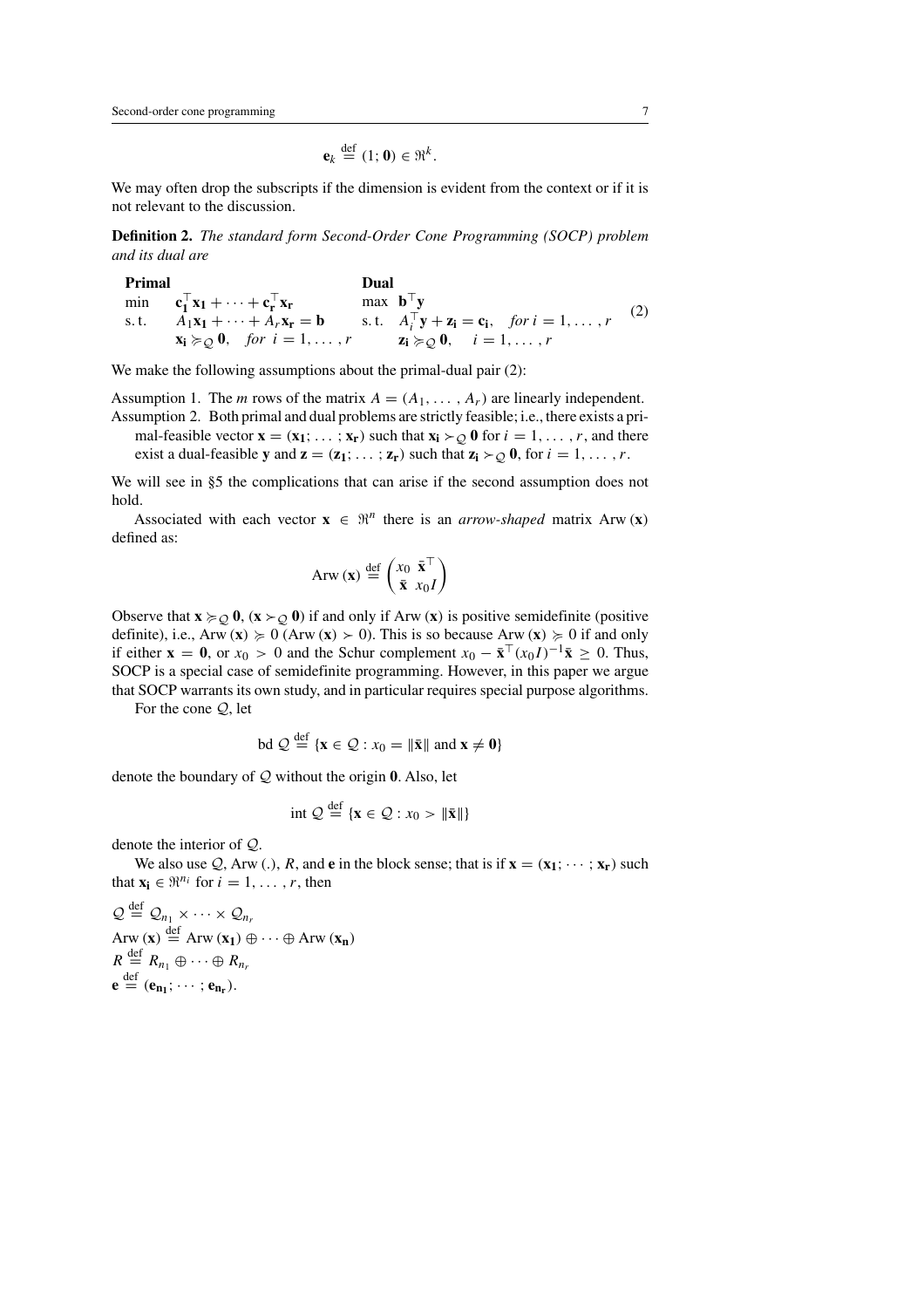# **2. Formulating problems as SOCPs**

The standard form SOCP clearly looks very similar to the standard form linear program (LP):

$$
\min \sum_{i=1}^{k} c_i x_i
$$
\n
$$
\text{s.t.} \quad \sum_{i=1}^{k} x_i \mathbf{a_i} = \mathbf{b}
$$
\n
$$
x_i \geq 0, \quad \text{for } i = 1, \dots, k,
$$

where here the problem variables  $x_i \in \mathfrak{R}$ ,  $i = 1, \ldots, n$  and the objective function coefficients  $c_i \in \mathbb{R}, i = 1, \ldots, n$  are scalars and the constraint data  $\mathbf{a_i} \in \mathbb{R}^m, i = 1, \ldots, n$ and **b**  $\in \mathbb{R}^m$  are vectors. The non negativity constraints  $x_i \geq 0$ ,  $i = 1, \ldots, k$ , are just second-order cone constraints in spaces of dimension one. Hence, LP is a special case of SOCP. Also, since the second-order cone in  $\mathbb{R}^2$ ,  $K = \{(x_0; x_1) \in \mathbb{R}^2 \mid x_0 > |x_1|\}$ , is a rotation of the nonnegative quadrant, it is clear that an SOCP in which all second-order cones are either one- or two-dimensional can be transformed into an LP.

Since second-order cones are convex sets, an SOCP is a convex programming problem.Also, if the dimension of a second-order cone is greater than two, it is not polyhedral, and hence in general, the feasible region of an SOCP is not polyhedral.

### *2.1. QPs and QCQPs*

Like LPs, strictly convex quadratic programs (QPs) have polyhedral feasible regions and can be solved as SOCPs. Specifically, consider the strictly convex QP:

$$
\min q(\mathbf{x}) \stackrel{\text{def}}{=} \mathbf{x}^\top Q \mathbf{x} + \mathbf{a}^\top \mathbf{x} + \beta,
$$
  
\n
$$
A \mathbf{x} = \mathbf{b}
$$
  
\n
$$
\mathbf{x} \geq \mathbf{0},
$$

where Q is a symmetric positive definite matrix, i.e.,  $Q > 0$ ,  $Q = Q^{\top}$ . Note that the objective function can be written as  $q(\mathbf{x}) = ||\mathbf{\bar{u}}||^2 + \beta - \frac{1}{4}\mathbf{a}^\top Q^{-1}\mathbf{a}$ , where  $\mathbf{\bar{u}} =$  $Q^{1/2}$ **x** +  $\frac{1}{2}Q^{-1/2}$ **a**. Hence, the above problem can be transformed into the SOCP:

$$
\begin{array}{ll}\n\min u_0\\
\text{s.t.} & Q^{1/2}\mathbf{x} - \bar{\mathbf{u}} = \frac{1}{2} Q^{-1/2} \mathbf{a} \\
& Ax = \mathbf{b} \\
& \mathbf{x} \geq \mathbf{0}, \ (u_0; \bar{\mathbf{u}}) \succcurlyeq_Q \mathbf{0}.\n\end{array}
$$

While both problems will have the same optimal solution, their optimal objective values will differ by  $\beta - \frac{1}{4} \mathbf{a}^\top Q^{-1} \mathbf{a}$ .

More generally, convex quadratically constrained quadratic programs (QCQPs) can be solved as SOCPs. To do so, we first observe that a QCQP can be expressed as the minimization of a linear function subject to convex quadratic constraints; i.e., as

$$
\begin{aligned}\n\min \mathbf{c}^\top \mathbf{x} \\
\text{s.t. } q_i(\mathbf{x}) &\stackrel{\text{def}}{=} \mathbf{x}^\top B_i^\top B_i \mathbf{x} + \mathbf{a}_i^\top \mathbf{x} + \beta_i \le 0, \quad \text{for } i = 1, \dots m,\n\end{aligned}
$$

where  $B_i \in \mathbb{R}^{k_i \times n}$  and has rank  $k_i$ ,  $i = 1, \ldots, m$ . To complete the reformulation, we observe that the convex quadratic constraint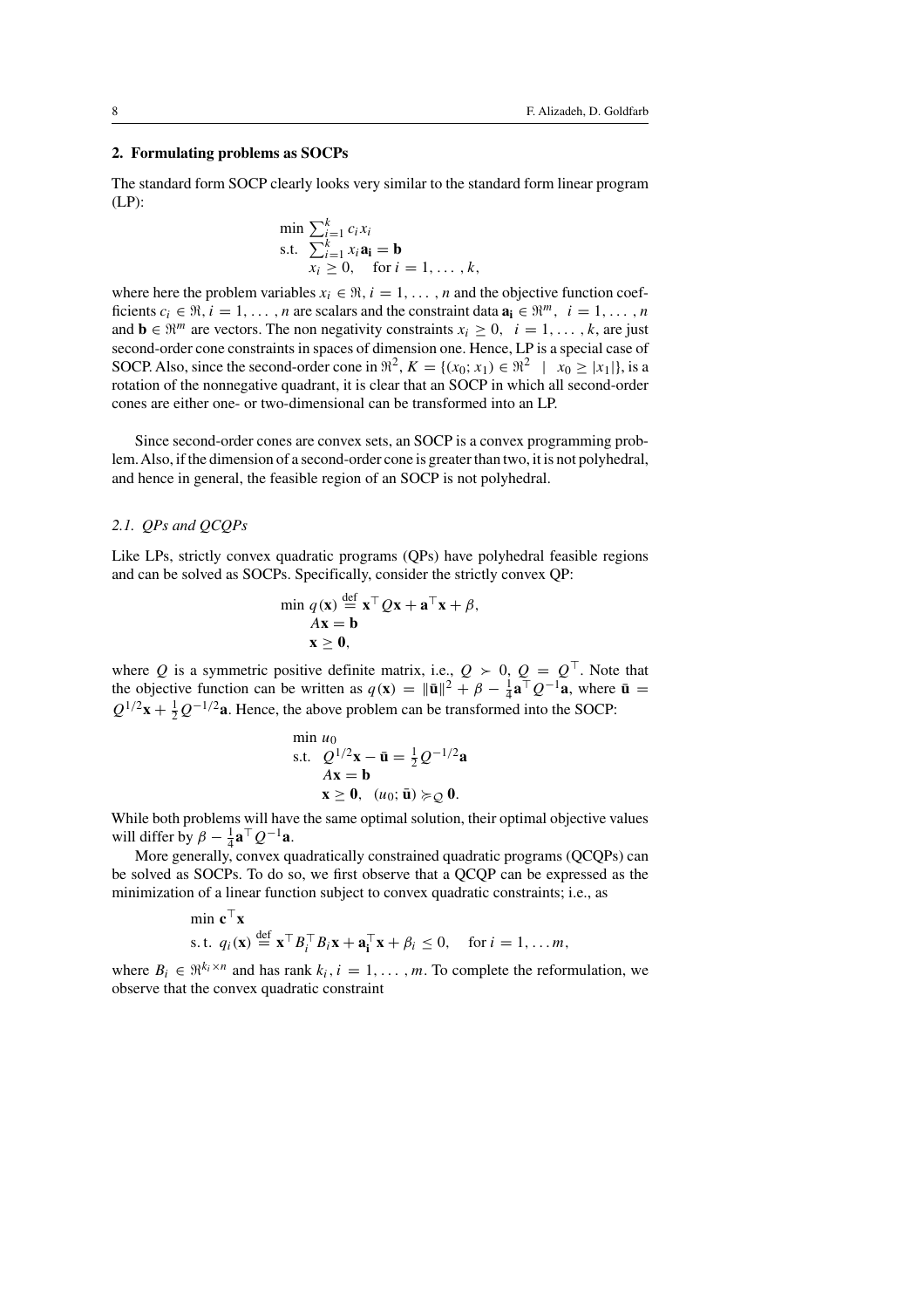$$
q(\mathbf{x}) \stackrel{\text{def}}{=} \mathbf{x}^\top B^\top B \mathbf{x} + \mathbf{a}^\top \mathbf{x} + \beta \le 0 \tag{3}
$$

is equivalent to the second-order cone constraint  $(u_0; \bar{\mathbf{u}}) \succcurlyeq_{\mathcal{O}} \mathbf{0}$ , where

$$
\bar{\mathbf{u}} = \begin{pmatrix} B\mathbf{x} \\ \frac{\mathbf{a}^\top \mathbf{x} + \beta + 1}{2} \end{pmatrix} \quad \text{and} \quad u_0 = \frac{1 - \mathbf{a}^\top \mathbf{x} - \beta}{2}.
$$

### *2.2. Norm minimization problems*

SOCP includes other classes of convex optimization problems as well. In particular, let  $\overline{\mathbf{v}}_i = A_i \mathbf{x} + \mathbf{b}_i \in \mathbb{R}^{n_i}$ ,  $i = 1, \ldots, r$ . Then the following norm minimization problems can all be formulated and solved as SOCPs.

*a) Minimize the sum of norms:* The problem min  $\sum_{i=1}^{m} \|\bar{\mathbf{v}}_i\|$  can be formulated as

$$
\min \sum_{i=1}^{r} v_{i0}
$$
\n
$$
\text{s.t. } A_i \mathbf{x} + \mathbf{b_i} = \overline{\mathbf{v}}_i \quad \text{for } i = 1, \dots, r
$$
\n
$$
\mathbf{v_i} \succcurlyeq \mathbf{0}, \quad \text{for } i = 1, \dots, r
$$

Observe that if we have nonnegative weights in the sum, the problem is still an SOCP.

The classical *Fermat-Weber* problem is a special case of the sum of norms problem. The Fermat-Weber problem considers where to place a facility so that the sum of the distances from this facility to a set of fixed locations is minimized. This problem is formulated as  $\min_{\mathbf{x}} \sum_{i=1}^{k} ||\mathbf{d_i} - \mathbf{x}||$ , where the  $\mathbf{d_i}$ ,  $i = 1, ..., k$ , are the fixed locations and **x** is the unknown facility location.

*b) Minimize the maximum of norms:* The problem min max $_{1 \le i \le r} ||\mathbf{v_i}||$  has the SOCP formulation

> $min t$ s. t.  $A_i \mathbf{x} + \mathbf{b_i} = \mathbf{v_i}$  for  $i = 1, \ldots, r$  $(t; \mathbf{v_i}) \succcurlyeq_{\mathcal{Q}} \mathbf{0}$  for  $i = 1, \ldots, r$ .

*c)* Minimize the sum of the k largest norms: The problem min  $\sum_{i=1}^{k} ||\mathbf{v}_{[i]}||$ , where  $\|\mathbf{v}_{1}\|$ ,  $\|\mathbf{v}_{2}\|$ , ...,  $\|\mathbf{v}_{r}\|$  are the norms  $\|\mathbf{v}_{1}\|$ , ...,  $\|\mathbf{v}_{r}\|$  sorted in nonincreasing order, has the SOCP formulation ([LVBL98])

$$
\min \sum_{i=1}^{r} u_i + kt
$$
\n
$$
\text{s.t. } A_i \mathbf{x} + \mathbf{b_i} = \mathbf{v_i} \quad \text{for } i = 1, \dots, r
$$
\n
$$
\|\mathbf{v_i}\| \le u_i + t, \quad i = 1, \dots, r
$$
\n
$$
u_i \ge 0, \quad i = 1, \dots, r.
$$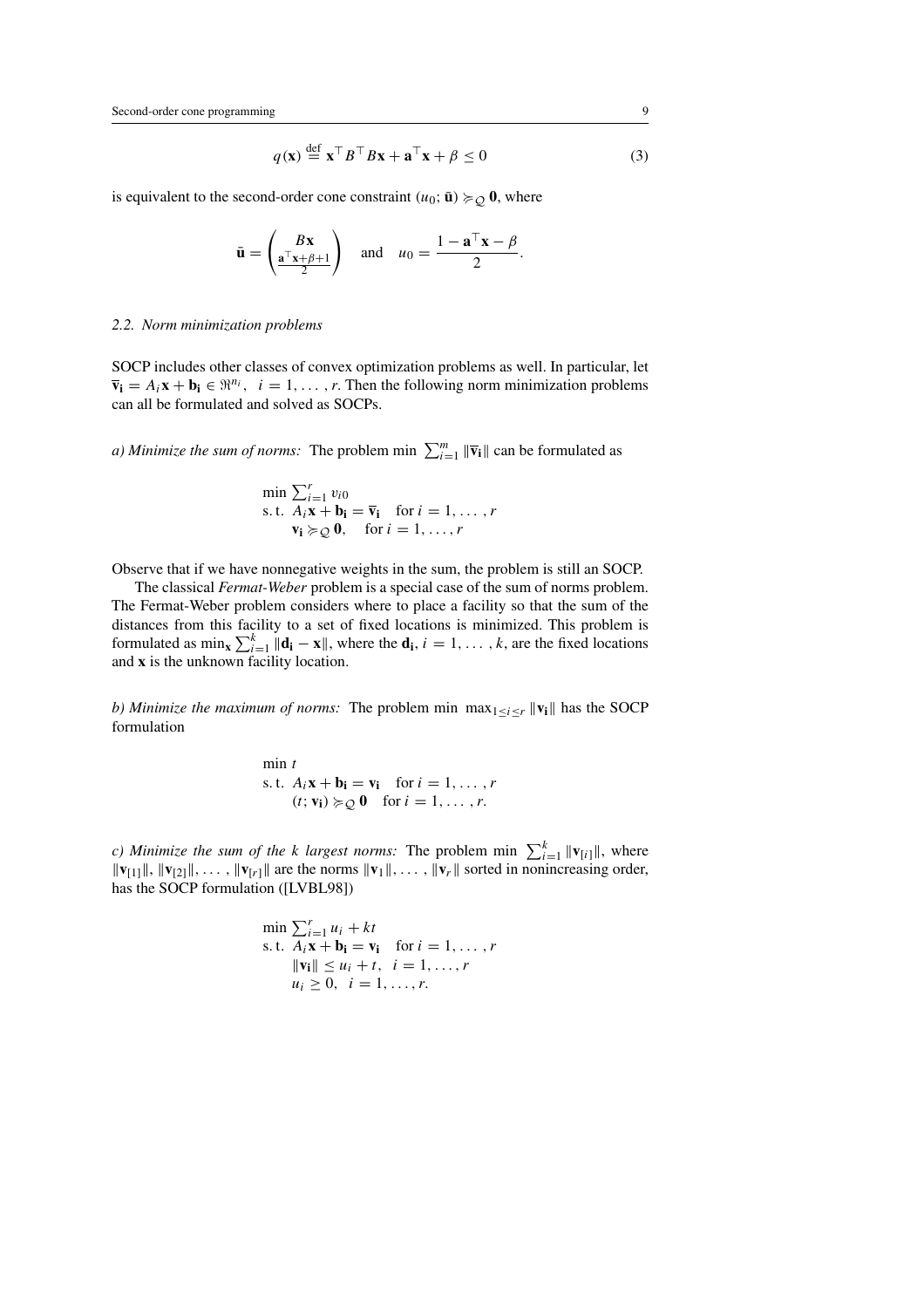# *2.3. Other SOCP-Representable problems and functions*

If we rotate the second-order cone  $Q$  through an angle of forty-five degrees in the x0, x1-plane, we obtain the *rotated quadratic cone*

$$
\hat{Q} \stackrel{\text{def}}{=} \{ \mathbf{x} = (x_0; x_1; \hat{\mathbf{x}}) \in \mathfrak{R} \times \mathfrak{R} \times \mathfrak{R}^{n_i - 2} \mid 2x_0 x_1 \ge ||\hat{\mathbf{x}}||^2, x_0 \ge 0, x_1 \ge 0 \},
$$

where  $(x_1; \hat{x}) \stackrel{\text{def}}{=} \bar{x}$ . This rotated quadratic cone is useful for transforming convex quadratic constraints into second-order cone constraints as we have already demonstrated. (See (3) and the construction immediately following it.) It is also very useful in converting problems with *restricted hyperbolic* constraints into SOCPs. Specifically, a constraint of the form:  $\mathbf{w}^\top \mathbf{w} \leq xy$ , where  $x \geq 0$ ,  $y \geq 0$ ,  $\mathbf{w} \in \mathbb{R}^n$ ,  $x, y \in \mathbb{R}$ , is equivalent to the second-order cone constraint

$$
\left\| \begin{pmatrix} 2\mathbf{w} \\ x - y \end{pmatrix} \right\| \leq x + y.
$$

This observation is the basis for significantly expanding the set of problems that can be formulated as SOCPs beyond those that are norm minimization and QCQP problems. We now exhibit some examples of its use. This material is mostly based on the work of Nesterov and Nemirovski [NN94, Nem99] (see also Lobo et al. [LVBL98]). In fact, the first two of these references present a powerful calculus that applies standard convexitypreserving mappings to second-order cones to transform them into more complicated sets. In [Nem99], it is also shown that some convex sets that are not representable by a system of second-order cone and linear inequalities can be approximately represented by such systems to a high degree of accuracy by greatly increasing the number of variables and inequalities. Furthermore, Ben-Tal and Nemirovski [BTN01] show that a second-order cone inequality in  $\mathbb{R}^m$  can be approximated by linear inequalities to within  $\epsilon$  accuracy using  $\mathcal{O}\left(m \ln \frac{1}{\epsilon}\right)$  extra variables and inequalities.

*a)* Minimize the harmonic mean of positive affine functions: The problem min  $\sum_{i=1}^{r} (A_i - A_i)$  where  $A_i = A_i$ ,  $\ge 0$  i  $-1$  r can be formulated as:  $\sum_{i=1}^{r} 1/(\mathbf{a}_i^{\top} \mathbf{x} + \beta_i)$ , where  $\mathbf{a}_i^{\top} \mathbf{x} + \beta_i > 0$ ,  $i = 1, \ldots, r$ , can be formulated as:

> $\min \sum_{i=1}^r u_i$ s.t.  $\overline{v_i} = \mathbf{a}_i^{\top} \mathbf{x} + \beta_i, \quad i = 1, \dots, r$  $1 \le u_i v_i, i = 1, ..., r$  $u_i > 0, \ \ i = 1, \ldots, r.$

*b) Logarithmic Tchebychev approximation:* Consider the problem,

$$
\min \max_{1 \le i \le r} \left| \ln(\mathbf{a}_i^\top \mathbf{x}) - \ln(b_i) \right|,\tag{4}
$$

where  $b_i > 0$ ,  $i = 1, ..., r$ , and  $\ln(\mathbf{a}_i^T \mathbf{x})$  is interpreted as  $-\infty$  when  $\mathbf{a}_i^T \mathbf{x} \le 0$ . It can be formulated as an SOCP using the observation that

$$
\left|\ln(\mathbf{a}_i^T \mathbf{x}) - \ln(b_i)\right| = \ln \max\left(\frac{\mathbf{a}_i^T \mathbf{x}}{b_i}, \frac{b_i}{\mathbf{a}_i^T \mathbf{x}}\right),
$$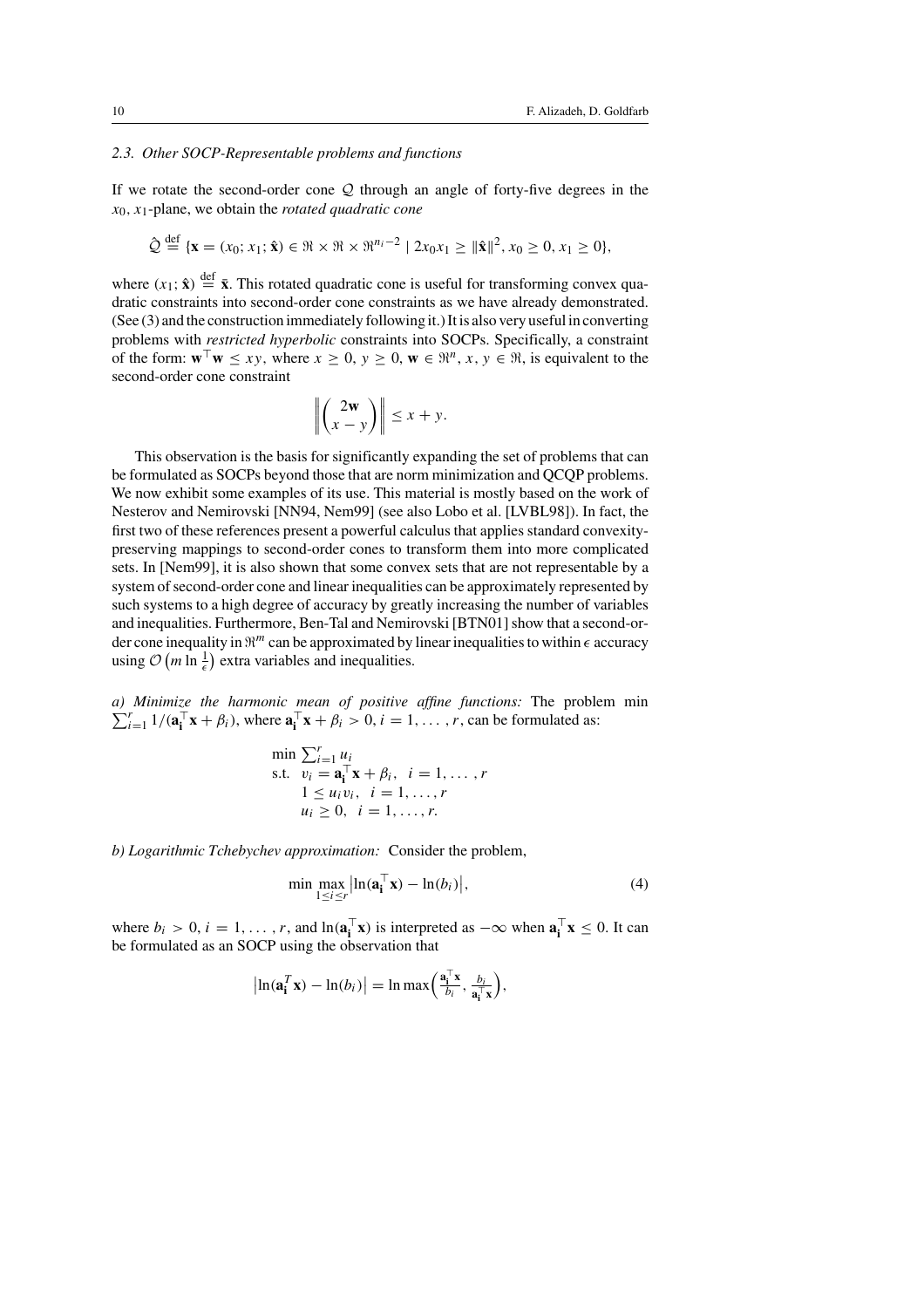assuming that  $\mathbf{a}_i^{\top} \mathbf{x} > 0$ . Hence, (4) is equivalent to

$$
\min t
$$
\ns.t.  $1 \leq (\mathbf{a}_i^\top \mathbf{x}/b_i)t$  for  $i = 1, ..., r$   
\n $\mathbf{a}_i^\top \mathbf{x}/b_i \leq t$  for  $i = 1, ..., r$ ,  
\n $t \geq 0$ .

*c)* Inequalities involving the sum of quadratic/linear fractions: The inequality  $\sum_{i=1}^{r}$  $||A_i\mathbf{x}+\mathbf{b_i}||^2$  $\frac{A_i \mathbf{x} + \mathbf{b}_i \|\mathbf{x}}{\mathbf{a}_i^\top \mathbf{x} + \beta_i} \le t$ , where for all i,  $A_i \mathbf{x} + \mathbf{b}_i = \mathbf{0}$  if  $\mathbf{a}_i^\top \mathbf{x} + \beta_i = 0$  and  $0^2/0 = 0$ , can be represented by the system

$$
\sum_{i=1}^{r} u_i \leq t,
$$
  
\n
$$
\mathbf{w}_i^{\top} \mathbf{w}_i \leq u_i v_i, \quad i = 1, ..., r
$$
  
\n
$$
\mathbf{w}_i = A_i \mathbf{x} + \mathbf{b}_i, \quad i = 1, ..., r
$$
  
\n
$$
v_i = \mathbf{a}_i^{\top} \mathbf{x} + \beta_i \geq 0, \quad i = 1, ..., r.
$$

*d) Fractional quadratic functions:* Problems involving fractional quadratic functions of the form  $\mathbf{y}^\top A(\mathbf{s})^{-1} \mathbf{y}$ , where  $A(\mathbf{s}) = \sum_{i=1}^k s_i A_i$ ,  $A_i \in \mathbb{R}^{n \times n}$ ,  $i = 1, \ldots, k$  are symmetric positive semidefinite matrices with a positive definite sum,  $y \in \mathbb{R}^n$  and  $s \in \mathbb{R}^k_+$ . where  $\mathfrak{R}^k_+$  ( $\mathfrak{R}^k_{++}$ ) denotes the set of nonnegative (positive) vectors in  $\mathfrak{R}^k$  can often be formulated as SOCPs. Specifically, let us consider the inequality constraint

$$
\mathbf{y}^{\top} A(\mathbf{s})^{-1} \mathbf{y} \le t,\tag{5}
$$

where  $t \in \mathbb{R}_+$ . Under the assumption that  $s > 0$ , which ensures that  $A(s)$  is nonsingular (see [NN94] for the general case of  $\mathbf{s} \geq \mathbf{0}$ ), we now show that  $(\mathbf{y}; \mathbf{s}; t) \in \mathbb{R}^n \times \mathbb{R}^k_{++} \times \mathbb{R}_+$ satisfies (5) if and only if there exist  $\mathbf{w}_i \in \mathbb{R}^{r_i}$  and  $t_i \in \mathbb{R}_+$ ,  $i = 1, \ldots, k$  such that

$$
\sum_{i=1}^{k} D_{i}^{\top} \mathbf{w}_{i} = \mathbf{y},
$$
\n
$$
\sum_{i=1}^{k} t_{i} \leq t,
$$
\n
$$
\mathbf{w}_{i}^{\top} \mathbf{w}_{i} \leq s_{i} t_{i}, \quad i = 1, \dots, k,
$$
\n(6)

where for  $i = 1, ..., k$ ,  $r_i = \text{rank}(A_i)$  and  $D_i$  is a  $r_i \times n$  matrix such that  $D_i^\top D_i = A_i$ .

To prove this, first assume that **y**, **s** and t satisfy (5). Then defining **u** by  $A$ (**s**)**u** = **y** and  $\mathbf{w_i}$  by  $\mathbf{w_i} = s_i D_i \mathbf{u}$ , for  $i = 1, \ldots, k$ , it follows that

$$
\sum_{i=1}^k \frac{\mathbf{w}_i^\top \mathbf{w}_i}{s_i} = \mathbf{u}^\top A(\mathbf{s}) \mathbf{u} = \mathbf{y}^\top A(\mathbf{s})^{-1} \mathbf{y} \le t
$$

and  $\sum_{i=1}^{k} D_i^{\top} \mathbf{w_i} = \sum_{i=1}^{k} \mathbf{s_i} D_i^{\top} D_i \mathbf{u} = A(\mathbf{s}) \mathbf{u} = \mathbf{y}$ . Therefore, letting  $t_i = \frac{\mathbf{w_i^{\top} w_i}}{s_i}$ ,  $i =$  $1, \ldots, k$  yields a solution to (6).

Now suppose that  $(\mathbf{y}; \mathbf{s}; t) \in \mathbb{R}^n \times \mathbb{R}^k_+ \times \mathbb{R}_+$  and  $\mathbf{w_i} \in \mathbb{R}^{r_i}$  and  $t_i \in \mathbb{R}_+$ ,  $i = 1, \ldots, k$ is a solution to (6), or equivalently, that  $(y; s; t) \in \mathbb{R}^n \times \mathbb{R}^k_{++} \times \mathbb{R}_+$  and  $w_i \in \mathbb{R}^{r_i}$ ,  $i = 1, \ldots, k$  is a solution to

$$
\sum_{i=1}^{k} D_i^{\top} \mathbf{w}_i = \mathbf{y},
$$
  

$$
\sum_{i=1}^{k} \frac{\mathbf{w}_i^{\top} \mathbf{w}_i}{s_i} \le t.
$$
 (7)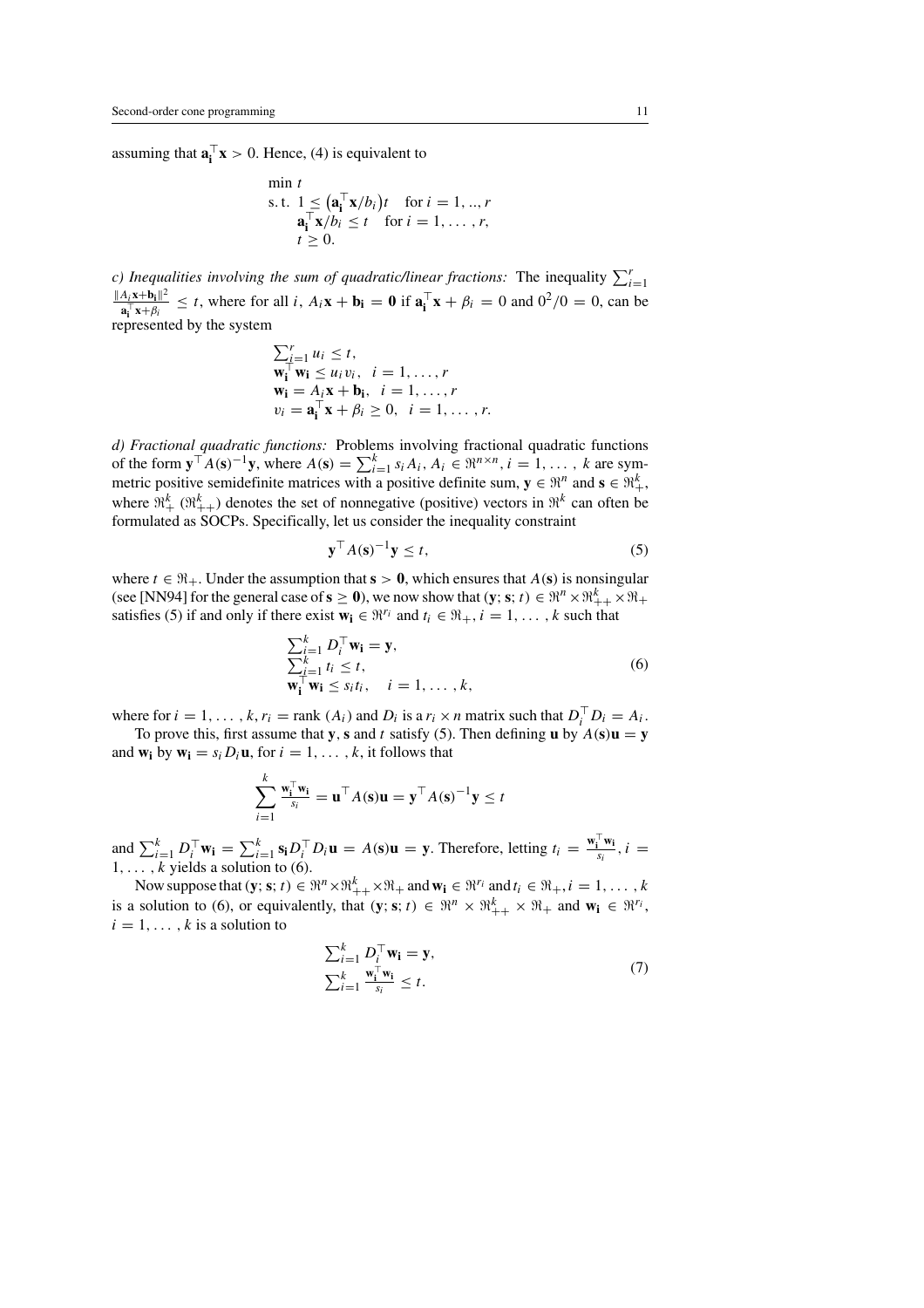Consider the problem

$$
\min \sum_{i} \frac{\mathbf{w}_{i}^{\top} \mathbf{w}_{i}}{s_{i}} \n\text{s.t.} \sum_{i=1}^{k} D_{i}^{\top} \mathbf{w}_{i} = \mathbf{y},
$$
\n(8)

for fixed  $s > 0$  and y that satisfy (7) for some  $w_i$ ,  $i = 1, \ldots, k$ . From the KKT conditions for an optimal solution  $\mathbf{w}_i^*$ ,  $i = 1, ..., k$  of this problem, there exists a vector **u** ∈  $\mathbb{R}^n$  such that  $\mathbf{w}_i^* = s_i D_i \mathbf{u}, i = 1, \dots, k$ , and, hence, the constraint in (8) implies that  $A(s)\mathbf{u} = \mathbf{y}$ . But (7) implies that the optimal value of the objective function in (8)  $\sum_i$  $\frac{\mathbf{w}_i^* \cdot \mathbf{w}_i^*}{s_i} = \sum_i s_i \mathbf{u}^\top D_i^\top D_i \mathbf{u} = \mathbf{u}^\top A(\mathbf{s}) \mathbf{u} \le t$ , which shows that  $(\mathbf{y}; \mathbf{s}; t)$  is a solution  $\overline{10}(6)$ .

*e) Maximize the geometric mean of nonnegative affine functions:* To illustrate how to transform the problem max  $\prod_{i=1}^{r} (\mathbf{a}_i^{\top} \mathbf{x} + \beta_i)^{1/r}$  into one with hyperbolic constraints, we show below how this is done for the case of  $r = 4$ .

max 
$$
w_3
$$
  
\ns.t.  $v_i = \mathbf{a}_i^{\top} \mathbf{x} + \beta_i \ge 0$ ,  $i = 1, ..., 4$   
\n $w_1^2 \le v_1 v_2$ ,  $w_2^2 \le v_3 v_4$   $w_3^2 \le w_1 w_2$ ,  
\n $w_1 \ge 0$ ,  $w_2 \ge 0$ .

In formulating the geometric mean problem above as an SOCP, we have used the fact that an inequality of the form

$$
t^{2^k} \le s_1 s_2 \dots s_{2^k} \tag{9}
$$

for  $t \in \Re$ , and  $s_1 \geq 0, \ldots, s_{2^k} \geq 0$  can be expressed by  $2^{k-1}$  inequalities of the form  $w_i^2 \le u_i v_i$ , where all new variables that are introduced are required to be nonnegative. If some of the variables are identical, fewer inequalities may be needed. Also, some variables  $s_i$  may be constants. Other applications of (9) are:

*f) Inequalities involving rational powers:* To illustrate that systems of inequalities of the form

$$
\prod_{i=1}^{r} x_i^{-\pi_i} \le t, \quad x_i \ge 0, \pi_i > 0, \quad \text{for } i = 1, ..., r,
$$
\n(10)

$$
-\prod_{i=1}^{r} x_i^{\pi_i} \le t, \quad x_i \ge 0, \pi_i > 0, \quad \text{for } i = 1, ..., r, \quad \sum_{i=1}^{r} \pi_i \le 1 \tag{11}
$$

where  $\pi_i$  are rational numbers, have second-order cone representations, consider the two examples:

$$
x_1^{-5/6} x_2^{-1/3} x_3^{-1/2} \le t, \quad x_i \ge 0, \quad \text{for } i = 1, 2, 3,
$$
 (12)

$$
-x_1^{1/5}x_2^{2/5}x_3^{1/5} \le t, \quad x_i \ge 0, \quad \text{for } i = 1, 2, 3. \tag{13}
$$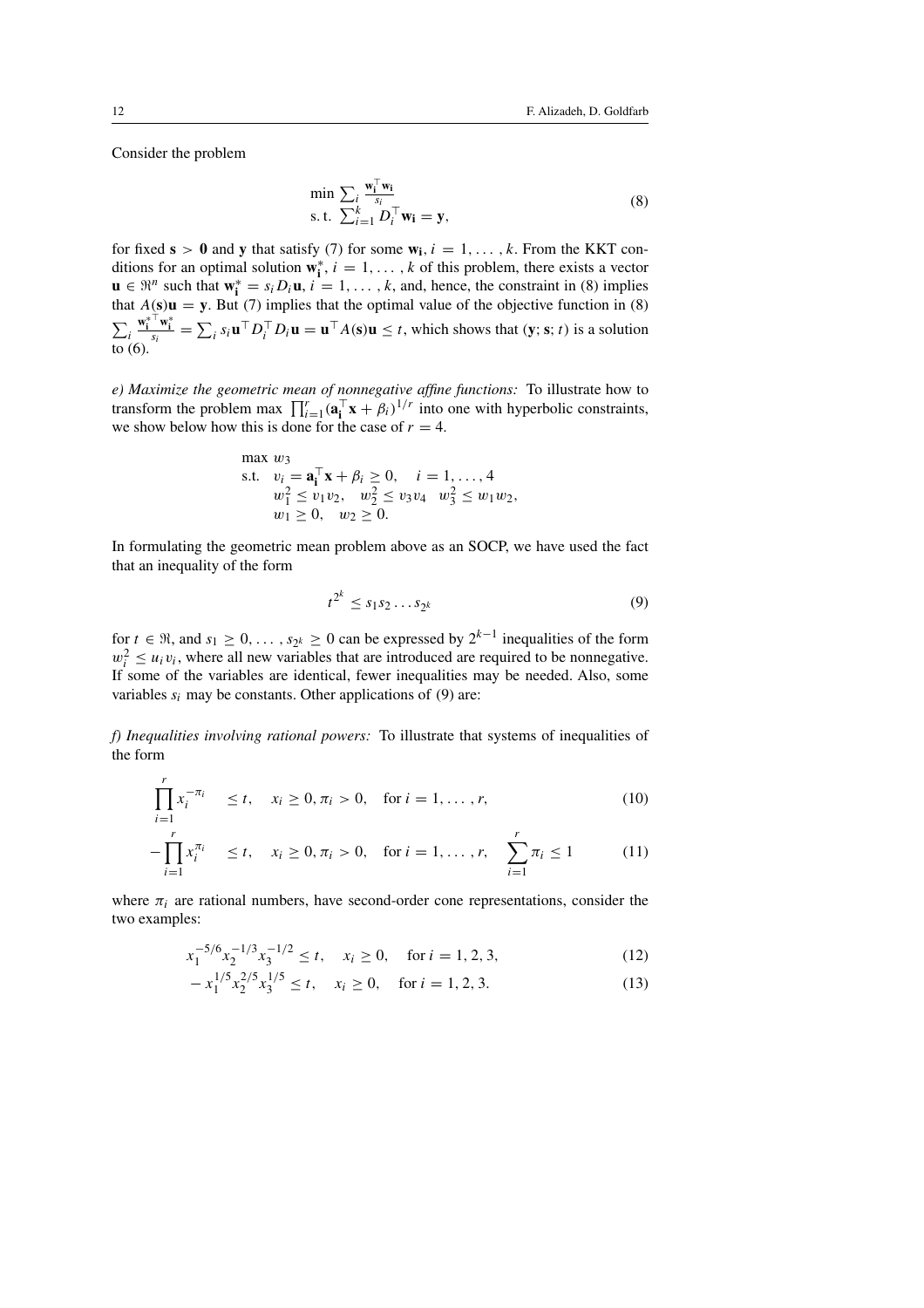The first inequality in (12) is equivalent to the multinomial inequality

$$
1^{16} = 1 \le x_1^5 x_2^2 x_3^3 t^6,
$$

which in turn is equivalent to the system

$$
w_1^2 \le x_1 x_3
$$
,  $w_2^2 \le x_3 w_1$ ,  $w_3^2 \le x_2 t$ ,  
\n $w_4^2 \le w_2 w_3$ ,  $w_5^2 \le x_1 t$ ,  $1^2 \le w_4 w_5$ .

By introducing the variable  $s \geq 0$ , where  $s - t \geq 0$ , the first inequality in (13) is equivalent to

$$
s - t \le x_1^{1/5} x_2^{2/5} x_3^{1/5}, \quad s \ge 0, \quad s - t \ge 0,
$$

which in turn is equivalent to  $(s-t)^8 \le x_1 x_2^2 x_3 (s-t)^3 1$ ,  $s \ge 0$ ,  $s-t \ge 0$ . Finally, this can be represented by the system:

$$
w_1^2 \le x_1 x_3, \qquad w_2^2 \le (s-t)1, \qquad w_3^2 \le w_1 w_2, \qquad s \ge 0,
$$
  

$$
w_4^2 \le (s-t) x_2, \qquad (s-t)^2 \le w_3 w_4, \qquad s-t \ge 0.
$$

Both of these formulations are illustrated below:



From these figures it is apparent that the second-order cone representations are not unique.

*g) Inequalities involving* p*-norms:* Inequalities

$$
|x|^p \le t \qquad x \in \mathfrak{R},\tag{14}
$$

$$
\|\mathbf{x}\|_{p} = \left(\sum_{i=1}^{n} |x_{i}|^{p}\right)^{1/p} \le t,
$$
\n(15)

involving the p<sup>th</sup> power of the absolute value of a scalar variable  $\mathbf{x} \in \mathbb{R}$  and those involving the p-norm of a vector  $\mathbf{x} \in \mathbb{R}^n$ , where  $p = l/m$  is a positive rational number with  $l \geq m$ , have second-order cone representations. To see this, note that inequality (14) is equivalent to  $|x| \le t^{m/l}$  and  $t \ge 0$  and, hence, to

$$
-t^{m/l} \le -x, \qquad -t^{m/l} \le x, \qquad t \ge 0. \tag{16}
$$

But the first two inequalities in  $(16)$  are of the form  $(11)$ , where the product consists of only a single term. Thus, they can be represented by a set of second-order cone inequalities.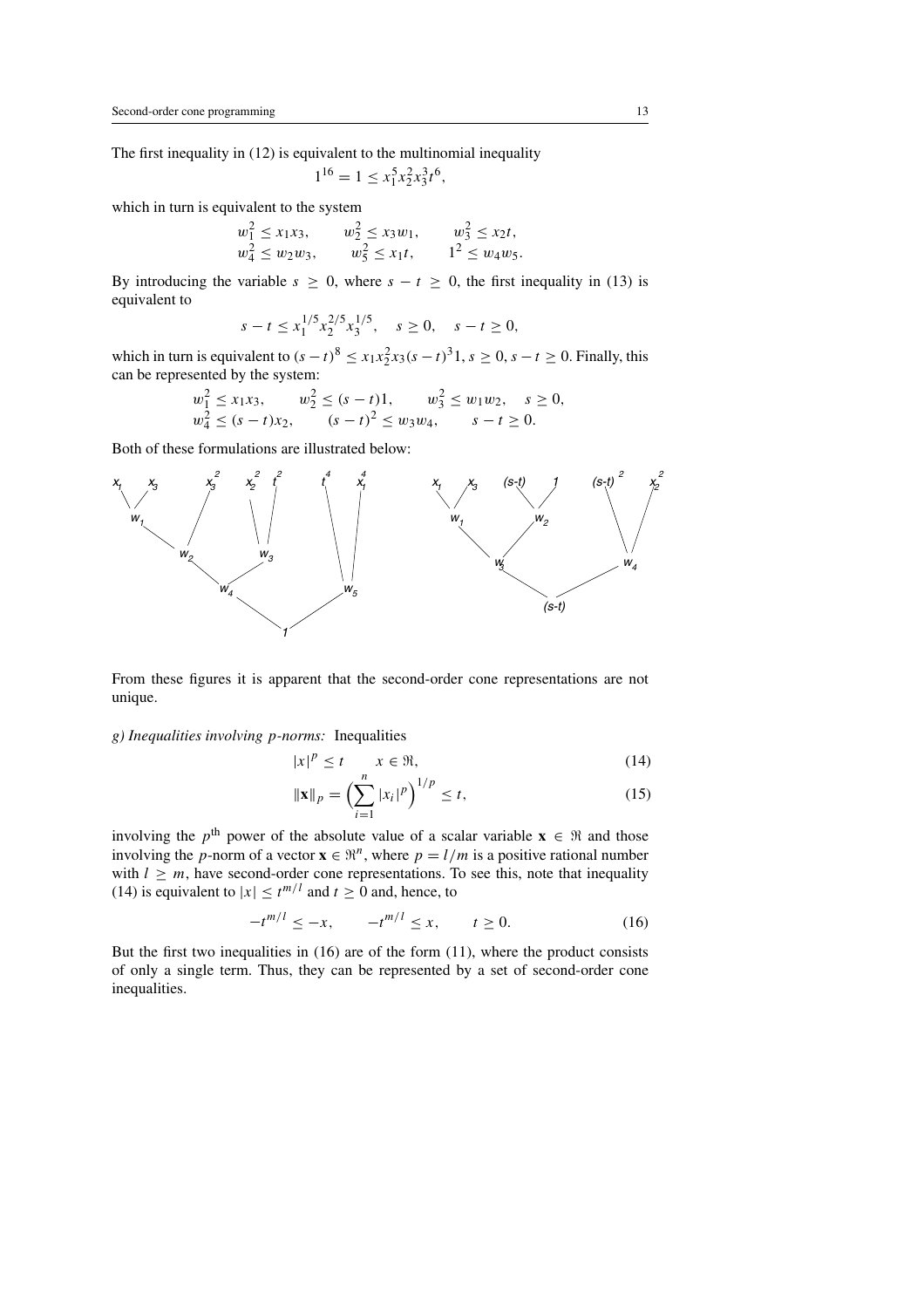The p-norm inequality,

$$
\left(\sum_{i=1}^n |x_i|^{l/m}\right)^{m/l} \leq t,
$$

is equivalent to

$$
-t^{\frac{l-m}{l}} s_i^{\frac{m}{l}} \le -x_i, \qquad -t^{\frac{l-m}{l}} s_i^{m/l} \le x_i, \qquad s_i \ge 0, \quad \text{for } i = 1, ..., n,
$$
  

$$
\sum_{i=1}^n s_i \le t, \qquad t \ge 0,
$$

and hence to a set of second-order cone and linear inequalities.

*h) Problems involving pairs of quadratic forms:* We consider here, as an illustration of such problems, the problem of finding the smallest ball  $S = {\mathbf{x} \in \mathbb{R}^n \mid ||\mathbf{x} - \mathbf{a}|| \le \rho},$ that contains the ellipsoids  $\mathcal{E}_1, \ldots, \mathcal{E}_k$ , where

$$
\mathcal{E}_i \stackrel{\text{def}}{=} \{ \mathbf{x} \in \mathbb{R}^n \mid \mathbf{x}^\top A_i \mathbf{x} + 2\mathbf{b}_i^\top \mathbf{x} + c_i \le 0 \}, \quad \text{for } i = 1, ..., k.
$$

Applying the so-called S procedure (see for example, [BGFB94]) S contains the  $\mathcal{E}_1,\ldots,\mathcal{E}_k$ if and only if there are nonnegative numbers  $\tau_1, \ldots, \tau_k$  such that

$$
M_i \stackrel{\text{def}}{=} \begin{pmatrix} \tau_i A_i - I & \tau_i \mathbf{b_i} + \mathbf{a} \\ \tau_i \mathbf{b_i}^\top + \mathbf{a}^\top \ \tau_i c_i + \rho^2 - \mathbf{a}^\top \mathbf{a} \end{pmatrix} \succcurlyeq 0, \quad \text{for } i = 1, \ldots, k.
$$

Let  $A_i = Q_i \Lambda_i Q_i^{\top}$  be the spectral decomposition of  $A_i$ ,  $\Lambda_i = \text{Diag}(\lambda_{i1}; \dots; \lambda_{in})$ ,  $t = \rho^2$  and  $\mathbf{v_i} = Q_i^\top(\tau_i \mathbf{b_i} + \mathbf{a})$ , for  $i = 1, \dots, k$ . Then

$$
\bar{M}_i \stackrel{\text{def}}{=} \begin{pmatrix} Q_i^\top \ \mathbf{0} \\ \mathbf{0}^\top \end{pmatrix} M_i \begin{pmatrix} Q_i & \mathbf{0} \\ \mathbf{0}^\top \end{pmatrix} = \begin{pmatrix} \tau_i \Lambda_i - I & \mathbf{v_i} \\ \mathbf{v_i^\top} & \tau_i c_i + t - \mathbf{a}^\top \mathbf{a} \end{pmatrix} \succcurlyeq 0,
$$

for = 1, ..., k, and  $M_i \ge 0$  if and only of  $\overline{M}_i \ge 0$ . But the latter holds if and only if  $\tau_i \ge \frac{1}{\lambda_{\min}(A_i)}$ , i.e.,  $\tau_i \lambda_{ij} - 1 \ge 0$  for all  $i, j, v_{ij} = 0$  if  $\tau_i \lambda_{ij} - 1 = 0$  and the Schur complement of the columns and rows of  $\overline{M}_i$  that are not zero,

$$
\tau_i c_i + t - \mathbf{a}^\top \mathbf{a} - \sum_{\tau_i \lambda_{ij} > 1} \frac{v_{ij}^2}{(\tau_i \lambda_{ij} - 1)} \ge 0.
$$
 (17)

If we define  $\mathbf{s_i} = (s_{i1}; \dots; s_{in})$ , where  $s_{ij} = \frac{v_{ij}^2}{\tau_i \lambda_{ij} - 1}$ , for all j such that  $\tau_i \lambda_{ij} > 1$  and  $s_{ij} = 0$ , otherwise, then (17) is equivalent to

$$
t \geq \mathbf{a}^T \mathbf{a} - \tau_i c_i + \mathbf{1}^T \mathbf{s_i}.
$$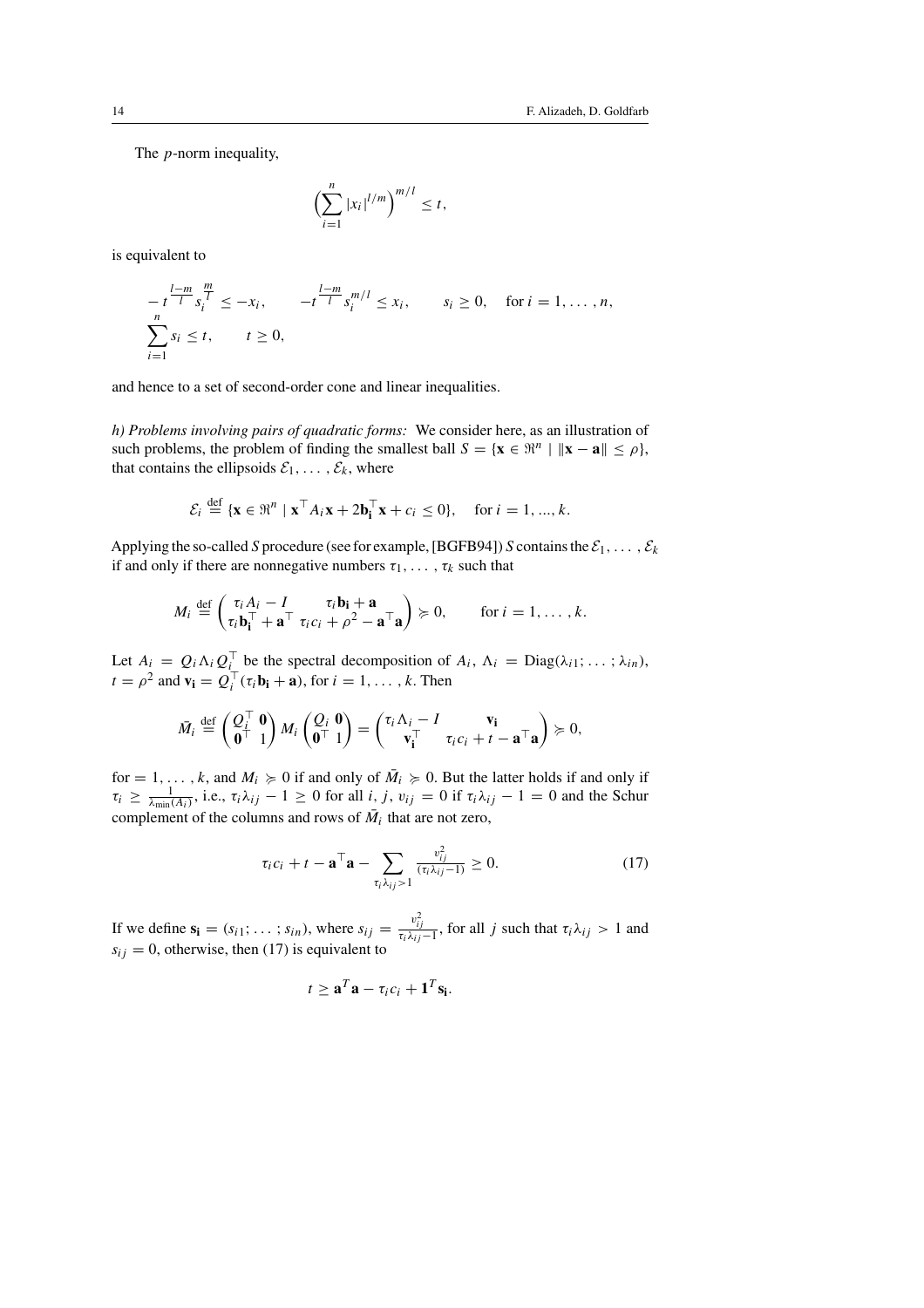Since we are minimizing t, we can relax the definition of  $s_{ij}$ , replacing it by  $v_{ij}^2 \leq$  $s_{ij}$  ( $\tau_i \lambda_{ij}$  – 1),  $j = 1, \ldots, n, i = 1, \ldots, k$ . Combining all of the above yields the following formulation involving only linear and restricted hyperbolic constraints:

$$
\begin{aligned}\n\min t & \text{s.t. } \mathbf{v_i} = Q_i^\top(\tau_i \mathbf{b_i} + \mathbf{a}), \quad \text{for } i = 1, \dots, k \\
v_{ij}^2 &\le s_{ij}(\tau_i \lambda_{ij} - 1), \quad \text{for } i = 1, \dots, k, \quad \text{and } j = 1, \dots, n \\
\mathbf{a}^\top \mathbf{a} &\le \sigma \\
\sigma &\le t + \tau_i c_i - \mathbf{1}^T \mathbf{s_i}, \quad \text{for } i = 1 \\
\tau_i &\ge \frac{1}{\lambda_{\min}(A_i)}, \quad \text{for } i = 1, \dots, k.\n\end{aligned}
$$

This problem can be transformed into an SOCP with  $(n + 1)k$  3-dimensional and one  $(n + 2)$ -dimensional second-order cone inequalities. It illustrates the usefulness of the Schur complement in transforming some linear matrix inequalities into systems of linear and second-order cone inequalities. Another application of this technique can be found in [GI01]. Note that the Schur complement is frequently applied in the reverse direction to convert second-order cone inequalities into linear matrix inequalities, which, as we have stated earlier, is not advisable from a computational point of view. Finally, this example demonstrates that although it may be possible to formulate an optimization problem as an SOCP, this task may be far from trivial.

The above classes of optimization problems encompass many real world applications in addition to those that can be formulated as LPs and convex QPs. These include facility location and Steiner tree problems [ACO94, XY97], grasping force optimization [BHM96, BFM97] and image restoration problems. Engineering design problems that can be solved as SOCPs include antenna array design [LB97], various finite impulse response filter design problems [LVBL98, WBV98], and truss design [BTN92]. In the area of financial engineering, portfolio optimization with loss risk constraints [LVBL98], robust multistage portfolio optimization [BTN99] and other robust portfolio optimization problems [GI01] lead to SOCPs. In the next section we give two examples of robust optimization problems that can be formulated as SOCPs.

### **3. Robust Least Squares and Robust Linear Programming**

The determination of *robust* solutions to optimization problems has been an important area of activity in the field of control theory for some time. Recently, the idea of robustness has been introduced into the fields of mathematical programming and least squares. In this section, we show that the so-called robust counterparts of a least squares problem and a linear program can both be formulated as SOCPs.

### *3.1. Robust least squares*

There is an extensive body of research on sensitivity analysis and regularization procedures for least squares problems. Some of the recent work in this area has focused on finding robust solutions to such problems when the problem data is uncertain but known to fall in some bounded region. Specifically, El Ghaoui and Lebret [GL97] consider the following *robust least squares*(RLS) problem. Given an over-determined set of equations

.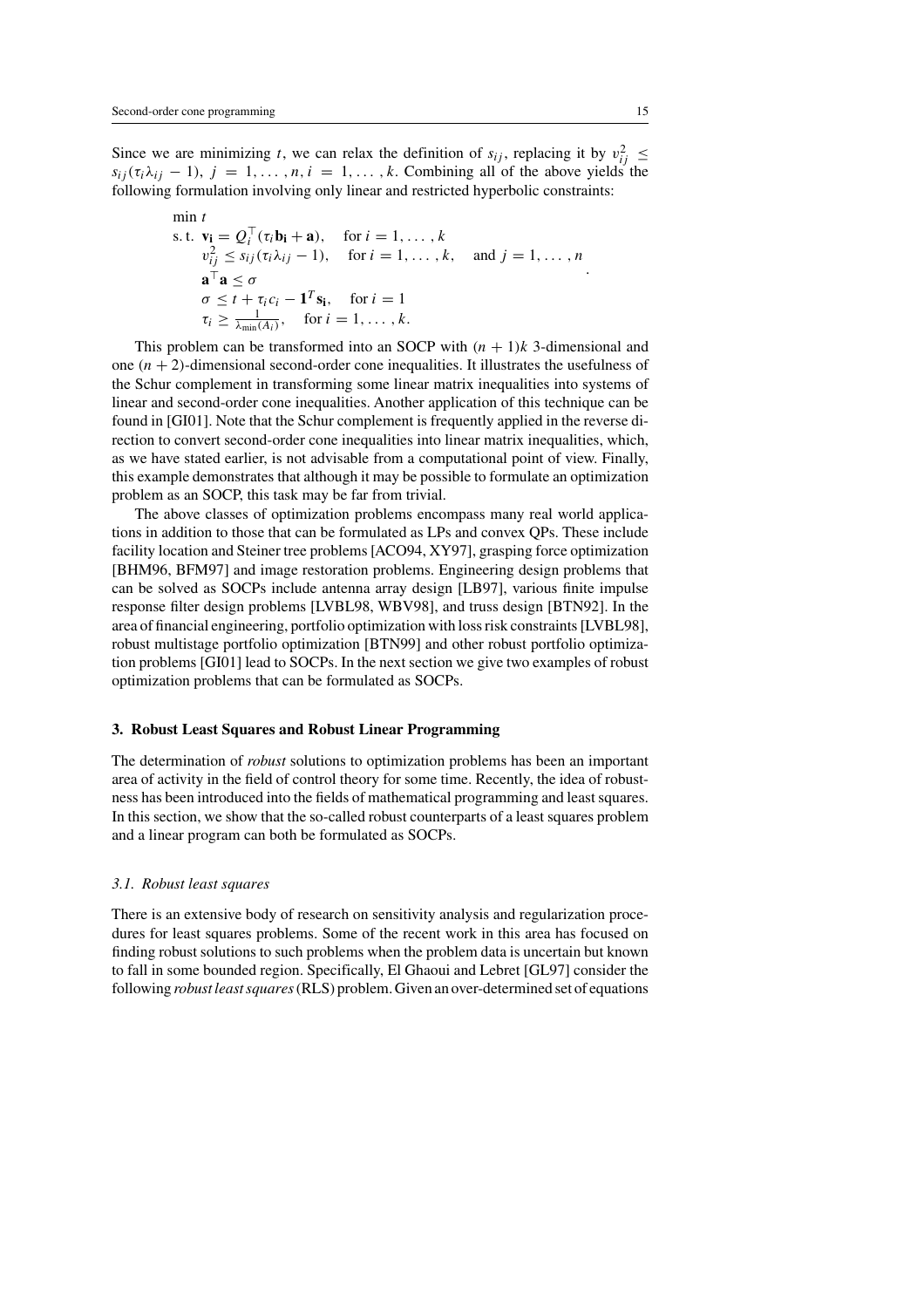$$
A\mathbf{x} \approx \mathbf{b}, \quad A \in \mathbb{R}^{m \times n}, \tag{18}
$$

where  $[A, b]$  is subject to unknown but bounded errors

$$
\left\| [\Delta A, \Delta \mathbf{b}] \right\|_F \le \rho, \tag{19}
$$

and  $\|B\|_F$  denotes the Frobenius norm of the matrix B, determine the vector **x** that minimizes the Euclidean norm of the worst-case residual vector corresponding to the system (18); i.e., solve the problem

$$
\min_{\mathbf{x}} \max \left\{ \left\| (A + \triangle A)\mathbf{x} - (\mathbf{b} + \triangle \mathbf{b}) \right\| \, \left| \, \left\| [\triangle A, \triangle \mathbf{b}] \right\|_F \le \rho \right\}.
$$
 (20)

For a given vector **x**, let us define

$$
r(A, \mathbf{b}, \mathbf{x}) \stackrel{\text{def}}{=} \max \left\{ \left\| (A + \triangle A)\mathbf{x} - (\mathbf{b} + \triangle \mathbf{b}) \right\| \Big| \|\left[ \triangle A, \triangle \mathbf{b} \right]\|_F \le \rho \right\}.
$$

By the triangle inequality

$$
\|(A + \triangle A)\mathbf{x} - (\mathbf{b} + \triangle \mathbf{b})\| \le \|A\mathbf{x} - \mathbf{b}\| + \left\| (\triangle A, -\triangle \mathbf{b}) {\binom{\mathbf{x}}{1}} \right\|.
$$

It then follows from properties of the Frobenius norm and the bound in (19) that

$$
\left\| (\Delta A, -\Delta \mathbf{b}) \begin{pmatrix} \mathbf{x} \\ 1 \end{pmatrix} \right\| \leq \left\| (\Delta A, \Delta \mathbf{b}) \right\|_F \left\| \begin{pmatrix} \mathbf{x} \\ 1 \end{pmatrix} \right\| \leq \rho \left\| \begin{pmatrix} \mathbf{x} \\ 1 \end{pmatrix} \right\|.
$$

But for the choice  $(\triangle A, -\triangle b) = uv^{\top}$ , where

$$
\mathbf{u} = \begin{cases} \rho \frac{Ax - b}{\|Ax - b\|}, & \text{if } A\mathbf{x} - \mathbf{b} \neq 0 \\ \text{any vector } \in \mathbb{R}^m \text{ of norm } \rho, \text{ otherwise} \end{cases} \quad \text{and} \quad v = \frac{\begin{pmatrix} \mathbf{x} \\ 1 \end{pmatrix}}{\left\| \begin{pmatrix} \mathbf{x} \\ 1 \end{pmatrix} \right\|},
$$

which satisfies (19),  $A\mathbf{x} - b$  is a multiple of  $(\Delta A, -\Delta \mathbf{b})\begin{pmatrix} \mathbf{x} & 0 \\ 0 & 1 \end{pmatrix}$ 1  $\hat{a}$ , and

$$
\left\| (\Delta A, -\Delta \mathbf{b}) \begin{pmatrix} \mathbf{x} \\ 1 \end{pmatrix} \right\| = \|\mathbf{u}\| \times \left\| \begin{pmatrix} \mathbf{x} \\ 1 \end{pmatrix} \right\| = \rho \left\| \begin{pmatrix} \mathbf{x} \\ 1 \end{pmatrix} \right\|.
$$

Hence,

$$
r(A, \mathbf{b}, \mathbf{x}) = \|A\mathbf{x} - \mathbf{b}\| + \rho \left\| \begin{pmatrix} \mathbf{x} \\ 1 \end{pmatrix} \right\|,
$$

and robust least squares problem (20) is equivalent to a sum of norms minimization problem. Therefore, as we have observed earlier, this can be formulated as the SOCP

$$
\min \lambda + \rho \tau
$$
\ns.t.  $\|A\mathbf{x} - \mathbf{b}\| \le \lambda$   
\n $\left\| \begin{pmatrix} \mathbf{x} \\ 1 \end{pmatrix} \right\| \le \tau$ .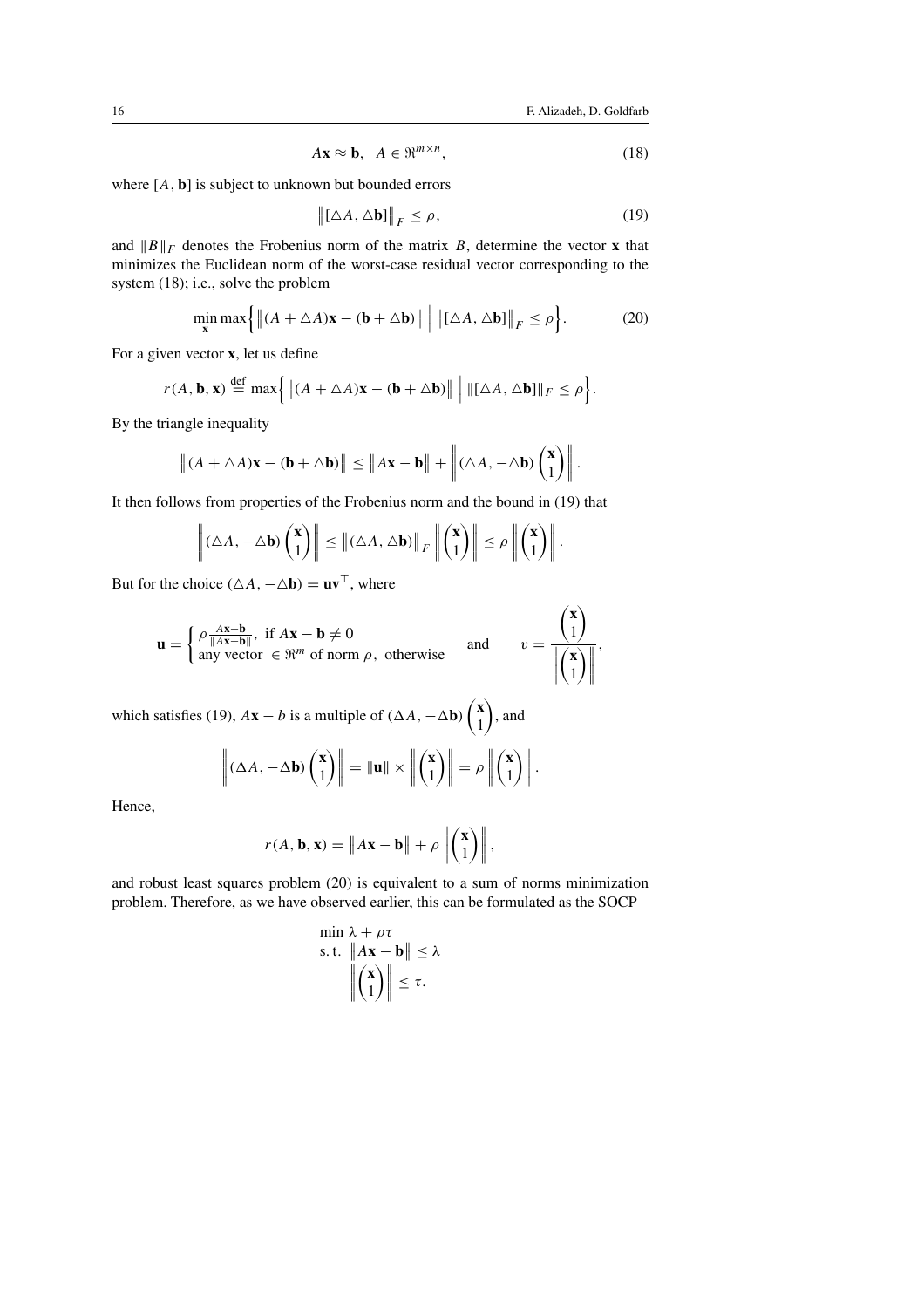El Ghaoui and Lebret show that if the singular value decomposition of A is available, then this SOCP can be reduced to the minimization of a smooth one-dimensional function. However, if additional constraints on **x**, such as non-negativity, etc., are present, such a reduction is not possible. But as long as these additional constraints are either linear or quadratic, the problem can still be formulated as an SOCP.

#### *3.2. Robust linear programming*

The idea of finding a robust solution to an LP whose data is uncertain, but known to lie in some given set, has recently been proposed by Ben-Tal and Nemirovski [BTN99, BTN98]. Specifically, consider the LP

$$
\min_{\mathbf{\hat{c}} \in \mathbf{\hat{f}}}\hat{\mathbf{\hat{x}}} \ns.t. \quad \hat{A}\hat{\mathbf{x}} \leq \mathbf{b}.
$$

where the constraint data  $\hat{A} \in \mathbb{R}^{m \times n}$  and  $\mathbf{b} \in \mathbb{R}^m$  are not known exactly. Note that we can handle uncertainty in the objective function coefficients by introducing an extra variable z, imposing the constraint  $\hat{\mathbf{c}}^T\hat{\mathbf{x}} < z$  and minimizing z. To simplify the presentation let us rewrite the above LP in the form

$$
\min \mathbf{c}^{\top} \mathbf{x} \n\text{s.t.} \quad A\mathbf{x} \le \mathbf{0}, \n\delta^{\top} \mathbf{x} = -1,
$$
\n(21)

where  $A = [\hat{A}, \mathbf{b}], \mathbf{c}^{\top} = (\hat{\mathbf{c}}^{\top}; 0), \mathbf{x} = (\hat{\mathbf{x}}; \hat{\boldsymbol{\xi}}),$  and  $\delta = (\mathbf{0}; 1)$ . Ben-Tal and Nemirovski treat the case where the uncertainty set for the data A is the Cartesian product of ellipsoidal regions, one for each of the m rows  $\mathbf{a}_i^{\top}$  of A centered at some given row vector  $\hat{\mathbf{a}}_i^{\top} \in \mathbb{R}^{n+1}$ . This means that, for all *i*, each vector  $\mathbf{a}_i$  is required to lie in the ellipsoid  $\mathcal{E}_i \stackrel{\text{def}}{=} {\mathbf{a_i}} \in \mathbb{R}^{n+1} \mid {\mathbf{a_i}} = {\mathbf{\hat{a_i}}} + B_i {\mathbf{u}}, ||{\mathbf{u}}|| \le 1$ , where  $B_i$  is a  $(n+1) \times (n+1)$ symmetric positive semidefinite matrix. For fixed **x**,  $\mathbf{a}_i^{\top} \mathbf{x} \leq 0$ ,  $\forall \mathbf{a_i} \in \mathcal{E}_i$  if and only if  $\max\{(\hat{\mathbf{a}}_i + B_i \mathbf{u})^\top \mathbf{x} \mid \|\mathbf{u}\| \leq 1\} \leq 0$ . But  $\max\{(\hat{\mathbf{a}}_i^\top \mathbf{x} + \mathbf{u}^\top B_i \mathbf{x}) \mid \|\mathbf{u}\| \leq 1\} = \hat{\mathbf{a}}_i^\top \mathbf{x} + \|B_i \mathbf{x}\|$ , for the choice  $\mathbf{u} = \frac{B_i \mathbf{x}}{\|B_i \mathbf{x}\|}$ , if  $B_i \mathbf{x} \neq \mathbf{0}$ , and for any  $\mathbf{u}$  with  $\|\mathbf{u}\| = 1$ , if  $B_i \mathbf{x} = \mathbf{0}$ . Hence, for the above ellipsoidal uncertainty set, the robust counterpart of the LP (21) is

$$
\min \mathbf{c}^{\top} \mathbf{x} \n\text{s.t. } \|B_i \mathbf{x}\| \le -\hat{\mathbf{a}}_i^{\top} \mathbf{x}, \quad i = 1, \dots, m \n\delta^{\top} \mathbf{x} = -1.
$$
\n(22)

Ben-Tal and Nemirovski [BTN99] have also shown that the robust counterpart of an SOCP with ellipsoidal uncertainty sets can be formulated as a semidefinite program.

#### **4. Algebraic properties of second-order cones**

There is a particular algebra associated with second-order cones, the understanding of which sheds light on all aspects of the SOCP problem, from duality and complementarity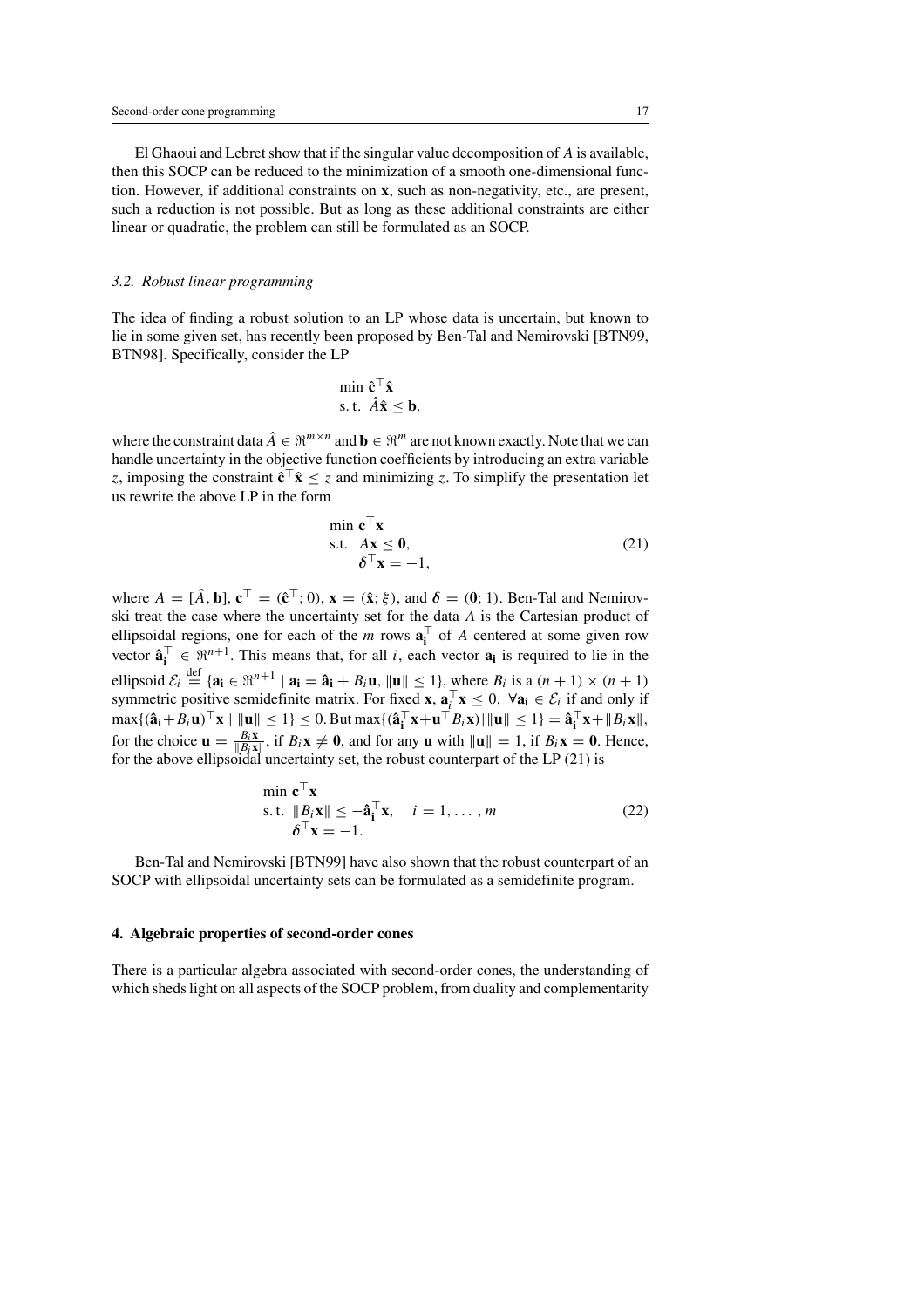properties, to conditions of non-degeneracy and ultimately to the design and analysis of interior point algorithms. This algebra is well-known and is a special case of a so-called *Euclidean Jordan algebra*, see the text of Faraut and Korány [FK94] for a comprehensive study. A Euclidean Jordan algebra is a framework within which algebraic properties of symmetric matrices are generalized. Both the Jordan algebra of the symmetric positive semidefinite cone (under the multiplication  $X \circ Y = (XY + YX)/2$ ) and the algebra to be described below are special cases of a Euclidean Jordan algebra. This association unifies the analysis of semidefinite programming and SOCP. We do not treat a general Euclidean Jordan algebra, but rather focus entirely on the second-order cone and its associated algebra.

For now we assume that all vectors consist of a single block:  $\mathbf{x} = (x_0; \bar{\mathbf{x}}) \in \mathbb{R}^n$ . For two vectors **x** and **y** define the following multiplication:

$$
\mathbf{x} \circ \mathbf{y} \stackrel{\text{def}}{=} \begin{pmatrix} \mathbf{x}^{\top} \mathbf{y} \\ x_0 y_1 + y_0 x_1 \\ \vdots \\ x_0 y_n + y_0 x_n \end{pmatrix} = \text{Arw}(\mathbf{x}) \mathbf{y} = \text{Arw}(\mathbf{x}) \text{Arw}(\mathbf{y}) \mathbf{e}.
$$

In this section we study the properties of the algebra  $(\mathbb{R}^n, \circ)$ . Here are some of the prominent relations involving the binary operation ◦.

1. Since in the product  $z = x \circ y$  each component of z is a bilinear function of x and y the distributive law holds:

$$
\mathbf{x} \circ (\alpha \mathbf{y} + \beta \mathbf{z}) = \alpha \mathbf{x} \circ \mathbf{y} + \beta \mathbf{x} \circ \mathbf{z} \quad \text{and} \quad (\alpha \mathbf{y} + \beta \mathbf{z}) \circ \mathbf{x} = \alpha \mathbf{y} \circ \mathbf{x} + \beta \mathbf{z} \circ \mathbf{x}
$$

for all  $\alpha, \beta \in \Re$ .

- 2.  $\mathbf{x} \circ \mathbf{v} = \mathbf{v} \circ \mathbf{x}$ .
- 3. The vector  $\mathbf{e} = (1; 0)$  is the unique identity element:  $\mathbf{x} \circ \mathbf{e} = \mathbf{x}$ .
- 4. Let  $\mathbf{x}^2 = \mathbf{x} \circ \mathbf{x}$ . Then matrices Arw (**x**) and Arw  $(\mathbf{x}^2)$  commute. Therefore for all  $\mathbf{y} \in \mathbb{R}^n$

$$
\mathbf{x} \circ (\mathbf{x}^2 \circ \mathbf{y}) = \mathbf{x}^2 \circ (\mathbf{x} \circ \mathbf{y}).
$$

5.  $\circ$  is not associative for  $n > 2$ . However, in the product of k copies of a vector **x**:  $\mathbf{x} \circ \mathbf{x} \circ \cdots \circ \mathbf{x}$ , the order in which multiplications are carried out does not matter. Thus  $\circ$  is *power associative* and one can unambiguously write  $\mathbf{x}^p$  for integral values of *p*. Furthermore,  $\mathbf{x}^p \circ \mathbf{x}^q = \mathbf{x}^{p+q}$ .

The first three assertions are obvious. The fourth one can be proved by inspection. We will prove the last assertion below after introducing the spectral properties of this algebra.

Next consider the *cone of squares* with respect to ○:

$$
\mathcal{L} = \{ \mathbf{x}^2 : \mathbf{x} \in \mathbb{R}^n \}.
$$

We shall prove  $\mathcal{L} = \mathcal{Q}$ . First notice that if  $\mathbf{x} = \mathbf{y}^2$  then

$$
x_0 = ||\mathbf{y}||^2 \quad \text{and} \quad \bar{\mathbf{x}} = 2y_0 \bar{\mathbf{y}}.
$$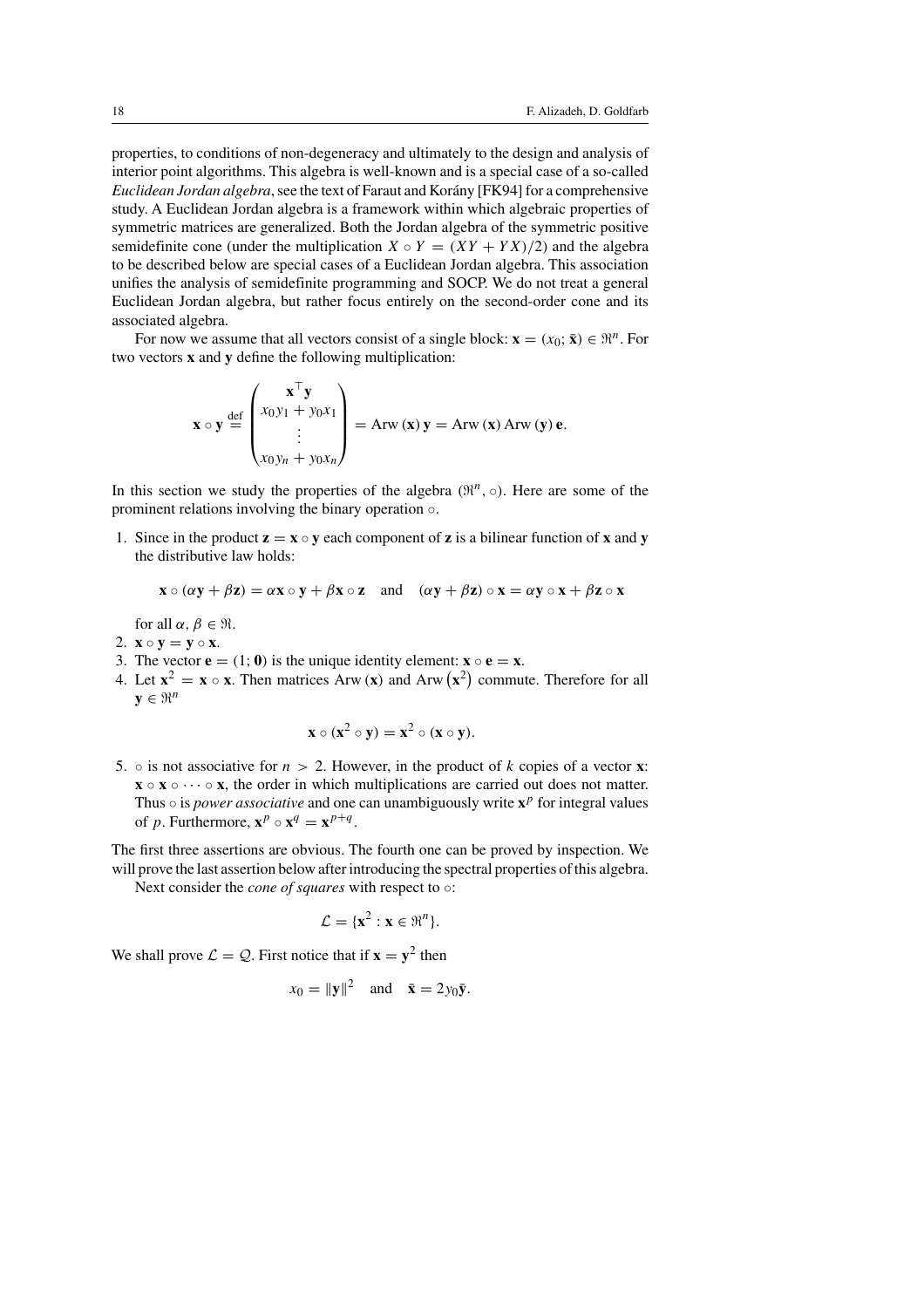Since clearly

$$
x_0 = y_0^2 + {\|\bar{\mathbf{y}}\|^2} \ge 2y_0{\|\bar{\mathbf{y}}\|} = {\|\bar{\mathbf{x}}\|},
$$

we conclude that  $\mathcal{L} \subseteq \mathcal{Q}$ . Now let  $\mathbf{x} \in \mathcal{Q}$ . We need to show that there is a  $\mathbf{y} \in \mathbb{R}^n$  such that  $y^2 = x$ ; that is we need to show that the system of equations

$$
x_0 = ||\mathbf{y}||^2
$$
,  $x_i = 2y_0y_i$ ,  $i = 1, ..., n-1$ ,

has at least a real solution. First assume  $y_0 \neq 0$ . Then by substituting  $y_i = x_i/(2y_0)$  in the  $0<sup>th</sup>$  equation we get the quartic equation

$$
4y_0^4 - 4x_0y_0^2 + ||\bar{\mathbf{x}}||^2 = 0.
$$

This equation has up to four solutions

$$
y_0 = \pm \sqrt{\frac{x_0 \pm \sqrt{x_0^2 - \|\bar{\mathbf{x}}\|^2}}{2}},
$$

all of them real because  $x_0 > ||\bar{\mathbf{x}}||$ . Notice that one of them gives a **y** in Q. In the algebra ( $\mathfrak{R}^n$ ,  $\circ$ ), all elements  $\mathbf{x} \in \text{int } \mathcal{Q}$  have four square roots, except for multiples of the identity (where  $\bar{\mathbf{x}} = \mathbf{0}$ ). In this case if  $y_0 = 0$  then the  $y_i$  can be arbitrarily chosen, as long as  $\|\bar{\mathbf{y}}\| = 1$ . In other words, the identity has infinitely many square roots (assuming  $n > 2$ ). Two of them are  $\pm$ **e**. All others are of the form  $(0; \mathbf{q})$  with  $\|\mathbf{q}\| = 1$ . Elements on bd  $Q$  have only two square roots, one of which is in bd  $Q$ , and those outside of  $Q$ have none. Thus every  $\mathbf{x} \in \mathcal{Q}$  has a unique square root in  $\mathcal{Q}$ .

One can easily verify the following quadratic identity for **x**:

$$
\mathbf{x}^2 - 2x_0 \mathbf{x} + (x_0^2 - ||\bar{\mathbf{x}}||^2)\mathbf{e} = \mathbf{0}.
$$

The polynomial

$$
p(\lambda, \mathbf{x}) \stackrel{\text{def}}{=} \lambda^2 - 2x_0\lambda + (x_0^2 - ||\bar{\mathbf{x}}||^2)
$$

is the *characteristic polynomial* of **x** and the two roots of  $p(\lambda, \mathbf{x})$ ,  $x_0 \pm ||\bar{\mathbf{x}}||$  are the *eigenvalues* of **x**. Characteristic polynomials and eigenvalues in this algebra play much the same role as their counterparts in symmetric matrix algebra, except that the situation is simpler here. Every element has only two real eigenvalues and they can be easily calculated.

Let us also examine the following identity:

$$
\mathbf{x} = \frac{1}{2}(x_0 + \|\bar{\mathbf{x}}\|) \left(\frac{1}{\|\bar{\mathbf{x}}\|}\right) + \frac{1}{2}(x_0 - \|\bar{\mathbf{x}}\|) \left(\frac{1}{-\frac{\bar{\mathbf{x}}}{\|\bar{\mathbf{x}}\|}}\right). \tag{23}
$$

Defining

$$
\mathbf{c}_1 \stackrel{\text{def}}{=} \frac{1}{2} \begin{pmatrix} 1 \\ \frac{\bar{\mathbf{x}}}{\|\bar{\mathbf{x}}\|} \end{pmatrix}, \quad \mathbf{c}_2 \stackrel{\text{def}}{=} \frac{1}{2} \begin{pmatrix} 1 \\ -\frac{\bar{\mathbf{x}}}{\|\bar{\mathbf{x}}\|} \end{pmatrix}, \quad \lambda_1 = x_0 + \|\bar{\mathbf{x}}\|, \quad \lambda_2 = x_0 - \|\bar{\mathbf{x}}\|, \tag{24}
$$

it follows that (23) can be written as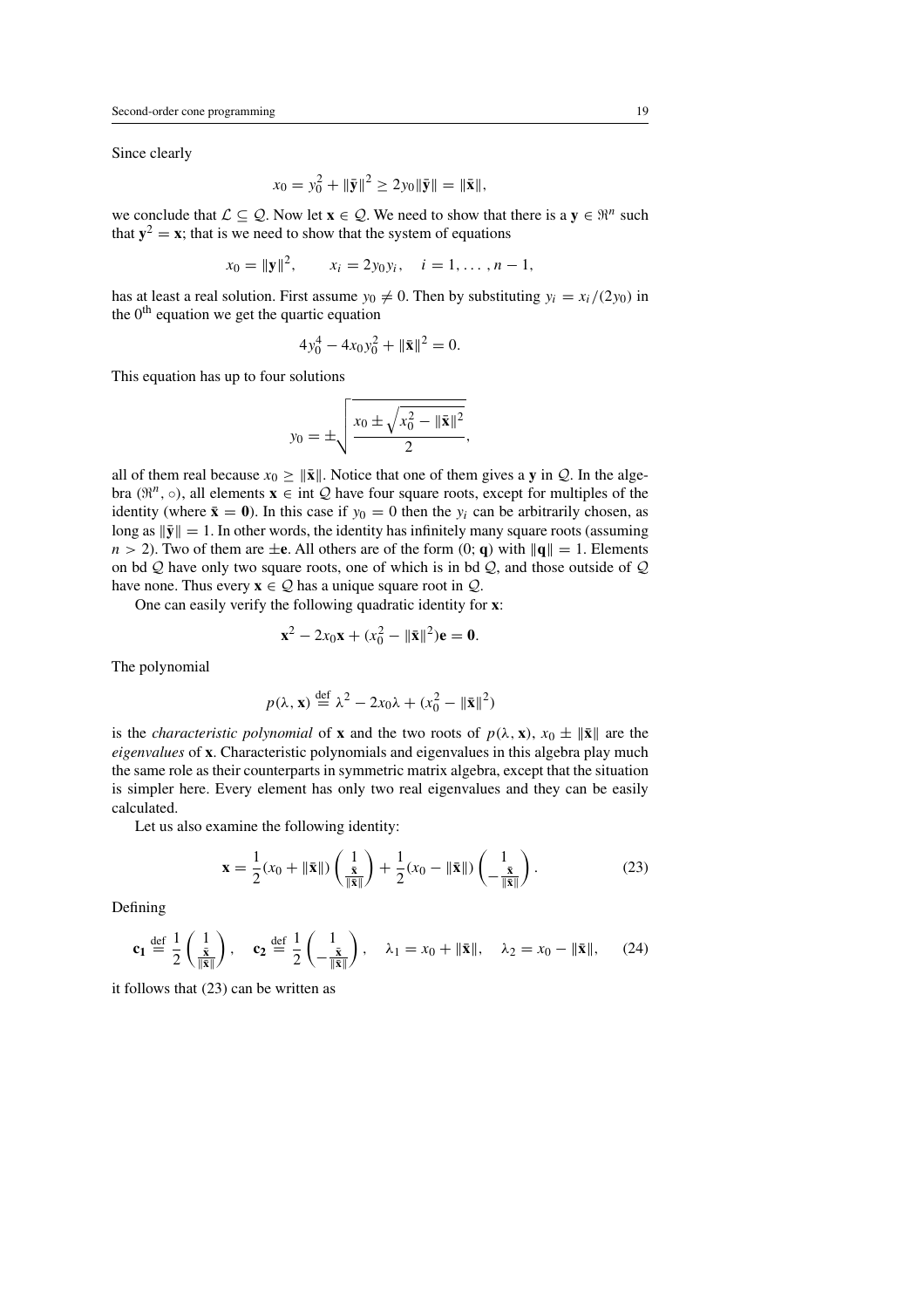$$
\mathbf{x} = \lambda_1 \mathbf{c}_1 + \lambda_2 \mathbf{c}_2 \tag{25}
$$

Observe that

$$
\mathbf{c}_1 \circ \mathbf{c}_2 = \mathbf{0},\tag{26}
$$

$$
c_1^2 = c_1 \text{ and } c_2^2 = c_2,
$$
 (27)

$$
\mathbf{c}_1 + \mathbf{c}_2 = \mathbf{e},\tag{28}
$$

$$
\mathbf{c}_1 = R\mathbf{c}_2 \quad \text{and} \quad \mathbf{c}_2 = R\mathbf{c}_1,\tag{29}
$$

$$
\mathbf{c_1}, \mathbf{c_2} \in \text{bd } \mathcal{Q}. \tag{30}
$$

Equation (25) is the *spectral decomposition* of **x**. It is analogous to its counterpart in symmetric matrix algebra:

$$
X = Q \Lambda Q^{\top} = \lambda_1 \mathbf{q}_1 \mathbf{q}_1^{\top} + \cdots + \lambda_n \mathbf{q}_n \mathbf{q}_n^{\top},
$$

where  $\Lambda$  is a diagonal matrix with  $\lambda_i$  the i<sup>th</sup> diagonal entry, and Q is orthogonal with column **q**<sub>i</sub> as the eigenvector corresponding to  $\lambda_i$ , for  $i = 1, \ldots, n$ . Any pair of vectors {**c1**, **c2**} that satisfies properties (26),(27), and (28) is called a *Jordan frame*. It can be shown that every Jordan frame  $\{c_1, c_2\}$  is of the form (24), that is Jordan frames are pairs of vectors  $\left(\frac{1}{2}, \pm \bar{\mathbf{c}}\right)$  with  $\|\bar{\mathbf{c}}\| = \frac{1}{2}$ .

Jordan frames play the role of the sets of rank one matrices  $\mathbf{q}_i \mathbf{q}_i^{\top}$  formed from orthogonal systems of eigenvectors in symmetric matrix algebra.

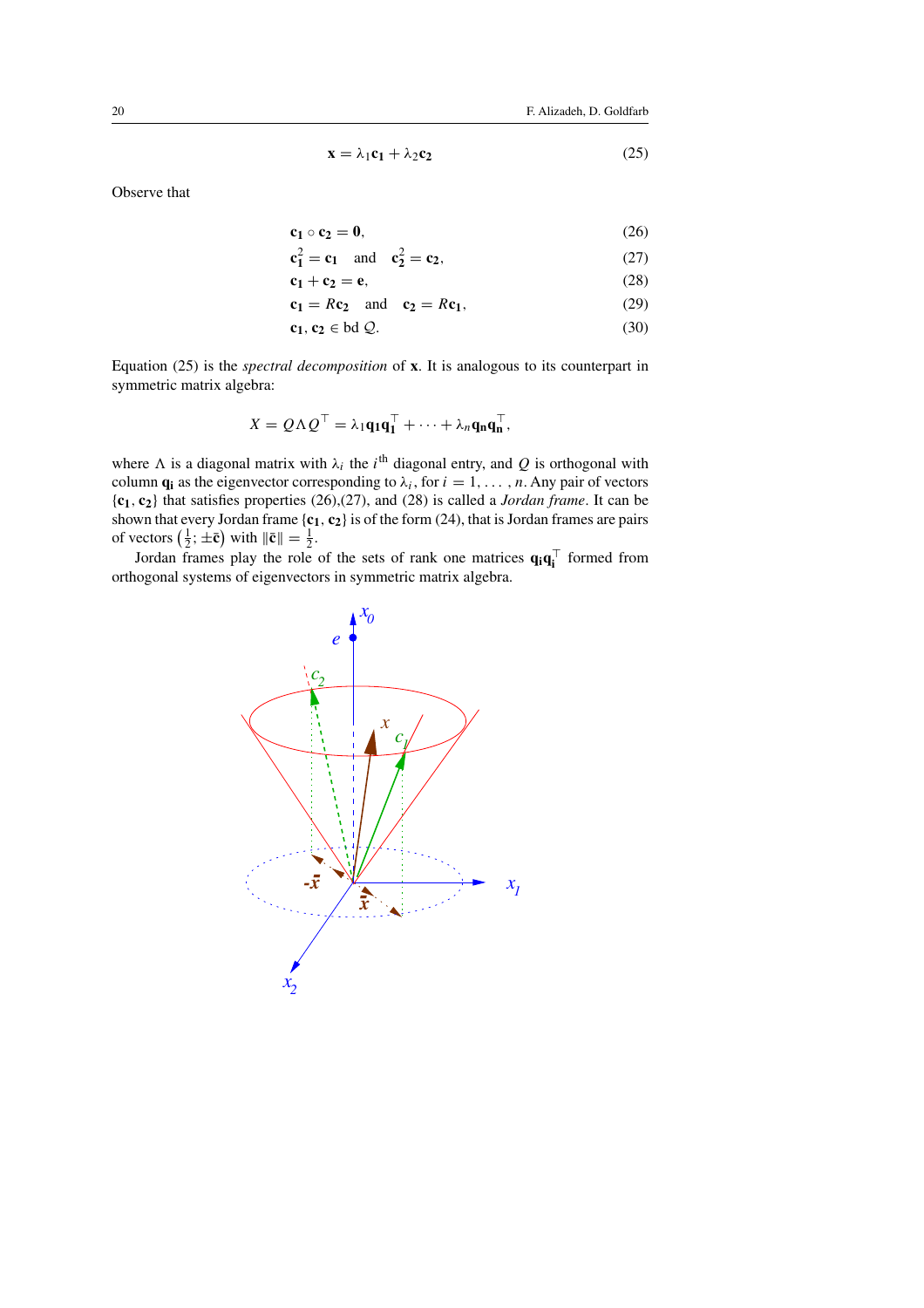We can also define the *trace* and *determinant* of **x**:

$$
\text{tr}(\mathbf{x}) = \lambda_1 + \lambda_2 = 2x_0 \quad \text{and}
$$
\n
$$
\text{det}(\mathbf{x}) = \lambda_1 \lambda_2 = x_0^2 - ||\bar{\mathbf{x}}||^2.
$$

We are now in a position to prove that  $(\mathbb{R}^n, \circ)$  is power associative. Let  $\mathbf{x} = \lambda_1 \mathbf{c}_1 + \lambda_2 \mathbf{c}_2$ be the spectral decomposition of  $\bf{x}$ . For nonnegative integer  $p$  let us define

$$
\mathbf{x}^{\circ 0} \stackrel{\text{def}}{=} \mathbf{e}, \quad \mathbf{x}^{\circ p} \stackrel{\text{def}}{=} \mathbf{x} \circ \mathbf{x}^{\circ (p-1)}, \quad \mathbf{x}^p \stackrel{\text{def}}{=} \lambda_1^p \mathbf{c}_1 + \lambda_2^p \mathbf{c}_2
$$

It suffices to show that  $\mathbf{x} \circ p = \mathbf{x}^p$ . Since clearly the assertion is true for  $p = 0$ , we proceed by induction. Assuming that the assertion is true for  $k$ , we have

$$
\mathbf{x}^{\circ(k+1)} = \mathbf{x} \circ \mathbf{x}^{\circ k} = (\lambda_1 \mathbf{c}_1 + \lambda_2 \mathbf{c}_2) \circ (\lambda_1^k \mathbf{c}_1 + \lambda_2^k \mathbf{c}_2)
$$
  
=  $\lambda_1^{k+1} \mathbf{c}_1^2 + \lambda_2^{k+1} \mathbf{c}_2^2 + \lambda_1 \lambda_2^k \mathbf{c}_1 \circ \mathbf{c}_2 + \lambda_1^k \lambda_2 \mathbf{c}_2 \circ \mathbf{c}_1$   
=  $\lambda^{k+1} \mathbf{c}_1 + \lambda_2^{k+1} \mathbf{c}_2$ ,

since  $\mathbf{c}_1 \circ \mathbf{c}_2 = \mathbf{0}$  and  $\mathbf{c}_i^2 = \mathbf{c}_i$  for  $i = 1, 2$ . Similarly  $\mathbf{x}^p \circ \mathbf{x}^q = \mathbf{x}^{p+q}$  follows from the spectral decompositions of  $\mathbf{x}^p$  and  $\mathbf{x}^q$  and  $\mathbf{x}^{p+q}$ . (We should remark that the proof given here is specific to  $(\mathbb{R}^n, \circ)$  and does not carry over to general Euclidean Jordan algebras.)

It is now obvious that  $\mathbf{x} \in \mathcal{Q}$  if and only if  $\lambda_{1,2}(\mathbf{x}) \geq 0$ , and  $\mathbf{x} \in \text{int } \mathcal{Q}$  iff  $\lambda_{1,2} > 0$ . In analogy to matrices, we call  $\mathbf{x} \in \mathcal{Q}$  *positive semidefinite* and  $\mathbf{x} \in \text{int } \mathcal{Q}$  *positive definite.* 

The spectral decomposition opens up a convenient way of extending any real valued continuous function to the algebra of the second-order cone. Unitarily invariant norms may also be defined similarly to the way they are defined on symmetric matrices. For example, one can define analogs of Frobenius and 2 norms, inverse, square root or essentially any arbitrary power of **x** using the spectral decomposition of **x**:

$$
\|\mathbf{x}\|_F \stackrel{\text{def}}{=} \sqrt{\lambda_1^2 + \lambda_2^2} = \sqrt{2} \|\mathbf{x}\|,\tag{31}
$$

$$
\|\mathbf{x}\|_2 \stackrel{\text{def}}{=} \max\{|\lambda_1|, |\lambda_2|\} = |x_0| + \|\bar{\mathbf{x}}\|,\tag{32}
$$

$$
\mathbf{x}^{-1} \stackrel{\text{def}}{=} \lambda_1^{-1} \mathbf{c}_1 + \lambda_2^{-1} \mathbf{c}_2 = \frac{R\mathbf{x}}{\det(\mathbf{x})} \text{ if } \det(\mathbf{x}) \neq 0; \text{ otherwise } \mathbf{x} \text{ is singular}, \tag{33}
$$

$$
\mathbf{x}^{1/2} \stackrel{\text{def}}{=} \lambda_1^{1/2} \mathbf{c}_1 + \lambda_2^{1/2} \mathbf{c}_2 \quad \text{for } \mathbf{x} \succcurlyeq_{\mathcal{Q}} \mathbf{0},\tag{34}
$$

$$
f(\mathbf{x}) \stackrel{\text{def}}{=} f(\lambda_1)\mathbf{c}_1 + f(\lambda_2)\mathbf{c}_2 \text{ for } f \text{ continuous at } \lambda_1 \text{ and } \lambda_2. \tag{35}
$$

Note that  $\mathbf{x} \circ \mathbf{x}^{-1} = \mathbf{e}$  and  $\mathbf{x}^{1/2} \circ \mathbf{x}^{1/2} = \mathbf{x}$ .

In addition to Arw (**x**), there is another important linear transformation associated with each **x** called the *quadratic representation* that is defined as

$$
Q_{\mathbf{x}} \stackrel{\text{def}}{=} 2 \text{Arw}^2(\mathbf{x}) - \text{Arw}\left(\mathbf{x}^2\right) = \begin{pmatrix} \|\mathbf{x}\|^2 & 2x_0 \bar{\mathbf{x}}^\top \\ 2x_0 \bar{\mathbf{x}} \det(\mathbf{x})I + 2\bar{\mathbf{x}} \bar{\mathbf{x}}^\top \end{pmatrix} = \left(2\mathbf{x}\mathbf{x}^\top - \det(\mathbf{x})R\right). \tag{36}
$$

Thus  $Q_x y = 2x \circ (x \circ y) - x^2 \circ y = 2(x^\top y)x - \det(x)Ry$  is a vector of quadratic functions in **x**. This operator may seem somewhat arbitrary, but it is of fundamental importance. It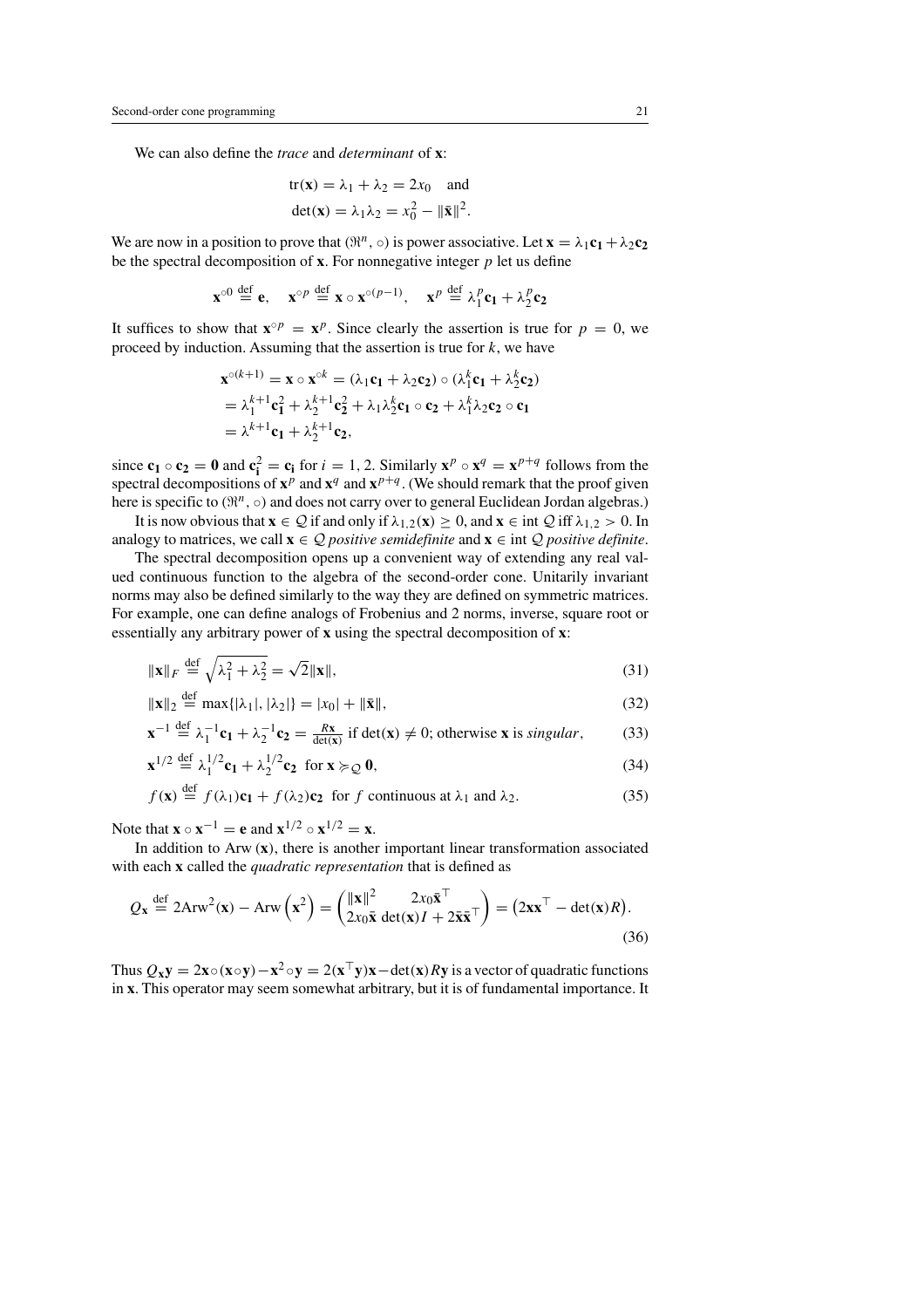is analogous to the operator that sends  $Y$  to  $XYX$  in the algebra of symmetric matrices and retains many of the latter's properties.

The most prominent properties of both Arw  $(\mathbf{x})$  and  $Q_{\mathbf{x}}$  can be obtained easily from studying their eigenvalue/eigenvector structure. We remind the reader that in matrix algebra two square matrices X and Y commute, that is  $XY = YX$ , if and only if they share a common system of eigenvectors.

**Theorem 3.** Let **x** have the spectral decomposition  $\mathbf{x} = \lambda_1 \mathbf{c}_1 + \lambda_2 \mathbf{c}_2$ . Then,

- *1.* Arw (**x**) *and* Q**<sup>x</sup>** *commute and thus share a system of eigenvectors.*
- *2.*  $\lambda_1 = x_0 + \|\bar{\mathbf{x}}\|$  and  $\lambda_2 = x_0 \|\bar{\mathbf{x}}\|$  are eigenvalues of Arw (**x**)*. Furthermore, if*  $\lambda_1 \neq \lambda_2$  *then each one has multiplicity one; the corresponding eigenvectors are*  $c_1$  *and*  $c_2$ *, respectively. Furthermore,*  $x_0$  *is an eigenvalue of* Arw  $(x)$ *, and has a multiplicity of*  $n - 2$  *when*  $\mathbf{x} \neq \mathbf{0}$ *.*
- 3.  $\lambda_1^2 = (x_0 + ||\bar{\mathbf{x}}||)^2$  and  $\lambda_2^2 = (x_0 ||\bar{\mathbf{x}}||)^2$  are eigenvalues of  $Q_{\mathbf{x}}$ *. Furthermore, if*  $\lambda_1 \neq \lambda_2$  *then each one has multiplicity one; the corresponding eigenvectors are*  $c_1$ *and* **c**<sub>2</sub>*, respectively. In addition,*  $det(\mathbf{x}) = x_0^2 - ||\bar{\mathbf{x}}||^2$  *is an eigenvalue of*  $Q_{\mathbf{x}}$ *<i>, and has a multiplicity of*  $n - 2$  *when* **x** *is nonsingular and*  $\lambda_1 \neq \lambda_2$ *.*

*Proof.* The statement that Arw  $(\mathbf{x})$  and  $Q_{\mathbf{x}}$  commute is a direct consequence of definition of  $Q_x$  as  $2Arw^2(x) - Arw(x^2)$ , and the fact that Arw (x) and Arw  $(x^2)$  commute. Parts (2) and (3) can be proved by inspection.

**Corollary 4.** *For each* **x** *we have*

- *1.* Q**<sup>x</sup>** *is nonsingular iff* **x** *is nonsingular,*
- 2. if  $\mathbf{x} \succcurlyeq_{\mathcal{O}} \mathbf{0}$ ,  $\mathbf{x}$  *is nonsingular iff* Arw  $(\mathbf{x})$  *is nonsingular.*

By definition  $\circ$  is commutative. However we need to capture the analog of commutativity in matrices. Therefore, we define commutativity in terms of sharing a common Jordan frame.

**Definition 5.** *The elements* **x** *and* **y** operator commute *if they share a Jordan frame, that is*

$$
\mathbf{x} = \lambda_1 \mathbf{c}_1 + \lambda_2 \mathbf{c}_2 \qquad \mathbf{y} = \omega_1 \mathbf{c}_1 + \omega_2 \mathbf{c}_2
$$

*for a Jordan frame*  $\{c_1, c_2\}$ *.* 

**Theorem 6.** *The following statements are equivalent:*

- *1.* **x** *and* **y** *operator commute.*
- *2.* Arw (**x**) *and* Arw (**y**) *commute. Therefore, for all*  $z \in \mathbb{R}^n$ ,  $x \circ (y \circ z) = y \circ (x \circ z)$ .
- *3.*  $Q_x$  *and*  $Q_y$  *commute.*

*Proof.* Immediate from the eigenvalue structure of Arw  $(\mathbf{x})$  and  $Q_{\mathbf{x}}$  stated in Theorem 3.

**Corollary 7.** *The vectors* **x** *and* **y** *operator commute if and only if*  $\bar{\mathbf{x}} = \mathbf{0}$  *or*  $\bar{\mathbf{y}} = \mathbf{0}$  *or*  $\bar{\mathbf{x}}$  *and*  $\bar{\mathbf{y}}$  *are proportional, that is*  $\bar{\mathbf{x}} = \alpha \bar{\mathbf{y}}$  *for some real number*  $\alpha$ *.*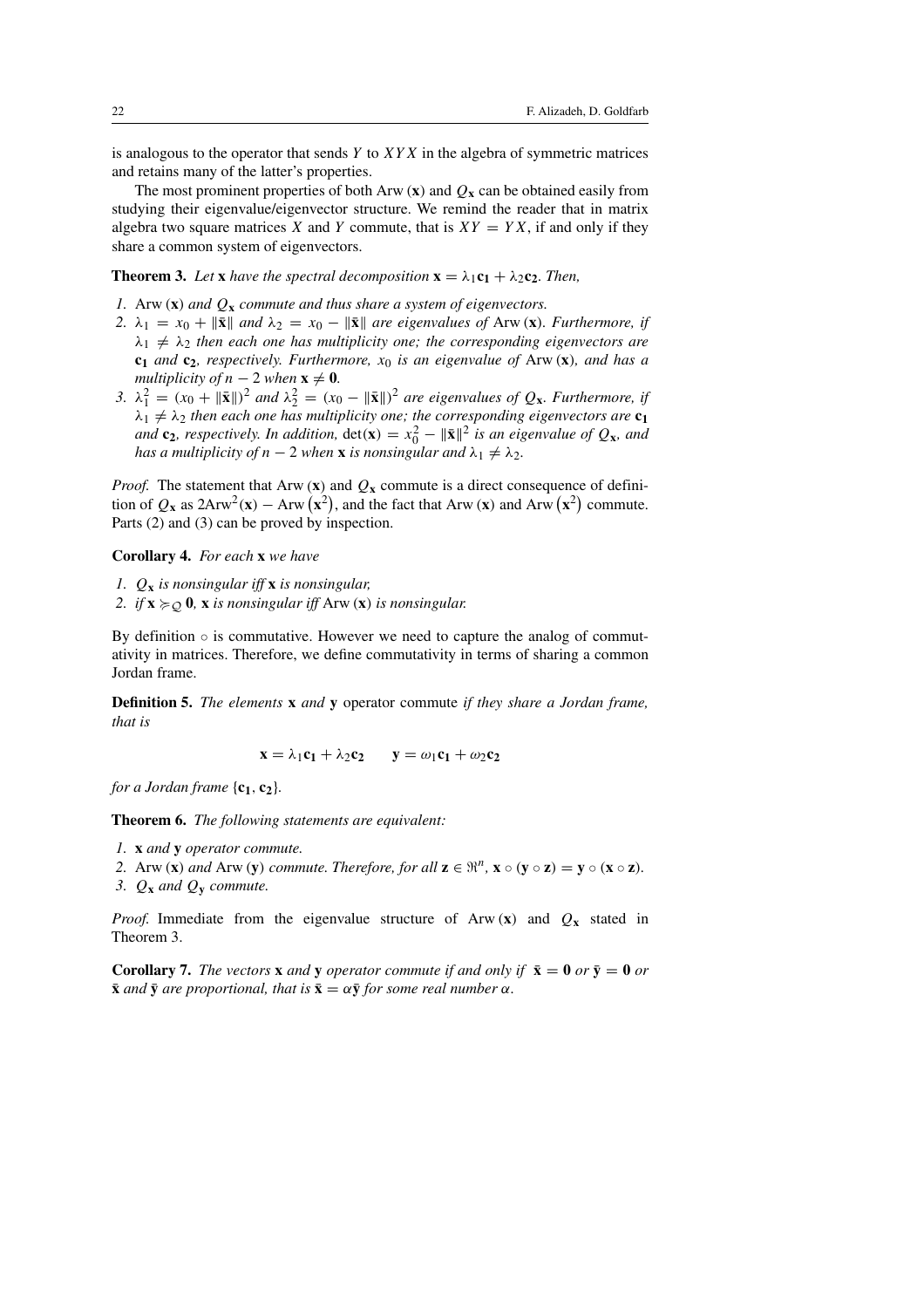Therefore, **x** and **y** commute if either one of them is a multiple of the identity, or else their projections on the hyperplane  $x_0 = 0$  are collinear. Now we list some properties of Q**x**:

**Theorem 8.** *For each* **x**, **y**, **u**  $\in \mathbb{R}^n$ , **x** *nonsingular*,  $\alpha \in \mathbb{R}$ *, and integer t we have* 

- *1.*  $Q_{\alpha y} = \alpha^2 Q_y$ .
- 2.  $Q_{\mathbf{x}} \mathbf{x}^{-1} = \mathbf{x}$  *and thus*  $Q_{\mathbf{x}}^{-1} \mathbf{x} = \mathbf{x}^{-1}$
- *3.*  $Q_{\bf v} {\bf e} = {\bf y}^2$ .
- 4.  $Q_{\mathbf{x}^{-1}} = Q_{\mathbf{x}}^{-1}$  and more generally  $Q_{\mathbf{x}^{t}} = Q_{\mathbf{x}}^{t}$ .
- *5.* If y is nonsingular,  $(Q_x y)^{-1} = Q_{x^{-1}} y^{-1}$ , and more generally if **x** and **y** operator *commute then*  $(Q_{\mathbf{x}} \mathbf{y})^t = Q_{\mathbf{x}^t} \mathbf{y}^t$ .
- 6. *The gradient*  $\nabla_{\mathbf{x}}(\ln \det(\mathbf{x})) = 2\mathbf{x}^{-1}$ *, and the Hessian*  $\nabla_{\mathbf{x}}^2(\ln \det(\mathbf{x})) = -2Q_{\mathbf{x}^{-1}}$ *, and in general,*  $D$ **ux**<sup>−1</sup> = −2 $Q$ **x**−1**u***, where*  $D$ **u** *is the differential in the direction of* **u***.*
- *7.*  $Q_{Q_yx} = Q_yQ_xQ_y$
- 8. det( $Q_{\mathbf{x}}\mathbf{y}$ ) = det<sup>2</sup>(**x**) det(**y**).

*Proof.* (1) is trivial. Note that  $\mathbf{x}^{-1} = R\mathbf{x}/\det(\mathbf{x})$  and

$$
Q_{\mathbf{x}^{-1}} = \frac{1}{\det^2(\mathbf{x})} \begin{pmatrix} \|\mathbf{x}\|^2 & -2x_0 \bar{\mathbf{x}}^\top \\ -2x_0 \bar{\mathbf{x}} \det(\mathbf{x}) I + 2\bar{\mathbf{x}} \bar{\mathbf{x}}^\top \end{pmatrix} = \frac{1}{\det^2(\mathbf{x})} R Q_{\mathbf{x}} R.
$$

With these observations  $(2)$ ,  $(3)$ , first part of  $(4)$ ,  $(5)$ , and  $(7)$  can be proved by simple algebraic manipulations. The second part of (4) as well as (5) are proved by simple inductions. For (6) it suffices to show that the Jacobian of the vector field  $\mathbf{x} \rightarrow \mathbf{x}^{-1}$ is  $-Q_{x^{-1}}$  which again can be verified by inspection. We give a proof of (8) as a representative. Let  $\mathbf{z} = Q_{\mathbf{x}} \mathbf{y}$ ,  $\alpha = \mathbf{x}^{\top} \mathbf{y}$  and  $\gamma = \det(\mathbf{x})$ . Then  $\mathbf{z} = 2\alpha \mathbf{x} - \gamma R \mathbf{y}$  and we have

$$
z_0^2 = (2\alpha x_0 - \gamma y_0)^2 = 4\alpha^2 x_0^2 - 4\alpha \gamma x_0 y_0 + \gamma^2 y_0^2
$$
  

$$
\|\bar{\mathbf{z}}\|^2 = \|2\alpha \bar{\mathbf{x}} + \gamma \bar{\mathbf{y}}\|^2 = 4\alpha^2 \|\bar{\mathbf{x}}\|^2 + 4\alpha \gamma \bar{\mathbf{x}}^\top \bar{\mathbf{y}} + \gamma^2 \|\bar{\mathbf{y}}\|^2.
$$

Hence we have

$$
\begin{split} \det(\mathbf{z}) &= z_0^2 - \|\bar{\mathbf{z}}\|^2 = 4\alpha^2 \big(x_0^2 - \|\bar{\mathbf{x}}\|^2\big) - 4\alpha \gamma (x_0 y_0 + \bar{\mathbf{x}}^\top \bar{\mathbf{y}}) + \gamma^2 \big(y_0^2 - \|\bar{\mathbf{y}}\|^2\big) \\ &= \gamma^2 \big(y_0^2 - \|\bar{\mathbf{y}}\|^2\big) = \det(\mathbf{x})^2 \det(\mathbf{y}). \end{split}
$$

**Theorem 9.** Let  $\mathbf{p} \in \mathbb{R}^n$  be nonsingular. Then  $Q_{\mathbf{p}}(Q) = Q$ ; likewise,  $Q_{\mathbf{p}}(\text{int }Q) =$ int Q*.*

*Proof.* Let  $\mathbf{x} \in \mathcal{Q}$  (respectively,  $\mathbf{x} \in \text{int } \mathcal{Q}$ ) and  $\mathbf{y} = Q_p \mathbf{x}$ . By part 8 of Theorem 8 det(**y**) ≥ 0 (respectively, det(**y**) > 0). Therefore, either **y** ∈ Q or **y** ∈ −Q (respectively, **y** ∈ −int Q or **y** ∈ int Q). Since  $2y_0 =$  tr **y**, it suffices to show that  $y_0 \ge 0$ . By using the fact that  $x_0 \ge ||\bar{\mathbf{x}}||$  and then applying the Cauchy-Schwarz inequality to  $|\mathbf{p}^{\perp} \mathbf{x}|$  we get

$$
y_0 = 2(p_0x_0 + \bar{\mathbf{p}}^\top \bar{\mathbf{x}})p_0 - (p_0^2 - \|\bar{\mathbf{p}}\|^2)x_0 = x_0p_0^2 + x_0\|\bar{\mathbf{p}}\|^2 + 2p_0(\bar{\mathbf{p}}^\top \bar{\mathbf{x}})
$$
  
\n
$$
\geq \|\bar{\mathbf{x}}\| (p_0^2 + \|\bar{\mathbf{p}}\|^2) + 2p_0(\bar{\mathbf{p}}^\top \bar{\mathbf{x}})
$$
  
\n
$$
\geq \|\bar{\mathbf{x}}\| (p_0^2 + \|\bar{\mathbf{p}}\|^2) - 2|p_0| \|\bar{\mathbf{p}}\| \|\bar{\mathbf{x}}\|
$$
  
\n
$$
= \|\bar{\mathbf{x}}\| (|p_0| - \|\bar{\mathbf{p}}\|)^2 \geq 0.
$$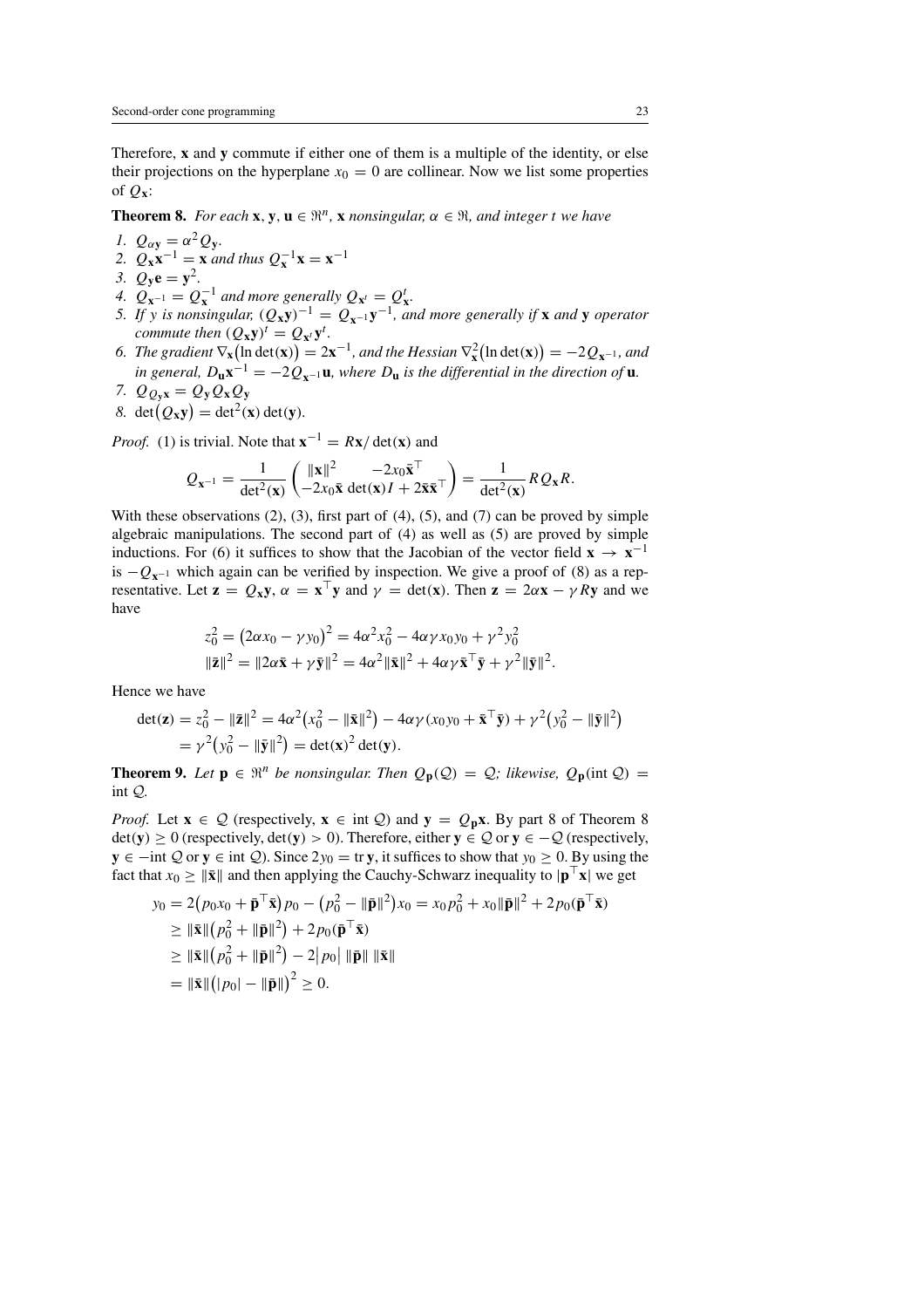Thus  $Q_p(\mathcal{Q}) \subseteq \mathcal{Q}$  (respectively,  $Q_p(\text{int } \mathcal{Q}) \subseteq Q_p(\text{int } \mathcal{Q})$ ). Also  $p^{-1}$  is invertible, therefore  $Q_{p^{-1}}x \in Q$  for each  $x \in Q$ . It follows that for every  $x \in Q$ , since  $x = Q_p Q_{p^{-1}}x$ , **x** is the image of  $Q_{p^{-1}}$ **x**; that is  $Q ⊆ Q_p(Q)$ ; similarly int  $Q ⊆ Q_p(int Q)$ .

We will prove a theorem which will be used later in the discussion of interior point methods.

**Theorem 10.** *Let* **x***,* **z***,* **p** *be all positive definite. Define*  $\tilde{\mathbf{x}} = Q_p \mathbf{x}$  *and*  $\mathbf{z} = Q_{p^{-1}} \mathbf{z}$ *. Then I, the vectors*  $\mathbf{a} = Q_{p^{-1/2}} \mathbf{z}$  *and*  $\mathbf{b} = Q_{\tilde{\mathbf{x}}^{1/2}} \mathbf{z}$  *have the sam* 

- *1. the vectors*  $\mathbf{a} = Q_{\mathbf{x}^{1/2}}\mathbf{z}$  *and*  $\mathbf{b} = Q_{\tilde{\mathbf{x}}^{1/2}}\mathbf{z}$  *have the same spectrum (that is the same set of eigenvalues with the same multiplicities); set of eigenvalues with the same multiplicities);*
- 2. the vectors  $Q_{\mathbf{x}^{1/2}}\mathbf{z}$  *and*  $Q_{\mathbf{z}^{1/2}}\mathbf{x}$  *have the same spectrum.*

*Proof.* By part 3 of Theorem 3 the eigenvalues of  $Q_a$  and  $Q_b$  are pairwise products of eigenvalues of **a** and **b**, respectively. Since by Theorem 9 the eigenvalues of **a** and **b** are all positive, **a** and **b** have the same eigenvalues if and only if their quadratic representations are similar matrices.

1. By part 7 of Theorem 8,

$$
Q_{\mathbf{a}} = Q_{Q_{\mathbf{x}^{1/2}}\mathbf{z}} = Q_{\mathbf{x}^{1/2}} Q_{\mathbf{z}} Q_{\mathbf{x}^{1/2}}
$$

and

$$
Q_{\mathbf{b}} = Q_{Q_{\widetilde{\mathbf{x}}^{1/2}\mathbf{Z}}} = Q_{\widetilde{\mathbf{x}}^{1/2}} Q_{\mathbf{Z}} Q_{\widetilde{\mathbf{x}}^{1/2}}.
$$

Since  $Q_x^t = Q_{x^t}$  (part 4 of Theorem 8),  $Q_a$  is similar to  $Q_x Q_z$  and  $Q_b$  is similar to  $Q_{\tilde{x}}Q_{z}$ . From the definition of  $\tilde{x}$  and  $\tilde{z}$  we obtain

$$
Q_{\widetilde{\mathbf{X}}}Q_{\underline{\mathbf{Z}}} = Q_{\mathbf{p}}Q_{\mathbf{X}}Q_{\mathbf{p}}Q_{\mathbf{p}^{-1}}Q_{\mathbf{z}}Q_{p^{-1}} = Q_{\mathbf{p}}Q_{\mathbf{X}}Q_{\mathbf{z}}Q_{\mathbf{p}}^{-1}.
$$

Therefore,  $Q_a$  and  $Q_b$  are similar, which proves part 1.

2.  $Q_{Q_{x^{1/2}}}z = Q_{x^{1/2}}Q_{z}Q_{x^{1/2}}$  and  $Q_{x}Q_{z}$  are similar; so are  $Q_{Q_{x^{1/2}}}x = Q_{z^{1/2}}Q_{x}Q_{z^{1/2}}$ and  $Q_{\mathbf{z}}Q_{\mathbf{x}}$ . But  $Q_{\mathbf{x}}Q_{\mathbf{z}}$  and  $Q_{\mathbf{z}}Q_{\mathbf{x}}$  are also similar which proves part 2 of the theorem.

The algebraic structure we have studied thus far is called *simple* for  $n > 3$ . This means that it cannot be expressed as direct sum of other like algebras. For SOCP, as alluded to in the introduction section, we generally deal with vectors that are partitioned into sub-vectors, each of which belongs to the second-order cone in its subspace. This implies that the underlying algebra is not simple but rather is a direct sum of algebras.

**Definition 11.** *Let*  $\mathbf{x} = (\mathbf{x}_1; \dots; \mathbf{x}_r)$ *,*  $\mathbf{y} = (\mathbf{y}_1; \dots; \mathbf{y}_r)$ *, and*  $\mathbf{x}_i, \mathbf{y}_i \in \mathbb{R}^{n_i}$  for  $i =$ 1,... ,r*. Then*

- *1.*  $\mathbf{x} \circ \mathbf{y} \stackrel{\text{def}}{=} (\mathbf{x}_1 \circ \mathbf{y}_1; \ldots; \mathbf{x}_r \circ \mathbf{y}_r).$
- 2. Arw  $(\mathbf{x}) \stackrel{\text{def}}{=} \text{Arw}(\mathbf{x}_1) \oplus \cdots \oplus \text{Arw}(\mathbf{x}_r)$ .
- 3.  $Q_{\mathbf{x}} \stackrel{\text{def}}{=} Q_{\mathbf{x}_1} \oplus \cdots \oplus Q_{\mathbf{x}_r}$ .
- 4. The characteristic polynomial of **x** is  $p(\mathbf{x}) \stackrel{\text{def}}{=} \prod_i p_i(\mathbf{x_i}).$
- *5.* **x** *has* 2r *eigenvalues (including multiplicities) comprised of the union of the eigenvalues of* **xi***. Also* 2r *is called the* rank *of* **x***.*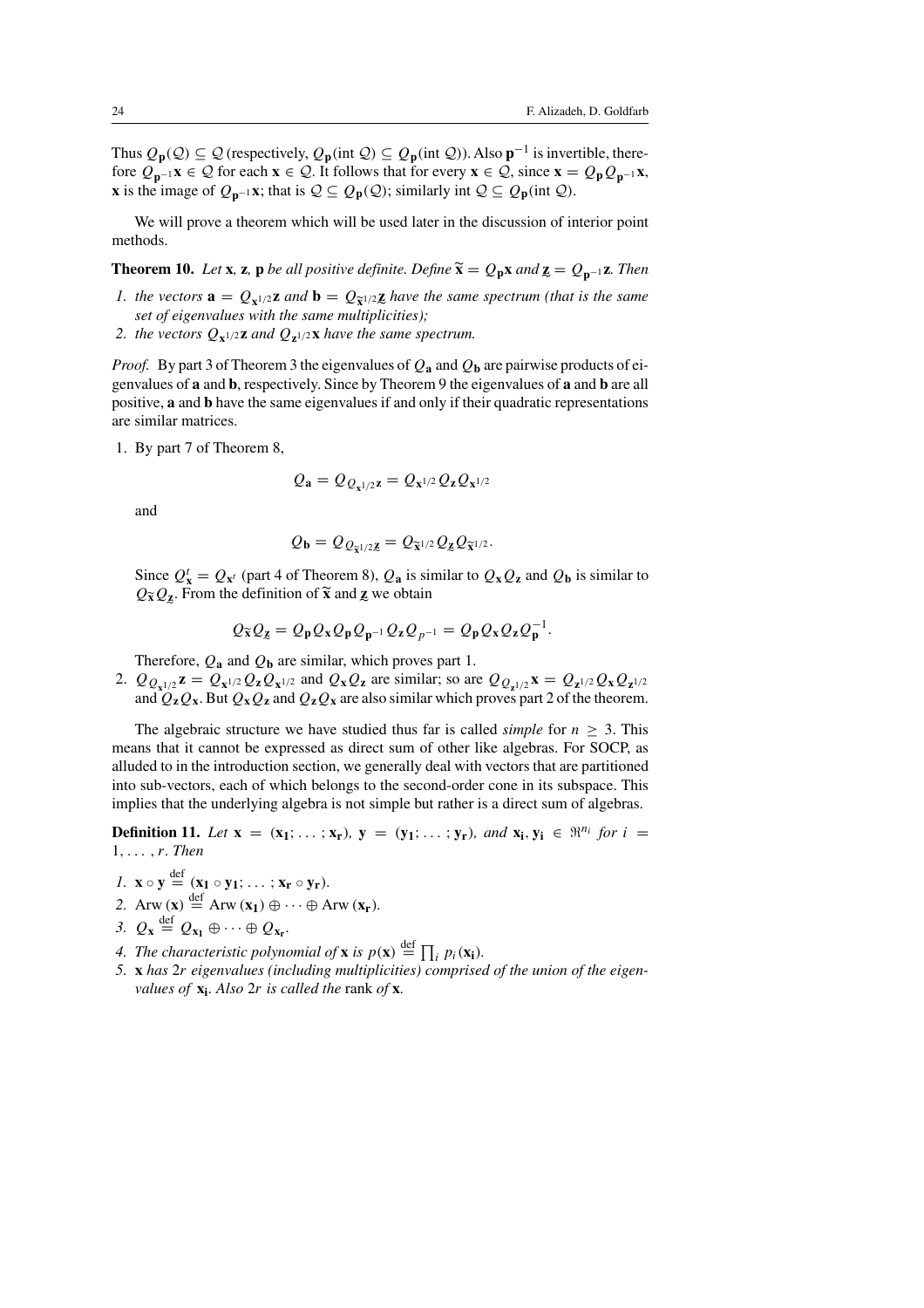- 6. The cone of squares  $Q \stackrel{\text{def}}{=} Q_{n_1} \times \cdots \times Q_{n_r}$ .
- *7.*  $\|\mathbf{x}\|_F^2$  $\stackrel{\text{def}}{=} \sum_i ||\mathbf{x_i}||_F^2.$
- *8.*  $||\mathbf{x}||_2 \stackrel{\text{def}}{=} \max_i ||\mathbf{x_i}||_2.$
- *9.*  $\mathbf{x}^{-1} \stackrel{\text{def}}{=} (\mathbf{x}_1^{-1}; \cdots; \mathbf{x}_r^{-1})$  and more generally for all  $t \in \mathbb{R}, \mathbf{x}^t \stackrel{\text{def}}{=} (\mathbf{x}_1^t; \cdots; \mathbf{x}_r^t)$ , when *all* **x**<sup>t</sup> **<sup>i</sup>** *are well defined.*
- 10. **x** *and* **y** *operator commute if and only if*  $\mathbf{x}_i$  *and*  $\mathbf{y}_i$  *operator commute for all*  $i =$ 1,... ,r*.*

Note that Corollary 4 and Theorems 6, 8, 9 and 10, and Corollary 7 extend to the direct sum algebra verbatim.

# **5. Duality and complementarity**

Since SOCPs are convex programming problems, a duality theory for them can be developed. While much of this theory is very similar to duality theory for LP, there are many ways in which the theory for SOCP differs from that for LP. We now consider these similarities and differences for the standard form SOCP and its dual (2).

As in LP, we have from

$$
\mathbf{c}^\top \mathbf{x} - \mathbf{b}^\top \mathbf{y} = (\mathbf{y}^\top A + \mathbf{z}^\top) \mathbf{x} - \mathbf{x}^\top A^\top \mathbf{y} = \mathbf{x}^\top \mathbf{z}
$$

and from the self-duality (self-polarity) of the cone  $Q$  the following

**Lemma 12 (Weak Duality Lemma).** *If* **x** *is any primal feasible solution and* (**y**, **z**) *is any dual feasible solution, then the duality gap*  $\mathbf{c}^\top \mathbf{x} - \mathbf{b}^\top \mathbf{v} = \mathbf{z}^\top \mathbf{x} > 0$ .

In the SOCP case we also have the following

**Theorem 13 (Strong Duality Theorem).** *If the primal and dual problems in* (2) *have strictly feasible solutions* ( $\mathbf{x}_i \succ_Q 0$ ,  $\mathbf{z}_i \succ_Q 0$ ,  $\forall i$ *), then both have optimal solutions*  $\mathbf{x}^*$ *,*  $(\mathbf{y}^*, \mathbf{z}^*)$  *and*  $p^* \stackrel{\text{def}}{=} \mathbf{c}^\top \mathbf{x}^* = d^* \stackrel{\text{def}}{=} \mathbf{b}^\top \mathbf{y}^*,$  (*i.e.*,  $\mathbf{x}^{* \top} \mathbf{z}^* = 0$ ).

This theorem and Theorem 14 below are in fact true for all cone-LPs over any closed, pointed, convex and full-dimensional cone  $K$ , and can be proved by using a general form of Farkas' lemma (e.g. see [NN94]).

Theorem 13 is weaker than the result that one has in the LP case. In LP, for the strong duality conclusion to hold one only needs that either (i) both (P) and (D) have feasible solutions, or (ii) (P) has feasible solutions and the objective value is bounded below in the feasible region. For SOCP neither (i) nor (ii) is enough to guarantee the strong duality result. To illustrate this, consider the following primal-dual pair of problems:

(P) 
$$
p^* = \inf_{S.t.} (1, -1, 0)x
$$
  
\n
$$
x \succcurlyeq_Q 0
$$
\n(D)  $d^* = \sup y$   
\n
$$
x \succcurlyeq_Q 0
$$
\n5.1.  $\begin{pmatrix} 0 \\ 0 \\ 1 \end{pmatrix} y + z = \begin{pmatrix} 1 \\ -1 \\ 0 \end{pmatrix}.$ \n6.2.  $\succ$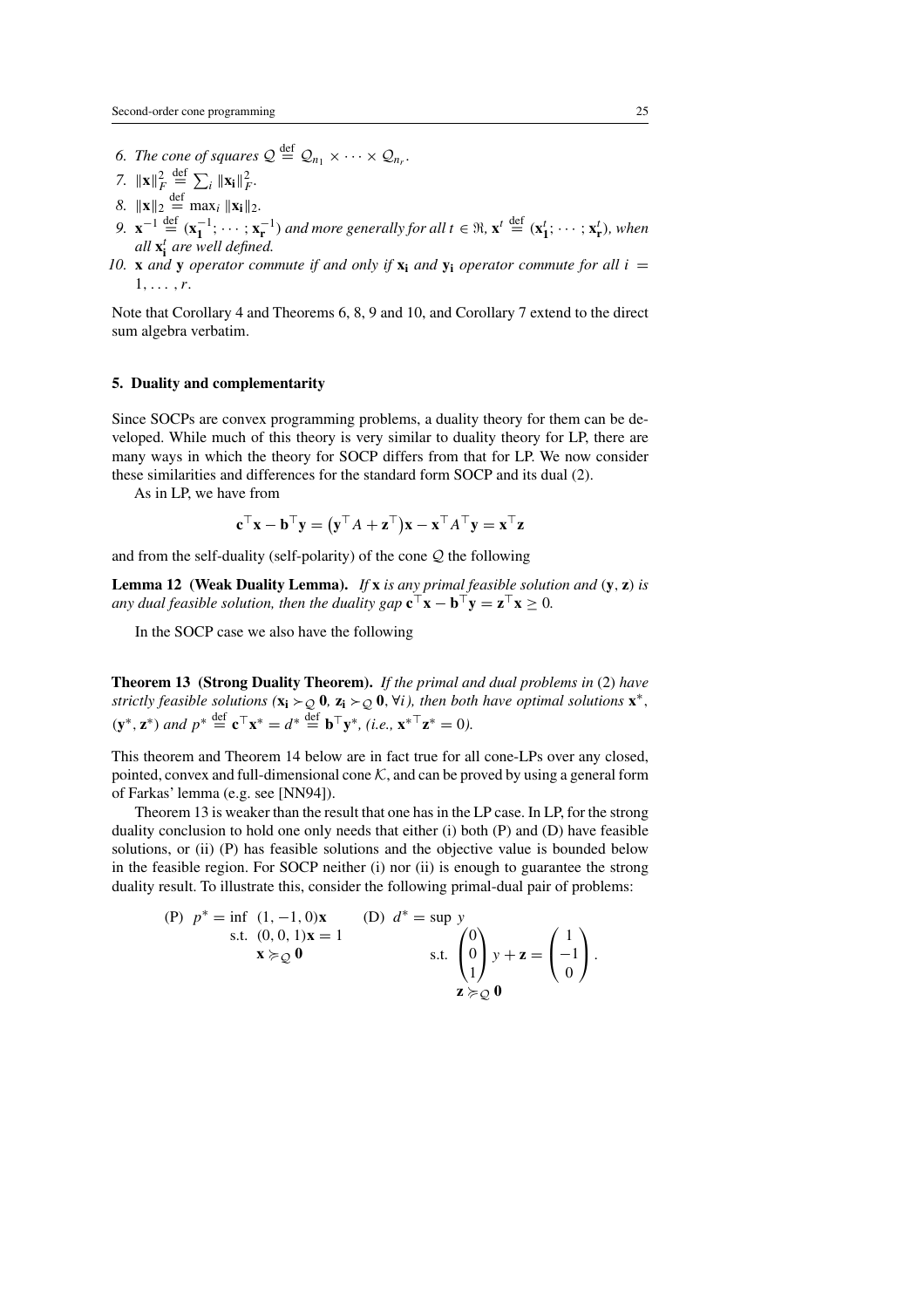The linear constraints in problem (P) require that  $x_2 = 1$ ; hence problem (P) is equivalent to the problem:

$$
p^* = \inf_{s,t} x_0 - x_1
$$
  
s.t.  $x_0 \ge \sqrt{x_1^2 + 1}$ .

Since  $x_0 - x_1 > 0$  and  $x_0 - x_1 \to 0$  as  $x_0 = \sqrt{x_1^2 + 1} \to \infty$ ,  $p^* = \inf(x_0 - x_1) = 0$ ; i.e., problem (P) has no finite optimal solution, but the objective function over the feasible region is bounded below by 0 .

The linear constraints in problem (D) require that  $z^{\top} = (1, -1, -y)$ ; hence problem (D) is equivalent to the problem:

$$
d^* = \sup y
$$
  
s.t.  $1 \ge \sqrt{1 + y^2}$ .

is the only feasible solution, and hence, it is the unique optimal solution to this problem and  $d^* = 0$ .

The above example illustrates the following

**Theorem 14 (Semi-strong Duality Theorem).** *If (P) has strictly feasible point* **x**ˆ *(i.e.*  $\hat{\mathbf{x}} \in \text{int}(\mathcal{Q})$  and its objective is bounded below over the feasible region, then (D) is *solvable and*  $p^* = d^*$ .

In LP, the complementary slackness conditions follow from the fact that if  $\mathbf{x} > 0$ and  $z \ge 0$ , then the duality gap  $x^\top z = 0$  if and only if  $x_i z_i = 0$ , for all i. In SOCP, since the second-order cone Q is self-dual, it is clear geometrically that  $\mathbf{x}^\top \mathbf{z} = 0$ , i.e., **x** ∈  $Q$  is orthogonal to **z** ∈  $Q$ , if and only if for each block either **x**<sub>i</sub> or **z**<sub>i</sub> is zero, or else they lie on opposite sides of the boundary of  $Q_{n_i}$ , i.e.,  $\mathbf{x}_i$  is the reflection of  $\mathbf{z}_i$ through the axis corresponding to the  $0<sup>th</sup>$  coordinate in addition to  $\mathbf{x}_i$  being orthogonal to **z<sub>i</sub>**. (More succinctly  $\mathbf{x_i} = \alpha_i R \mathbf{z_i}$ , for some  $\alpha_i > 0$ .) This result is given by the following

**Lemma 15 (Complementarity Conditions).** *Suppose that*  $\mathbf{x} \in \mathcal{Q}$  *and*  $\mathbf{z} \in \mathcal{Q}$ , *(i.e.,* **x**<sub>**i**</sub>  $\succcurlyeq$  **0** *and* **z<sub><b>i**</sub>  $\succcurlyeq$  **0***, for all*  $i = 1, ..., r$ *). Then*  $\mathbf{x}^\top \mathbf{z} = 0$  *if, and only if,*  $\mathbf{x_i} \circ \mathbf{z_i} = 0$ Arw  $(\mathbf{x_i})$  Arw  $(\mathbf{z_i})$  **e** = **0** *for*  $i = 1, ..., r$ *, or equivalently,* 

- $(i)$  **x**<sub>i</sub><sup>T</sup>**z**<sub>i</sub> =  $x_{i0}z_{i0} + \overline{\mathbf{x}}_{i}^{T}\overline{\mathbf{z}}_{i} = 0, i = 1, ..., r$
- $(iii)$   $x_i \overline{\mathbf{z}}_i + z_i \overline{\mathbf{x}}_i = 0, \quad i = 1, \ldots, r.$

*Proof.* If  $x_{i0} = 0$  or  $z_{i0} = 0$  the result is trivial, since  $\mathbf{x_i} = \mathbf{0}$  in the first case and  $\mathbf{z_i} = \mathbf{0}$ in the second. Therefore, we need only consider the case where  $(x_{i0} > 0$  and  $z_{i0} > 0$ ). By the Cauchy-Schwarz inequality and the assumption that  $\mathbf{x_i} \succcurlyeq_Q 0$  and  $\mathbf{z_i} \succcurlyeq_Q 0$ ,

$$
\overline{\mathbf{x}}_i^\top \overline{\mathbf{z}}_i \ge -\|\overline{\mathbf{x}}_i\| \cdot \|\overline{\mathbf{z}}_i\| \ge -x_{i0} z_{i0}.\tag{37}
$$

Therefore,  $\mathbf{x}_i^{\top} \mathbf{z}_i = x_{i0} z_{i0} + \overline{\mathbf{x}}_i^{\top} \overline{\mathbf{z}}_i \ge 0$ , and  $\mathbf{x}^{\top} \mathbf{z} = \sum_{i=1}^k \mathbf{x}_i^{\top} \mathbf{z}_i^{\top} = 0$  if and only if  $\mathbf{x}_i^{\top} \mathbf{z}_i =$ 0, for  $i = 1, \ldots, k$ . Now  $\mathbf{x}_i^\top \mathbf{z}_i = x_{i0}z_{i0} + \overline{\mathbf{x}}_i^\top \overline{\mathbf{z}}_i = 0$  if and only if  $\overline{\mathbf{x}}_i^\top \overline{\mathbf{z}}_i = -x_{i0}z_{i0}$ ,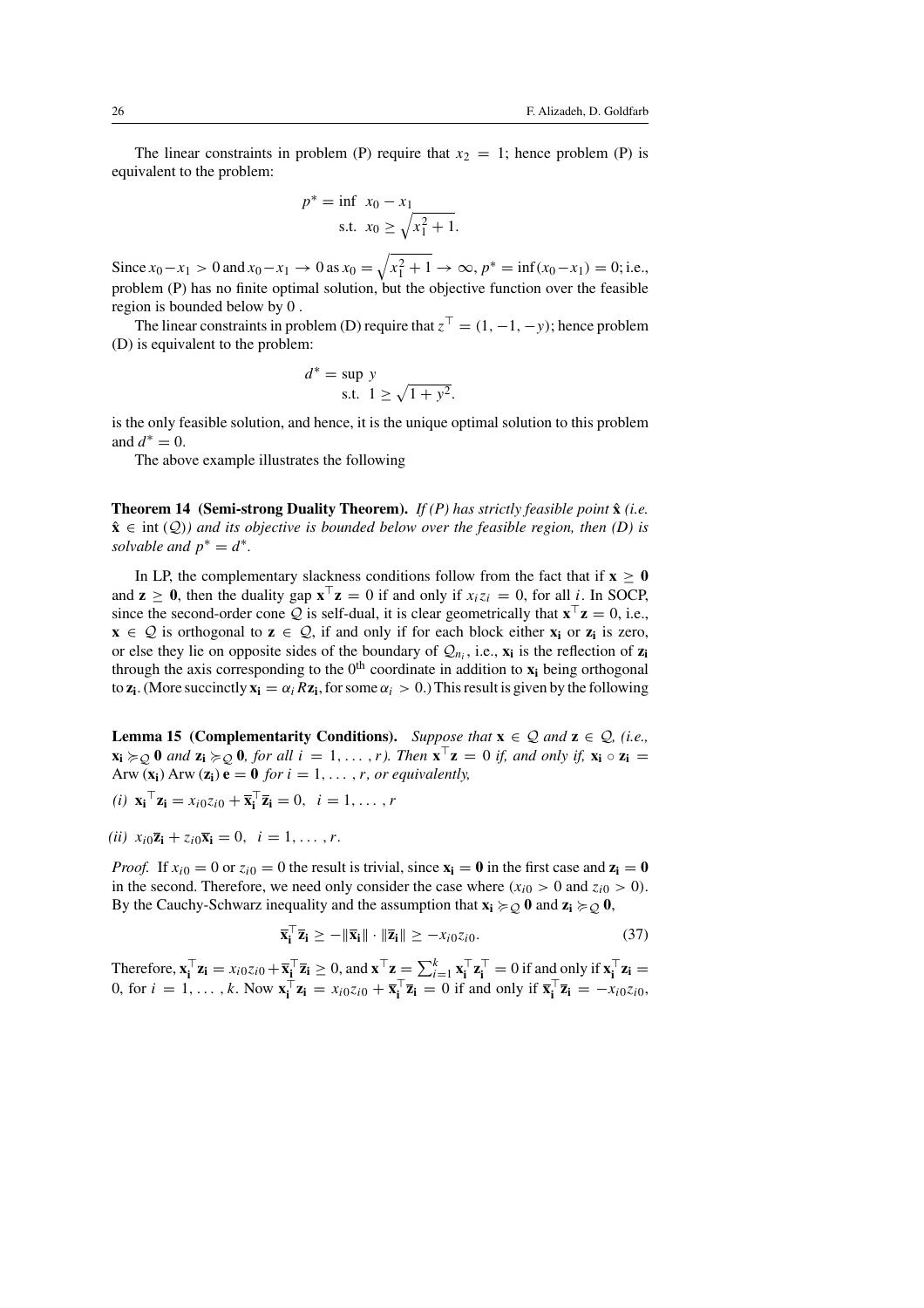hence if and only if the inequalities in  $(37)$  are satisfied as equalities. But this is true if and only if either  $\mathbf{x_i} = \mathbf{0}$  or  $\mathbf{z_i} = \mathbf{0}$ , in which case (i) and (ii) hold trivially, or  $\mathbf{x_i} \neq \mathbf{0}$  and  $\mathbf{z_i} \neq \mathbf{0}, \overline{\mathbf{x_i}} = -\alpha_i \overline{\mathbf{z_i}}, \text{ where } \alpha > 0, \text{ and } x_{i0} = \|\overline{\mathbf{x_i}}\| = \alpha \|\overline{\mathbf{z_i}}\| = \alpha z_{i0}, \text{i.e., } \overline{\mathbf{x_i}} + \frac{x_{i0}}{z_{i0}} \overline{\mathbf{z_i}} = \mathbf{0}.$ 

Combining primal and dual feasibility with the above complementarity conditions yields optimality conditions for a primal-dual pair of SOCPs. Specifically, we have the following

**Theorem 16 (Optimality Conditions).** *If (P) and (D) have strictly feasible solutions (i.e., there is a feasible solution pair*  $(\hat{\mathbf{x}}, (\hat{\mathbf{y}}, \hat{\mathbf{z}}))$  *such that*  $\hat{\mathbf{x}}_i \succ_Q \mathbf{0}$ ,  $\hat{\mathbf{z}}_i \succ_Q \mathbf{0}$ ,  $\forall i$ *), then* (**x**, (**y**, **z**)) *is an optimal solution pair for these problems if and only if*

$$
A\mathbf{x} = \mathbf{b}, \ \mathbf{x} \in \mathcal{Q},
$$
  
\n
$$
A^{\top}\mathbf{y} + \mathbf{z} = \mathbf{c}, \ \mathbf{z} \in \mathcal{Q},
$$
  
\n
$$
\mathbf{x} \circ \mathbf{z} = \mathbf{0}.
$$
\n(38)

When  $r = 1$ , that is when there is only a single block, the system of equations in (38) can be solved analytically. If  $\mathbf{b} = \mathbf{0}$ , then, noting that A has full row rank,  $\mathbf{x} = \mathbf{0}$  and any dual feasible (**y**, **z**) yields an optimal primal-dual solution pair. If **c**  $\in$  Span ( $A^{\top}$ ), that is  $A^{\top}$ **v** = **c** for some **v**, then **z** = **0** and that **v** and any primal feasible **x** yields an optimal primal-dual solution pair. Otherwise, **x** and **z** are nonzero in any optimal solution pair, and by the last equation of (38),  $z = \alpha Rx$  where  $\alpha = z_0/x_0 > 0$ . Since we are assuming that  $A = (\mathbf{a}, \overline{A})$  has full row rank, there are two cases to consider.

*Case 1:* ARA<sup>T</sup> *is nonsingular.* Substituting  $\alpha R$ **x** for **z** in the second equation of (38) and solving the resulting system of equations for **x** and **y** gives

$$
\mathbf{y} = \left( A R A^T \right)^{-1} (A R \mathbf{c} - \alpha \mathbf{b}),\tag{39}
$$

$$
\mathbf{x} = \frac{1}{\alpha} P_R \mathbf{c} + R A^\top (A R A^\top)^{-1} \mathbf{b}
$$
 (40)

where  $P_R = R - RA^{\top} (ARA^{\top})^{-1} AR$ . Finally using the fact that  $0 = \mathbf{z}^{\top} \mathbf{x} = \alpha \mathbf{x}^T R \mathbf{x}$ , we obtain

$$
\alpha = \sqrt{\frac{-\mathbf{c}^\top P_R \mathbf{c}}{\mathbf{b}^T \left( A R A^\top \right)^{-1} \mathbf{b}}}.
$$
\n(41)

If we let  $A^+ = A^\top (AA^\top)^{-1}$  be the pseudoinverse of A, and let P denote the orthogonal projection operator  $P = I - A^+A$  that orthogonally projects all vectors in  $\mathbb{R}^n$  onto the kernel of A, we can express  $(ARA^{\top})^{-1}$  and  $P_R$  as

$$
(ARAT)-1 = -(AAT)-1 - \frac{2}{\gamma}(AAT)-1 aaT (AAT)-1
$$
  

$$
P_R = RP - \frac{2}{\gamma}((A+a)(A+a)T - A+aeT),
$$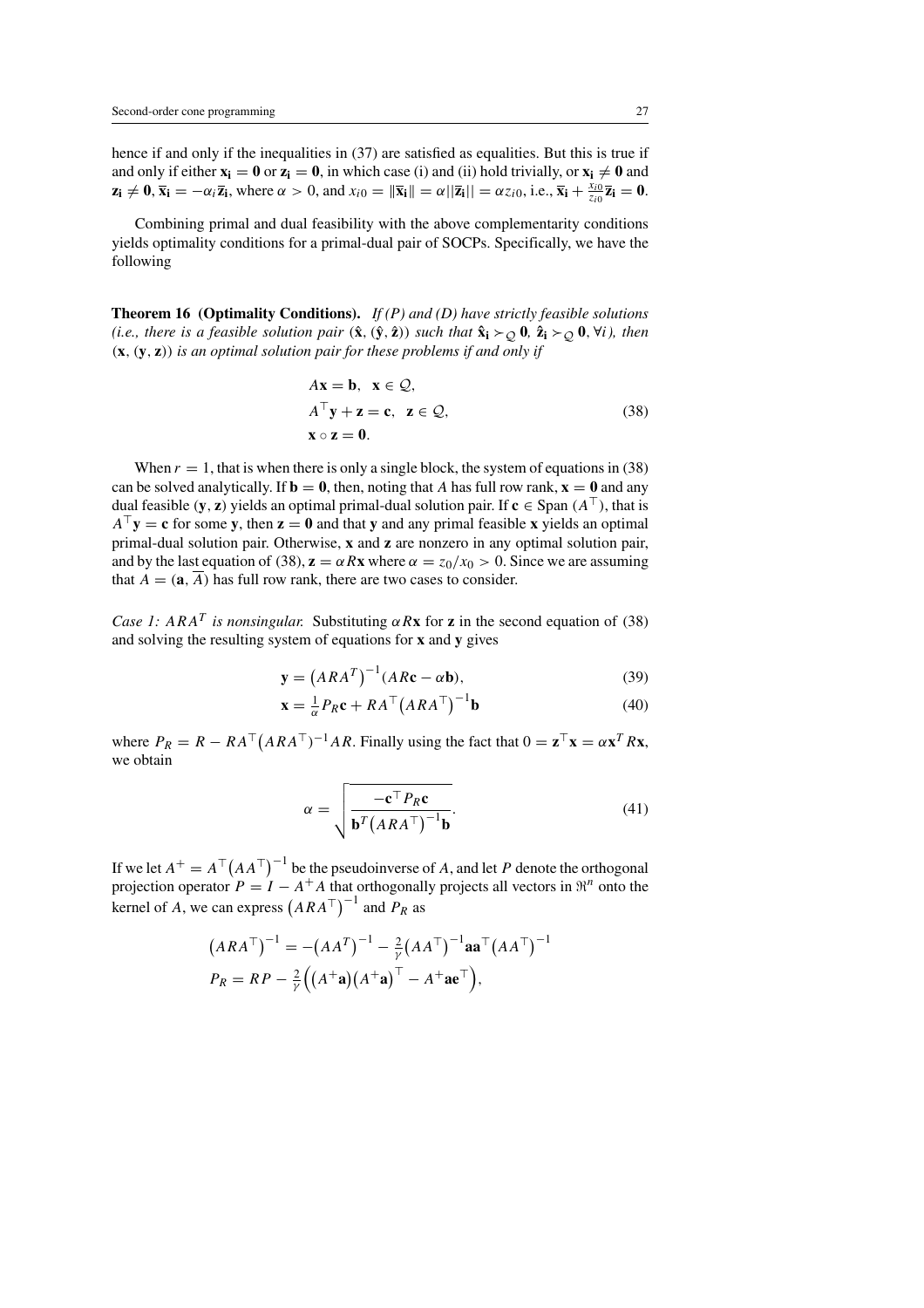where  $\gamma = 1 - 2a^{-1}(AA^{\top})^{-1}$ **a**; note that  $\gamma \neq 0$  if and only if  $ARA^{\top}$  is nonsingular. By substituting these expressions for  $(ARA^{\top})^{-1}$  and  $P_R$  into (39)–(41) and further algebraically manipulating these results we obtain

$$
\mathbf{y} = (AA^{\top})^{-1}(A\mathbf{c} + \alpha \mathbf{b} - \delta \mathbf{a})
$$
(42)

$$
\alpha R \mathbf{x} = \mathbf{z} = \mathbf{c} - A^{\top} \mathbf{y} = P \mathbf{c} - A^+(\alpha \mathbf{b} - \delta \mathbf{a})
$$
(43)

where

$$
\alpha = \sqrt{\frac{-\gamma \mathbf{c}^\top P \mathbf{c} + 2(\mathbf{e}^\top P \mathbf{c})^2}{\gamma \mathbf{b}^\top (A A^\top)^{-1} \mathbf{b} + 2(\mathbf{a}^\top (A A^\top)^{-1} \mathbf{b})^2}}
$$
 and (44)

$$
\delta = \frac{\mathbf{c}^\top P \mathbf{c} + \alpha^2 \mathbf{b}^\top (A A^\top)^{-1} \mathbf{b}}{\mathbf{e}^\top P \mathbf{c} + \alpha \mathbf{a}^\top (A A^\top)^{-1} \mathbf{b}}
$$
(45)

*Case 2:*  $ARA^{\top}$  *is singular.* In this case  $\gamma = 1 - 2\mathbf{a}^{\top} (AA^{\top})^{-1} \mathbf{a} = 0$  and  $ARA^{\top}$ has a 1-dimensional kernel N. Note that for  $\mathbf{v} \in \mathcal{N}$  and  $\mathbf{v} \neq \mathbf{0}$ ,  $\mathbf{u} = RA^{\top} \mathbf{v} \neq \mathbf{0}$ ,  $A^{\top}$ **u** = **0** and **u**<sup> $\top$ </sup> $R$ **u** = **v**<sup> $\top$ </sup> $A$ **u** = 0. Therefore by appropriately choosing the sign of **v**, the corresponding **u** lies in both the kernel of A and the boundary of Q.

As above, setting  $z = \alpha Rx$ , y and z satisfy (42) and (43); but since

$$
c_0 = \mathbf{a}^\top \mathbf{y} + z_0 = \mathbf{a}^\top (A A^\top)^{-1} (A \mathbf{c} + \alpha \mathbf{b}) + z_0 \gamma
$$

and  $\nu = 0$ ,

$$
\alpha = \frac{\mathbf{e}^\top P \mathbf{c}}{\mathbf{a}^\top (A A^\top)^{-1} \mathbf{b}}.\tag{46}
$$

After some algebra it can be shown from  $z^T R z = 0$  that

$$
\delta = \frac{\mathbf{c}^\top P \mathbf{c} + \alpha^2 \mathbf{b}^\top (A A^\top)^{-1} \mathbf{b}}{2 \mathbf{e}^\top P \mathbf{c}}.
$$
 (47)

But it is clear that (45) is identical to (47) where  $\gamma = 0$ , i.e.  $\alpha$  is given by (46). Thus formulas (42)–(45) can also be used when  $ARA<sup>T</sup>$  is singular.

# **6. Nondegeneracy and strict complementarity**

The concepts of primal and dual nondegeneracy and strict complementarity have been extended to all cone-LP's. In the case of semidefinite programming Alizadeh et al. [AHO97] gave concrete characterizations which involved checking the rank of certain matrices derived from the data. Their approach was extended by Faybusovich [Fay97b] to symmetric cones. Finally Pataki [Pat96] gave an alternative, but essentially equivalent formulation of primal and dual nondegeneracy and strict complementarity for all cone-LP's and also analyzed the special case of QCQP problems.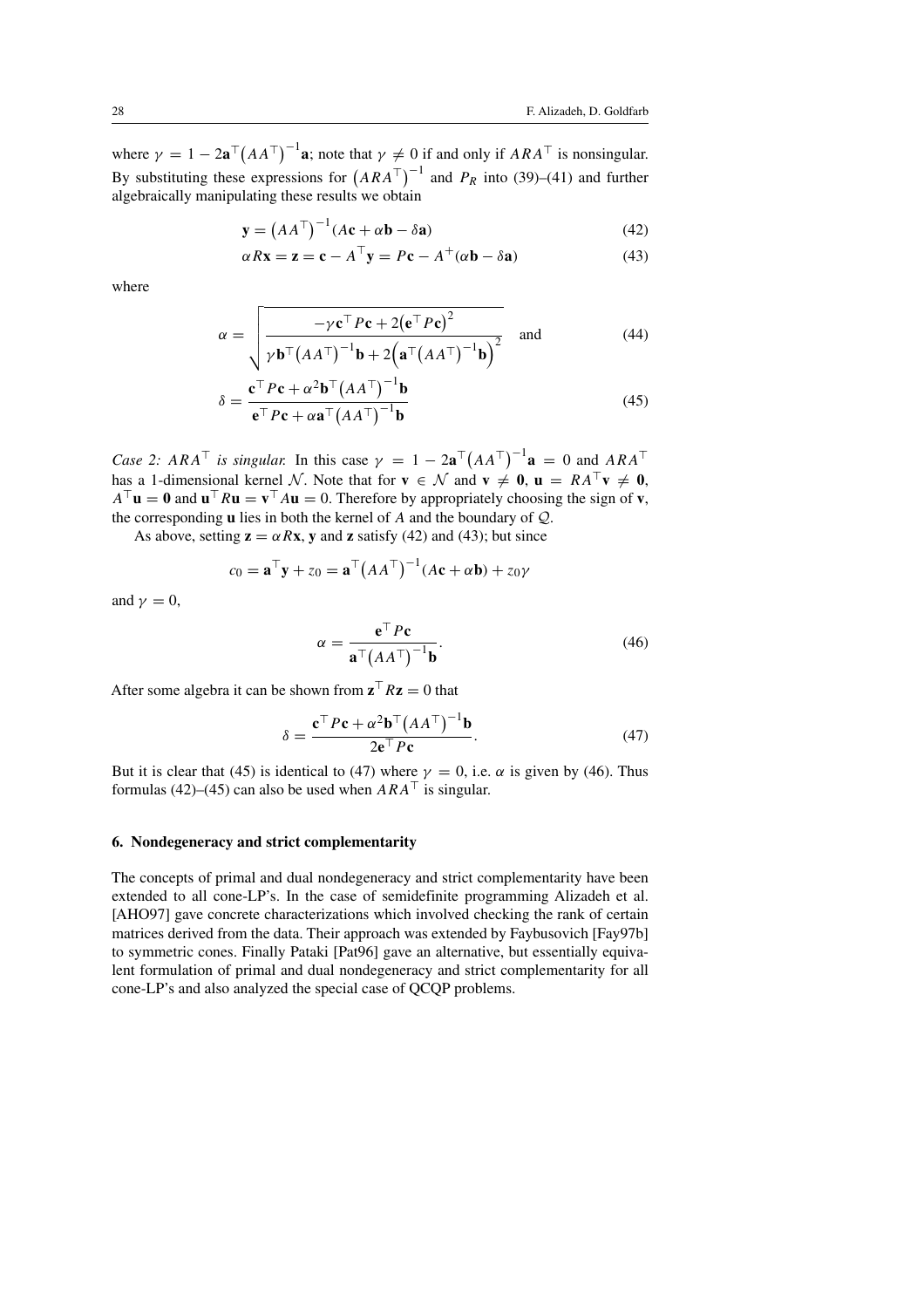In this section we discuss these concepts in the case of SOCPs. Notice that in the primal standard form (2) the feasible region is the intersection of  $Q$  and an affine set  $A = \{x : Ax = b\}$ . Let x be a feasible point. The notion of nondegeneracy is equivalent to the property that  $Q$  and the affine set  $\mathcal A$  intersect *transversally* at **x**. This notion simply means that the tangent spaces at **x** to the two manifolds A and Q span  $\mathbb{R}^n$ . This requirement for instance excludes the possibility that the affine set  $A$  is tangent to  $Q$ . Now for A, the tangent space is simply Ker  $A = \{x : Ax = 0\}$  for all points in A. Therefore,

**Definition 17.** Let  $T_x$  be the tangent space at **x** to Q. Then a primal-feasible point **x** is *primal nondegenerate if*

$$
\mathcal{T}_{\mathbf{x}} + \text{Ker} \left( A \right) = \mathfrak{R}^n; \tag{48}
$$

*otherwise* **x** *is primal degenerate.*

The vector of free variables **y** in the dual problem in (2) can be eliminated by choosing any  $(n - m) \times n$  sub-matrix F so that the  $n \times n$  matrix  $G = (A^{\top}, F^{\top})$  is nonsingular. and then pre-multiplying the equality constraint by  $G^{-1} = (Y, Z)^{\top}$ , where Y and Z have *m* and  $n - m$  columns respectively. This yields an equivalent system of equations

$$
\mathbf{y} + Y^{\top} \mathbf{z} = Y^{\top} \mathbf{c}
$$

$$
Z^{\top} \mathbf{z} = Z^{\top} \mathbf{c}
$$

Since Span  $(A^{\top}) = \text{Ker } (Z^{\top})$ , where Span  $(A^{\top})$  is the linear space spanned by the rows of A, we obtain the following

**Definition 18.** *A dual-feasible point* (**y**; **z**) *is dual nondegenerate if*

$$
\mathcal{T}_{\mathbf{z}} + \text{Span}(A^{\top}) = \mathfrak{R}^n; \tag{49}
$$

*otherwise* (**y**; **z**) *is dual degenerate.*

To algebraically characterize nondegeneracy, we need the following easily proved lemma.

**Lemma 19.** *For given matrices* B *and* C*, the matrix*

$$
\left(\begin{smallmatrix} B & C \\ \mathbf{0}^\top & \mathbf{v}^\top \end{smallmatrix}\right)
$$

*has full row rank for all nonzero* **v** *if and only if* B *has full row rank.*

For the SOCP primal-dual pair (2), without loss of generality, we assume that all blocks  $x_i \in bd Q$  are grouped together in  $x_B$ ; all blocks  $x_i \in int Q$  are grouped together in  $x_I$ ; and all blocks  $\mathbf{x_i} = \mathbf{0}$  are grouped together in  $\mathbf{x_0}$ . Hence the primal SOCP feasible point **x** may be partitioned into three parts:

$$
x=(x_B;\,x_I;\,x_O)
$$

with  $\mathbf{x_B} \in \mathbb{R}^{n_B}$ ,  $\mathbf{x_I} \in \mathbb{R}^{n_I}$ , and  $\mathbf{x_O} \in \mathbb{R}^{n_O}$ ; thus,  $n_B + n_I + n_O = n$ . We further assume that  $\mathbf{x}_\mathbf{B}$  has *p* blocks:

$$
\mathbf{x}_B = (x_1; \cdots; x_p)
$$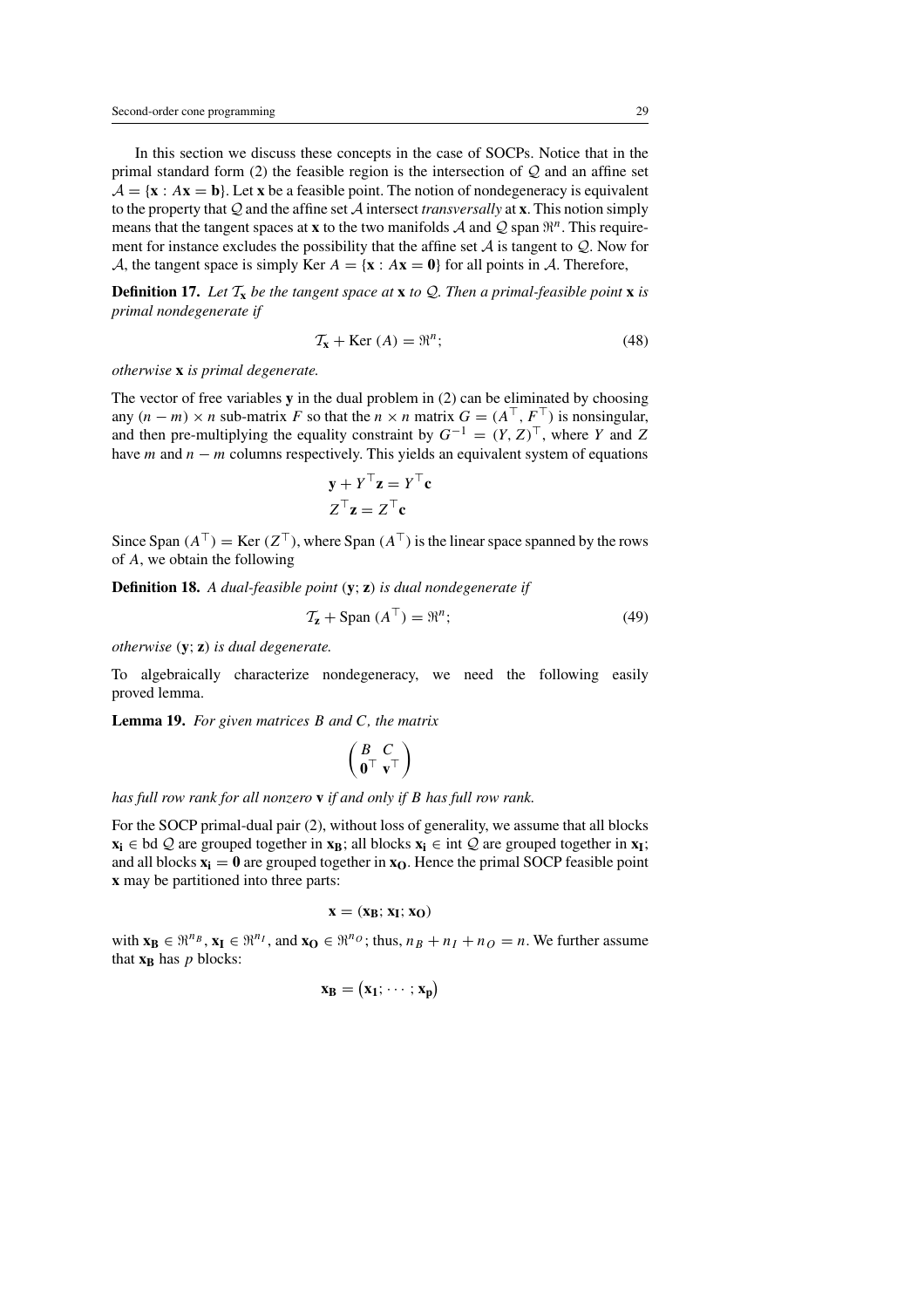The coefficient matrix A is also partitioned in the same manner; that is

$$
A = (A_B, A_I, A_O) \text{ and } A_B = (A_1, \cdots, A_p).
$$

Let  $Q_{n_i}$  be a single block second-order cone in  $\mathbb{R}^{n_i}$ . Now observe that for  $\mathbf{x} \in \text{int } Q_{n_i}$ , the tangent space to  $Q_{n_i}$  is simply the whole  $\mathbb{R}^{n_i}$ . For  $\mathbf{x} = \mathbf{0}$ , the tangent space is {**0**}. Finally for  $\mathbf{x} \in \text{bd } Q_n$ , one can write  $\mathbf{x} = \alpha \mathbf{c}'$  where  $\mathbf{c}'$  along with  $\mathbf{c} = R\mathbf{c}'$  form a Jordan frame. In that case the tangent space at **x** is the  $n-1$  dimensional space  $\{y | c^\top y = 0\}$ . In particular the orthogonal complement to the tangent space at **x** is the ray  $\alpha$ **c**. For multiple block Q, noting that tangent spaces are obtained by Cartesian product of tangent spaces for each block, we get the following characterization of primal nondegeneracy (PND):

$$
\left(\mathcal{T}_{\mathbf{x_B}} \times \mathcal{T}_{\mathbf{x_I}} \times \mathcal{T}_{\mathbf{x_O}}\right) + \text{Ker}\left(\left(A_B, A_I, A_O\right)\right) = \mathfrak{R}^n;
$$

hence taking the orthogonal complement

$$
((\alpha_1 \mathbf{c}_1) \times \cdots \times (\alpha_p \mathbf{c}_p) \times \{\mathbf{0}\} \times \mathfrak{R}^{n_O}) \cap \mathrm{Span} \left( (A_1, \cdots, A_p, A_I, A_O)^{\top} \right) = \{\mathbf{0}\}\
$$

Therefore all matrices of the form

$$
H_{\mathcal{Q}} = \begin{pmatrix} A_1 & \cdots & A_p & A_I & A_O \\ \alpha_1 \mathbf{c}_1^{\top} & \cdots & \alpha_p \mathbf{c}_p^{\top} & \mathbf{0}^{\top} & \mathbf{v}^{\top} \end{pmatrix}
$$
(50)

have linearly independent rows for all  $\alpha_1, \cdots, \alpha_p$  and **v** not all zero. Now recall that for any  $\mathbf{x}_i = \lambda_1 \mathbf{c}'_i + \lambda_2 \mathbf{c}_i$ , the columns of the orthogonal matrix

$$
Q_i = (\sqrt{2}\mathbf{c_i}, \hat{Q}_i, \sqrt{2}\mathbf{c'_i}),
$$

where  $\hat{Q}_i \in \mathbb{R}^{n_i \times (n_i - 2)}$  is a matrix whose columns are orthogonal to  $\mathbf{c}'_i$  and  $\mathbf{c}_i$ , are the eigenvectors of Arw (**xi**).

**Theorem 20.** *For each boundary block*  $\mathbf{x_i} = \alpha_i \mathbf{c}_i'$ , *let*  $Q_i = (\sqrt{2} \mathbf{c}_i, \hat{Q}_i, \sqrt{2} \mathbf{c}_i') =$ **i i**  $\alpha_i \mathbf{Q}_i \mathbf{Q}_i$ ,  $\alpha_i \mathbf{Q}_i \mathbf{Q}_i$  and  $\alpha_i \mathbf{Q}_i \mathbf{Q}_i$  and  $\alpha_i \mathbf{Q}_i \mathbf{Q}_i$  is  $\alpha_i \mathbf{Q}_i \mathbf{Q}_i \mathbf{Q}_i$ ,  $\alpha_i \mathbf{Q}_i \mathbf{Q}_i$ ,  $\alpha_i \mathbf{Q}_i \mathbf{Q}_i$  and  $\alpha_i \mathbf{Q}_i \mathbf{Q}_i$  are  $\alpha_i \mathbf{Q}_i \mathbf{Q}_i \mathbf{Q}_$ *primal nondegenerate if and only if the matrix*

$$
(A_1\overline{Q_1},\cdots,A_p\overline{Q_p},A_I)
$$

*has linearly independent rows. In particular,*  $n_B + n_I - p \ge m$ .

*Proof.* Set

$$
G_{\mathcal{Q}} = Q_1 \oplus \cdots \oplus Q_p \oplus I \oplus I. \tag{51}
$$

Since  $Q_i^T \mathbf{c_i} = \frac{\mathbf{e}}{\sqrt{2}}, i = 1, \dots, p$ , multiplying  $H_Q$  from the right by  $G_Q$  yields

$$
H_{\mathcal{Q}}G_{\mathcal{Q}} = \begin{pmatrix} \mathbf{b_1} & A_1 \overline{Q_1} & \cdots & \mathbf{b_p} & A_p \overline{Q_p} & A_I & A_O \\ \gamma_1 & \mathbf{0}^\top & \cdots & \gamma_p & \mathbf{0}^\top & \mathbf{0}^\top & \mathbf{v}^\top \end{pmatrix},
$$

where  $\mathbf{b_i} = \sqrt{2} A_i \mathbf{c_i}$  and  $\gamma_i = \frac{\alpha_i}{\sqrt{2}}$  $\frac{1}{2}$ .  $H_Q G_Q$  has full row rank for all  $\gamma_1, \cdots, \gamma_p$  and **v**, not all zero, if and only if PND holds. Application of Lemma 19 completes the proof.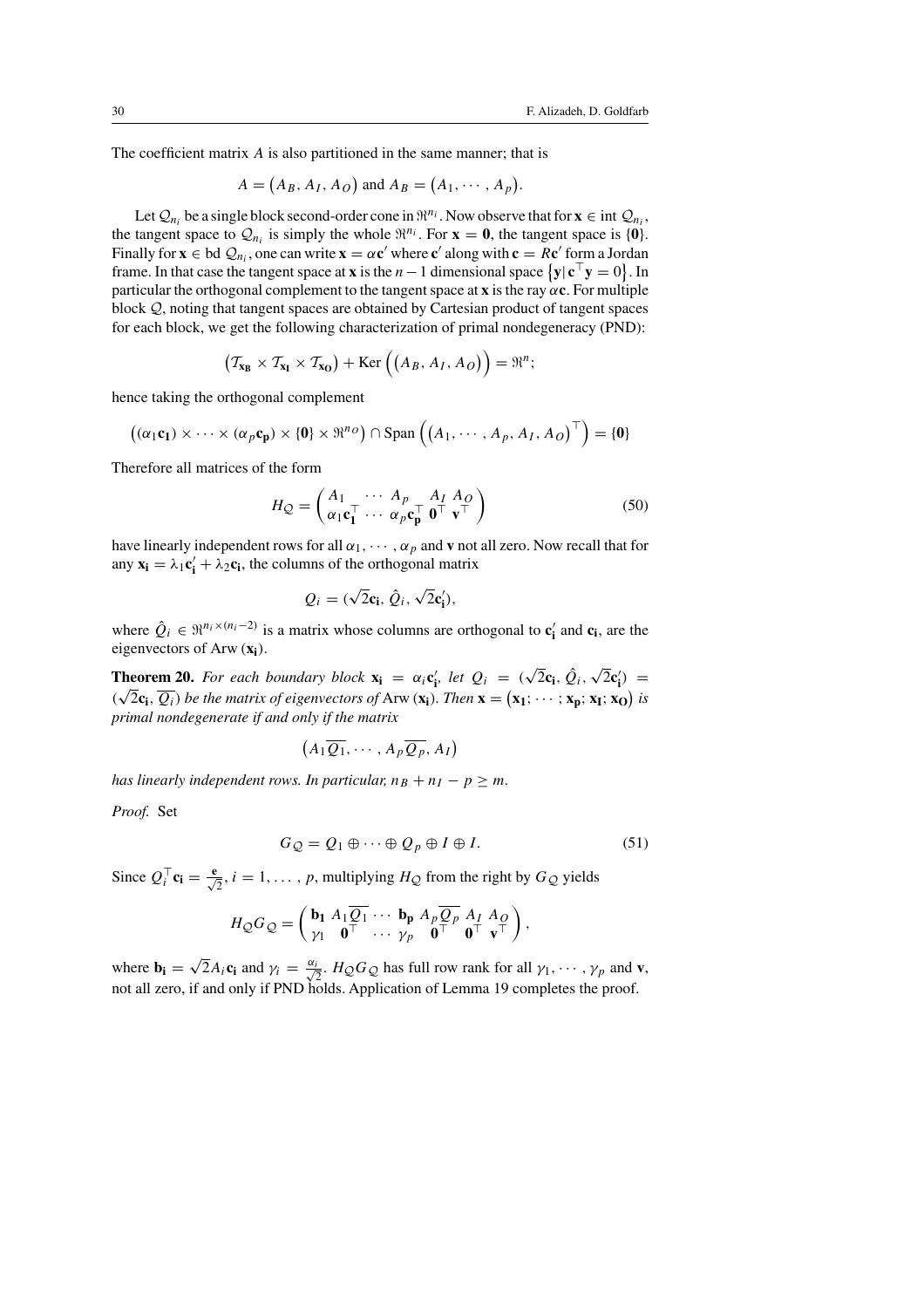Similarly let the feasible dual slack solution **z** be partitioned into three parts:

$$
z=(z_B;z_O;z_I)\,
$$

with  $z_B \in \mathbb{R}^{m_B}$ ,  $z_O \in \mathbb{R}^{m_O}$ ,  $z_I \in \mathbb{R}^{m_I}$ . The block  $z_B$  is the concatenation of all those blocks of **z** that are on bd  $\mathcal{Q}$  and it is partitioned into q blocks

$$
z_B = (z_1; \cdots; z_q).
$$

All blocks  $z_i = 0$  are concatenated as  $z_0$ , and all blocks  $z_i \in \text{int } Q$  are concatenated as **z**<sub>I</sub>. Thus,  $m_B + m_O + m_I = n$ . We also assume that A is partitioned in the same way as **z**; that is

$$
A = (\tilde{A}_B, \tilde{A}_O, \tilde{A}_I) \text{ and } \tilde{A}_B = (\tilde{A}_1, \cdots, \tilde{A}_q).
$$

( $\tilde{A}$  is used to distinguish the partition induced by **z** from the one induced by **x**.)

Dual nondegeneracy (DND) means

$$
\left(\mathcal{T}_{\mathbf{z}_{\mathbf{B}}} \times \mathcal{T}_{\mathbf{z}_{\mathbf{O}}} \times \mathcal{T}_{\mathbf{z}_{\mathbf{I}}}\right) + \mathrm{Span}\left((\tilde{A}_{B}, \tilde{A}_{O}, \tilde{A}_{I})^{\top}\right) = \mathfrak{R}^{n}.
$$

For each boundary block let  $z_i = \beta_i d'_i$ , where  $d_i = R d'_i$  and  $d'_i$  form a Jordan frame. Then taking the orthogonal complement

$$
((\beta_1\mathbf{d}_1)\times\cdots\times(\beta_q\mathbf{d}_q)\times\mathfrak{R}^{m_1}\times\{0\})\cap\text{Ker}(\tilde{A}_1,\cdots,\tilde{A}_q,\tilde{A}_O,\tilde{A}_I)=\{0\},\,
$$

which means that if

$$
\beta_1 \tilde{A}_1 \mathbf{d}_1 + \cdots + \beta_q \tilde{A}_q \mathbf{d}_q + \tilde{A}_Q \mathbf{v} = \mathbf{0},
$$

then  $\beta_i = 0$  for  $i = 1, \ldots, q$ , and  $\mathbf{v} = \mathbf{0}$ . Therefore we have

**Theorem 21.** *The dual feasible solution* (**y**; **z**) *with*  $z = (z_1; \cdots; z_q; z_0; z_1)$  *is dual nondegenerate if and only if the matrix*

$$
(\tilde{A}_1 R \mathbf{z}_1, \cdots, \tilde{A}_q R \mathbf{z}_q, \tilde{A}_O)
$$

*has linearly independent columns. In particular*  $m \geq m_Q + q$ .

As in linear programming, at an optimal point primal nondegeneracy implies a unique dual solution (DUQ) and dual nondegeneracy implies primal uniqueness (PUQ).

**Theorem 22.** *For the pair of primal-dual SOCP problems* (2)

- *i. If a primal optimal solution is nondegenerate, then the optimal dual solution is unique.*
- *ii. If a dual optimal solution is nondegenerate, then the optimal primal solution is unique.*

*Proof.* We shall prove the contrapositive of both statements.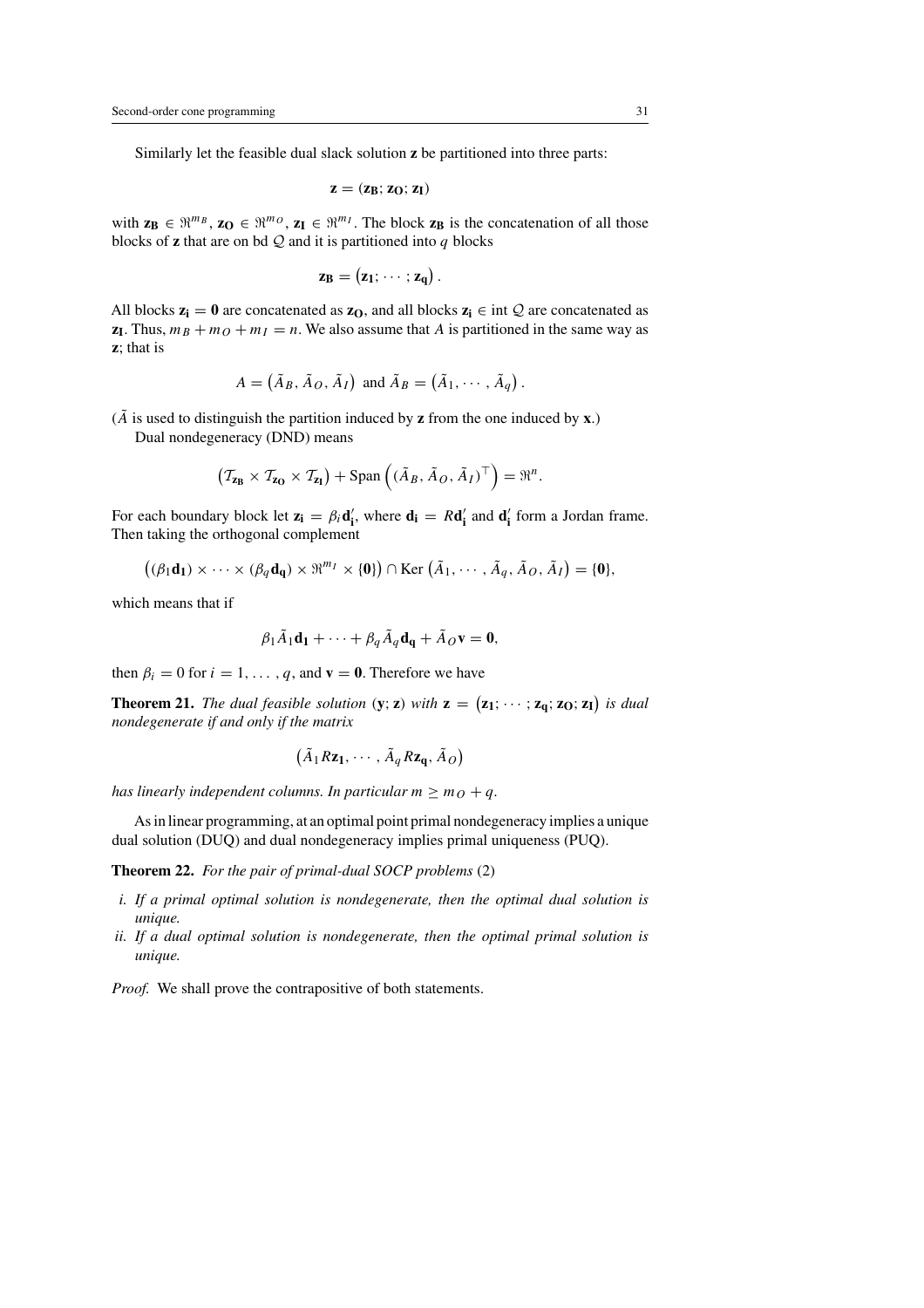i. Let  $(\mathbf{y}'; \mathbf{z}')$  and  $(\mathbf{y}''; \mathbf{z}'')$  be two distinct optimal dual solutions and **x** be an optimal primal solution. Define  $(\mathbf{y}; \mathbf{z}) = (\mathbf{y}' - \mathbf{y}''; \mathbf{z}' - \mathbf{z}'')$ ; hence  $A^{\top} \mathbf{y} + \mathbf{z} = \mathbf{0}$  and **y** and **z** are both nonzero. Suppose that **x** is partitioned as  $\mathbf{x} = (\mathbf{x}_1; \dots; \mathbf{x}_p; \mathbf{x}_I; \mathbf{x}_O)$ , (with **x**<sub>i</sub> ∈ bd  $Q$ , **x**<sub>0</sub> = **0** and **x**<sub>I</sub>  $>$   $\phi$  **0**,) and conformally,

$$
A = (A_1, \dots, A_p, A_I, A_O)
$$
  

$$
\mathbf{z} = (\mathbf{z}_1; \dots; \mathbf{z}_p; \mathbf{z}_I; \mathbf{z}_O),
$$

where from complementary slackness applied to  $\mathbf{x_i}$  and  $\mathbf{z'_i}$  and  $\mathbf{z''_i}$ ,  $\mathbf{z_i} = \alpha_i R \mathbf{x_i}$ , for some  $\alpha_i \in \mathbb{R}$  for  $i = 1, \ldots, p$ ,  $\mathbf{z}_I = \mathbf{0}$  and  $\mathbf{z}_O \in \mathbb{R}^{n_O}$ . Since  $A^{\top} \mathbf{y} + \mathbf{z} = \mathbf{0}$ , the matrix

$$
\begin{pmatrix} A_1 \cdots A_p & A_I & A_O \\ \mathbf{z}_1^\top \cdots & \mathbf{z}_p^\top & \mathbf{0}^\top & \mathbf{z}_O^\top \end{pmatrix}
$$

has linearly dependent rows. For each boundary block  $z_i = \hat{\alpha}_i c_i$  for some  $\hat{\alpha}_i \in \Re$ assuming that  $\mathbf{x_i} = \tilde{\alpha}_i \mathbf{c}'_i$ ; hence this matrix is of the same form as  $H_Q$  of (50), and since it does not have full row rank, **x** is degenerate.

ii. Similarly let **x**' and **x**" be two distinct optimal primal solutions and set **x** = **x**' - **x**"  $\neq$ **0**. Let  $(y; z)$  be an optimal dual solution. Partition  $z = (z_1; \ldots; z_q; z_0; z_1)$ , (with  $z_i \in bd \mathcal{Q}, z_0 = 0$ , and  $z_i \succ \bigcirc 0$ ,) and let it induce the partitions

$$
A = (\tilde{A}_1, \dots, \tilde{A}_q, \tilde{A}_0, \tilde{A}_I)
$$
  
**x** = (**x**<sub>1</sub>; ..., **x**<sub>q</sub>; **x**<sub>0</sub>; **x**<sub>I</sub>),

where by complementary slackness  $\mathbf{x_i} = \beta_i R \mathbf{z_i}$  for  $\beta_i \in \Re$ ,  $\mathbf{x_i} = \mathbf{0} \in \Re^{m_o}$  and **x**∩ ∈  $\mathbb{R}^{m_I}$ . Since  $A$ **x** = **0**, we can write

$$
\beta_1 \tilde{A_1} R \mathbf{z_1} + \ldots + \beta_q \tilde{A_q} R \mathbf{z_q} + \tilde{A_0} \mathbf{x_0} = \mathbf{0}.
$$

But this implies that the columns of matrix  $(\tilde{A}_1 Rz_1, \ldots, \tilde{A}_q Rz_q, \tilde{A}_Q)$  are linearly dependent. Therefore by Theorem 21 (**y**, **z**) must be dual degenerate.

We now define strict complementarity for SOCP. First recall from linear programming that at the optimum, the pair (**x**, **z**) satisfies strict complementarity if and only if  $x_i + z_i > 0$ . This can be extended in a natural way to SOCP:

**Definition 23.** *Let* **x** *and* (**y**, **z**) *be optimal primal and dual solutions for the SOCP problem* (2)*. Then*  $(\mathbf{x}, \mathbf{y}, \mathbf{z})$  *satisfies strict complementarity (SC) if and only if*  $\mathbf{z} + \mathbf{x} \in \text{int } Q$ *.* 

Note that the definition above is equivalent to  $\mathbf{x_i} + \mathbf{z_i} \in \text{int } Q_{n_i}$  for each block i. With respect to its cone  $\mathcal{Q}_{n_i}$  each block  $\mathbf{x}_i$  may be in one of three states: Either it is in the interior of  $\mathcal{Q}_{n_i}$  or it is in bd  $\mathcal{Q}_{n_i}$  or it equals **0**. For optimal **x**<sub>i</sub> and **z**<sub>i</sub> any one of the following six states is possible:

| Xi                                               | Zi                            | SС  |
|--------------------------------------------------|-------------------------------|-----|
| $\mathbf{x_i} \in \text{int } \mathcal{Q}_{n_i}$ | $z_i=0$                       | yes |
| $x_i = 0$                                        | $z_i \in \text{int } Q_{n_i}$ | yes |
| $\mathbf{x_i} \in \text{bd } \mathcal{Q}_{n_i}$  | $z_i \in bd Q_n$              | yes |
| $\mathbf{x_i} \in \text{bd } \mathcal{Q}_{n_i}$  | $z_i=0$                       | no  |
| $x_i = 0$                                        | $z_i \in bd Q_{n_i}$          | no  |
| $x_i = 0$                                        | $z_i = 0$                     | no  |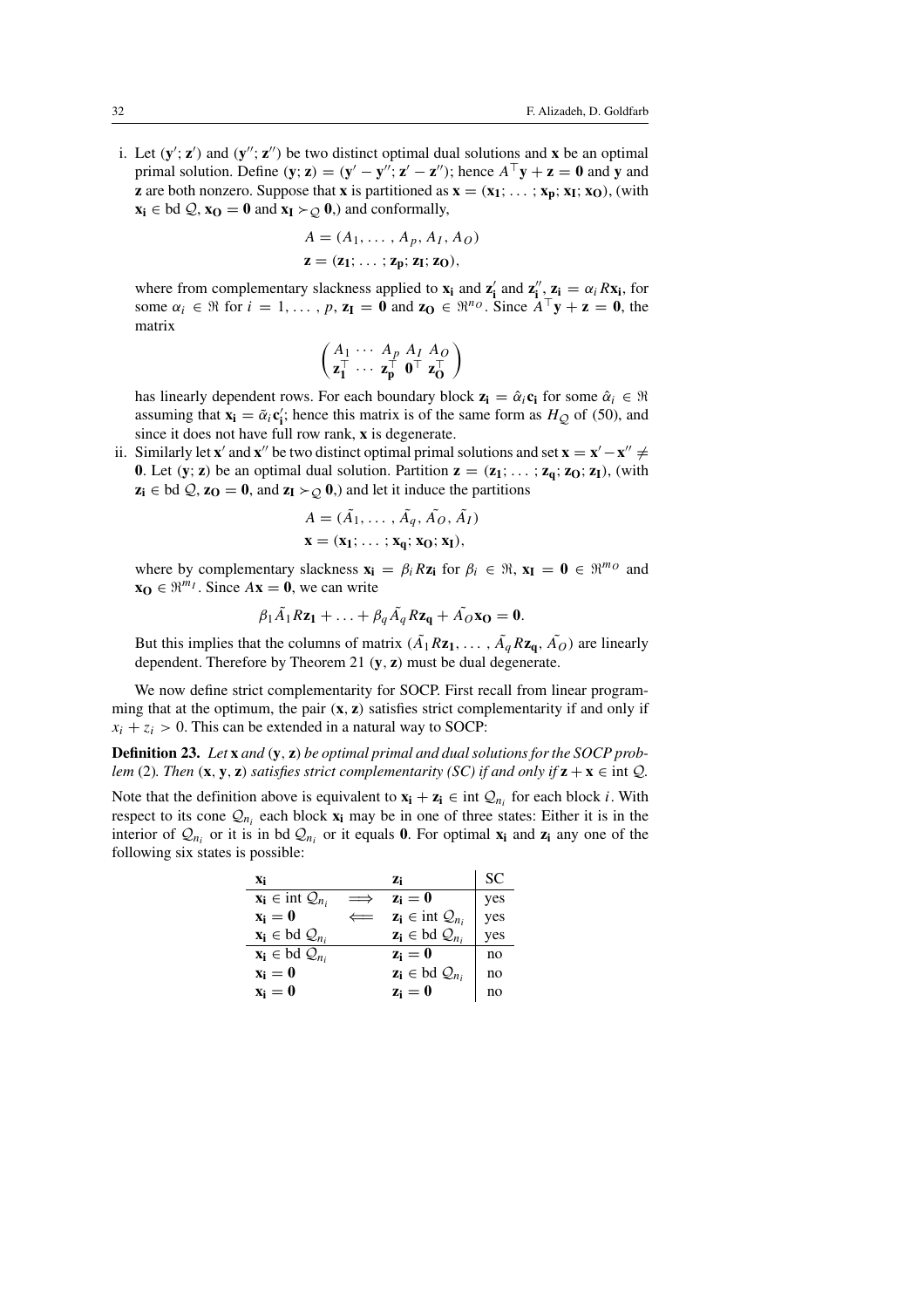Notice that by the complementary slackness theorem, if  $\mathbf{x}_i$  or  $\mathbf{z}_i$  is in the interior of  $\mathcal{Q}_n$ , the other necessarily equals **0**; that is

$$
n_I \le m_O \text{ and } m_I \le n_O
$$

**Corollary 24.** (**x**, **y**, **z**) *satisfies strict complementarity if for each block* i*, either both*  $\mathbf{x}_i$  *and*  $\mathbf{z}_i$  *are nonzero and in* bd  $\mathcal{Q}_n$ *, or if one is zero, the other is in the interior of*  $\mathcal{Q}_n$ *.* 

It can be easily verified that at the optimum  $z_{i0} \det(\mathbf{x_i}) = x_{i0} \det(\mathbf{z_i}) = 0$ . Thus strict complementarity holds if and only if for all blocks exactly one of  $x_{i0}$  or det( $z_i$ ) is zero, and exactly one of  $z_{i0}$  or det( $\mathbf{x_i}$ ) is zero. Another characterization states that strict complementarity holds if and only if  $m_B = n_B$ ,  $m_I = n_O$ ,  $m_O = n_I$ , and  $p = q$ . In fact

**Corollary 25.** *If* (**x**, **y**, **z**) *is an optimal solution satisfying primal and dual nondegeneracy and strict complementarity, then,*

$$
n_B + n_I - p \ge m \ge n_I + p.
$$

This is in contrast with linear programming where PND, DND and SC imply that there is a unique optimal **x** and **z**, which respectively have m nonzero and m zero components. Two SOCPs with identical block structure but with different data may have at their optima different numbers of blocks equal to zero, on the boundary or in the interior of their corresponding  $Q_{ni}$ , while both satisfying PND, DND and SC.

Also unlike linear programming, primal and dual nondegeneracy together do not imply strict complementarity. Consider the following QCQP example:

$$
\min_{\mathbf{x} \in \mathfrak{R}^2} - x_1
$$
\ns.t.  $q_1(\mathbf{x}) \stackrel{\text{def}}{=} ||\mathbf{x}||^2 \le 1$   
\n $q_2(\mathbf{x}) \stackrel{\text{def}}{=} \mathbf{x}^\top G \mathbf{x} \le 4$ ,

where

$$
G = \begin{pmatrix} 4 & 2 \\ 2 & 5 \end{pmatrix} = \begin{pmatrix} 2 & 0 \\ 1 & 2 \end{pmatrix} \begin{pmatrix} 2 & 1 \\ 0 & 2 \end{pmatrix}.
$$

It is easy to verify that the above QCQP has the unique solution  $\mathbf{x} = (x_1; x_2) = (1; 0)$ . Following the procedure described in §2, the above QCQP can be transformed into the following SOCP which is displayed along with its dual:

P: min 
$$
-x_1
$$
  
\n
$$
\begin{pmatrix}\n1 & 0 & 0 & 0 & 0 \\
0 & 2 & 1 & 0 & -1 & 0 \\
0 & 0 & 2 & 0 & 0 & -1 \\
0 & 0 & 0 & 1 & 0 & 0\n\end{pmatrix}\n\begin{pmatrix}\nx \\
s\n\end{pmatrix} = \n\begin{pmatrix}\n1 \\
0 \\
0 \\
2\n\end{pmatrix}\n\begin{pmatrix}\n1 & 0 & 0 & 0 \\
0 & 2 & 0 & 0 \\
0 & 1 & 2 & 0\n\end{pmatrix}\n\mathbf{y} + \mathbf{z}_x = \n\begin{pmatrix}\n0 \\
-1 \\
0\n\end{pmatrix}
$$
\n
$$
\mathbf{x} \geq 0, \quad s \geq 0.
$$
\n
$$
\mathbf{z}_x \geq 0, \quad \mathbf{z}_s \geq 0.
$$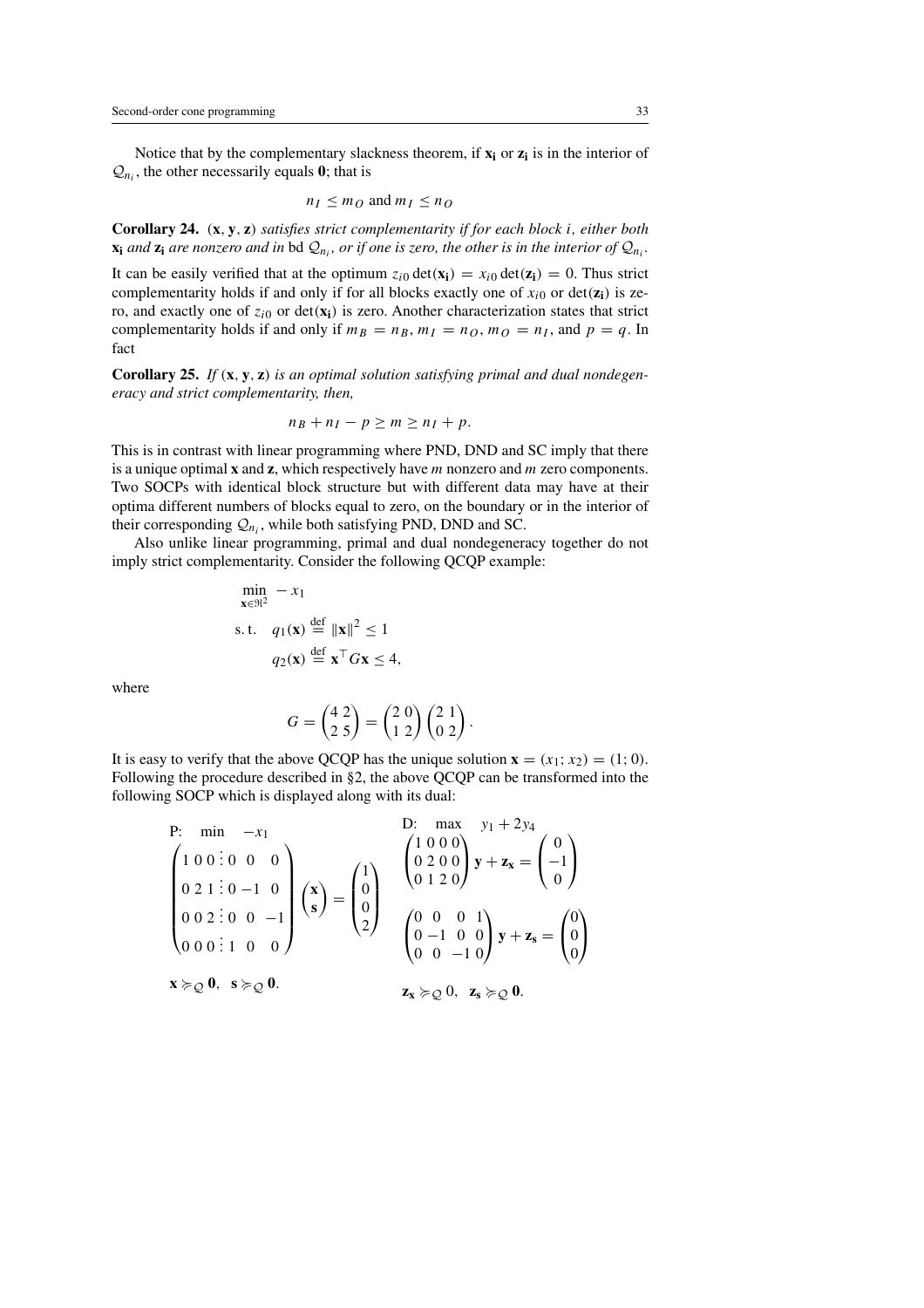Here,  $\mathbf{x} = (x_0; x_1; x_2)$  and  $\mathbf{s} = (s_0; s_1; s_2)$ . This pair of problems has a unique optimal solution pair

$$
\mathbf{x}^* = \begin{pmatrix} 1 \\ 1 \\ 0 \end{pmatrix}, \mathbf{s}^* = \begin{pmatrix} 2 \\ 2 \\ 0 \end{pmatrix}, \mathbf{y}^* = \begin{pmatrix} -1 \\ 0 \\ 0 \\ 0 \end{pmatrix}, \mathbf{z}_\mathbf{x}^* = \begin{pmatrix} 1 \\ -1 \\ 0 \end{pmatrix}, \mathbf{z}_\mathbf{s}^* = \begin{pmatrix} 0 \\ 0 \\ 0 \end{pmatrix},
$$

but, (**s**∗, **z**<sup>∗</sup> **<sup>s</sup>** ) violates strict complementarity. This occurs even though the two constraints  $q_1(\mathbf{x}) \leq 1$  and  $q_2(\mathbf{x}) \leq 4$  intersect transversally at  $\mathbf{x}^*$ , and at this point the primal and dual nondegeneracy conditions hold.



Notice that  $\mathbf{c} = \alpha \nabla q_1 + 0 \nabla q_2$ , which implies that the constraint  $q_2(\mathbf{x}) \leq 4$  can be dropped from the problem without affecting its solution (i.e. this constraint is *weakly active*.) Such a situation cannot happen if all constraints are linear.

### *6.1. Nonsingularity of the Jacobian*

If  $Q$  is the Cartesian product of r second-order cones, primal and dual feasibility and complementarity give rise to the following system of equations:

$$
A_i^{\top} \mathbf{y} + \mathbf{z_i} = \mathbf{c_i} \qquad 1 \le i \le r
$$
  
\n
$$
A_1 \mathbf{x_1} + \dots + A_n \mathbf{x_n} = \mathbf{b}
$$
  
\nArw ( $\mathbf{x_i}$ ) Arw ( $\mathbf{z_i}$ )  $\mathbf{e} = \mathbf{0}$   $1 \le i \le r$ . (52)

In this section we show that when both primal and dual nondegeneracy and strict complementarity hold, then the Jacobian of the system (52) is nonsingular at the solution. In our study we need to deal with a particular type of block matrix: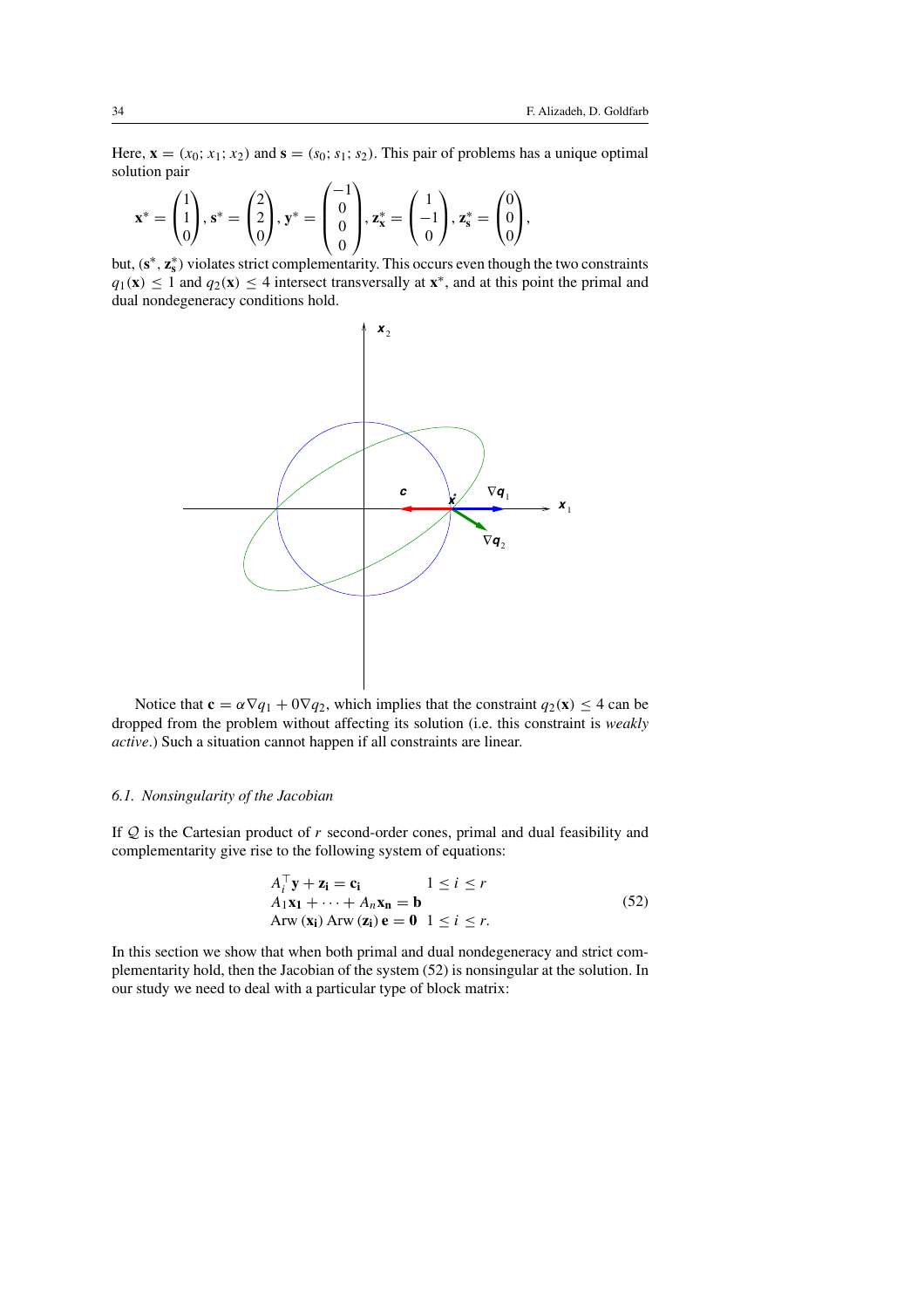# **Definition 26.** *Let*

$$
J \stackrel{\text{def}}{=} \begin{pmatrix} 0 & 0 & B_1^\top & I & 0 \\ 0 & 0 & B_2^\top & 0 & I \\ B_1 & B_2 & 0 & 0 & 0 \\ V_1 & 0 & 0 & U_1 & 0 \\ 0 & V_2 & 0 & 0 & U_2 \end{pmatrix}
$$
(53)

*where the first, second, third, fourth, and fifth block rows and columns have dimensions* m*,* n − m*,* m*,* m*, and* n − m*, respectively. We say* J *is a* primal-dual block canonical *matrix (PDBC matrix for short) if*

- *1.*  $B_1 \in \mathbb{R}^{m \times m}$  *is a nonsingular matrix,*
- 2.  $V_2 \in \mathfrak{R}^{(n-m)\times(n-m)}$  *and*  $U_1 \in \mathfrak{R}^{m\times m}$  *are symmetric positive definite,*
- *3.*  $V_1$  ∈  $\mathbb{R}^{m \times m}$  *and*  $U_2$  ∈  $\mathbb{R}^{(n-m)\times(n-m)}$  *are symmetric positive semidefinite,*
- 4.  $V_1$  *and*  $U_1$  *commute, and likewise*  $V_2$  *and*  $U_2$  *commute.*

**Lemma 27.** *Every primal-dual block canonical matrix is nonsingular.*

*Proof.* (This proof is essentially the same as the proof of Theorem 1 of [AHO98].) Interchange first and third rows and second and last columns. Then, since  $B_1$  and  $V_2$  are nonsingular, one can apply block Gaussian elimination to get

$$
\begin{pmatrix} B_1 & 0 & 0 & 0 & B_2 \\ 0 & I & B_2^\top & 0 & 0 \\ 0 & 0 & B_1^\top & I & 0 \\ 0 & 0 & 0 & U_1 - V_1B_1^{-1}B_2 \\ 0 & 0 & 0 & 0 & C \end{pmatrix},
$$

where

$$
C = V_2 \left( I + V_2^{-1} U_2 B_2^{\top} B_1^{-T} U_1^{-1} V_1 B_1^{-1} B_2 \right).
$$

Since  $V_2$  is nonsingular we are only left to show that  $I + V_2^{-1}U_2B_2^{\top}B_1^{-T}U_1^{-1}V_1B_1^{-1}B_2$ is nonsingular. But since  $V_2$  and  $U_2$  commute  $V_2^{-1}U_2$  is symmetric positive semidefinite. Similarly, since  $V_1$  and  $U_1$  commute  $B_2^{\top} B_1^{-T} U_1^{-1} V_1 B_1^{-1} B_2$  is symmetric positive semidefinite. The product of two symmetric positive semidefinite matrices, though generally nonsymmetric, has real nonnegative eigenvalues and thus adding the identity gives a nonsingular matrix whose eigenvalues are all real and positive.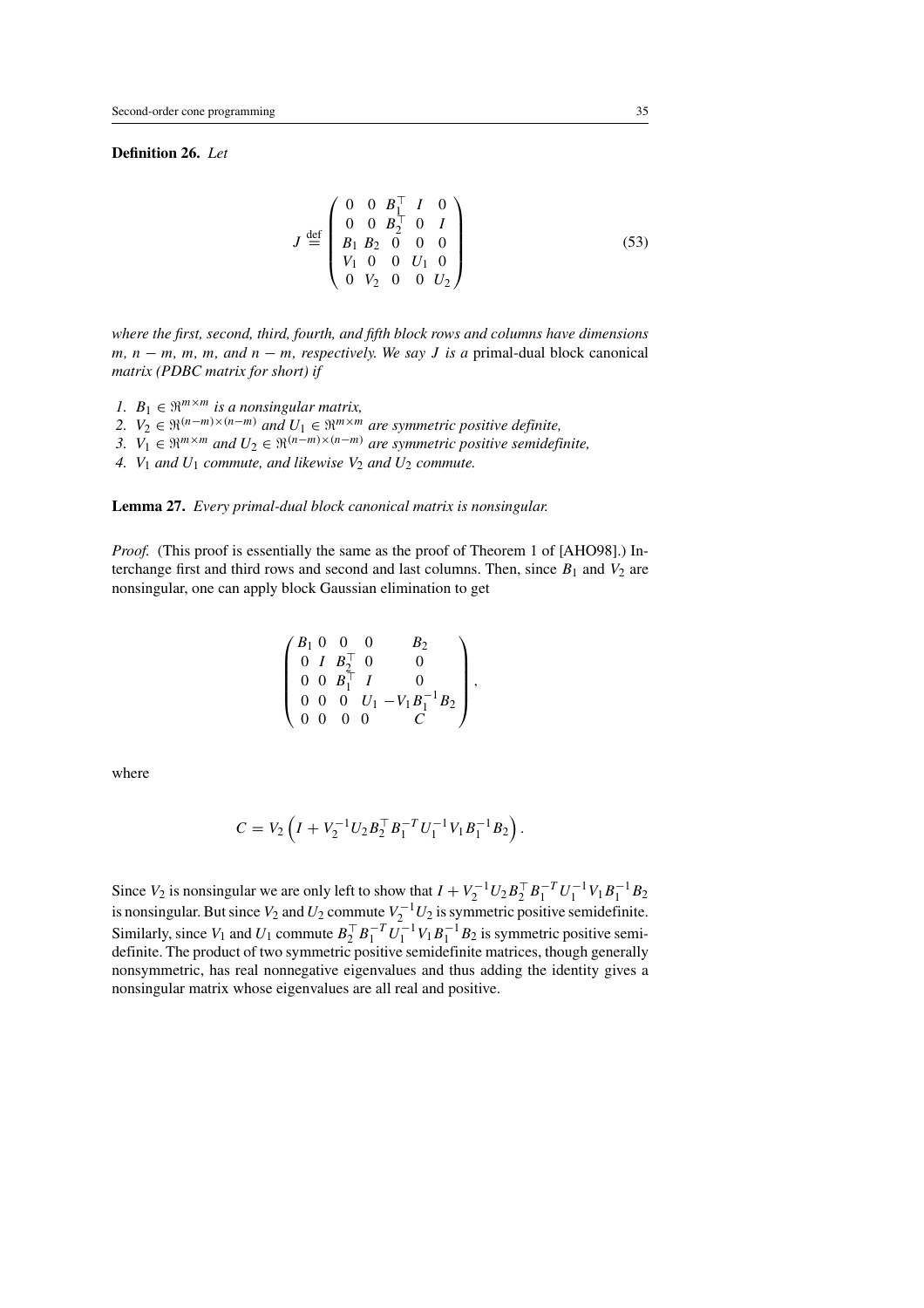Now the Jacobian of (52) is the matrix

$$
J_{Q} = \begin{pmatrix}\n0 & \cdots & 0 & 0 & 0 & |A_{1}^{T}| & I \\
\vdots & \ddots & \vdots & 0 & 0 & \vdots & \vdots \\
0 & \cdots & 0 & 0 & 0 & |A_{I}^{T}| & I \\
0 & \cdots & 0 & 0 & 0 & |A_{I}^{T}| & I \\
\hline\n& 0 & \cdots & 0 & 0 & 0 & |A_{I}^{T}| & I \\
\hline\n& 1 & \cdots & 1 & 0 & 0 & \cdots & 0 & 0 \\
\hline\n& 2 & 0 & |A_{I}^{T}| & 0 & |A_{I}^{T}| & I \\
\vdots & \ddots & \vdots & \ddots & \vdots & \ddots & \vdots \\
& 0 & |A_{I}^{T}| & 0 & |A_{I}^{T}| & I \\
\hline\n& 0 & |A_{I}^{T}| & 0 & |A_{I}^{T}| & I \\
\hline\n& 0 & |A_{I}^{T}| & 0 & |A_{I}^{T}| & I \\
\hline\n& 0 & |A_{I}^{T}| & 0 & |A_{I}^{T}| & I \\
\hline\n& 0 & |A_{I}^{T}| & 0 & |A_{I}^{T}| & I\n\end{pmatrix}
$$
\n(54)

where  $Z_i = \text{Arw}(\mathbf{z_i})$ ,  $X_i = \text{Arw}(\mathbf{x_i})$ ,  $Z_i = \text{Arw}(\mathbf{z_i})$ ,  $Z_0 = \text{Arw}(\mathbf{z_0})$ ,  $X_i = \text{Arw}(\mathbf{x_i})$ and  $X_O$  = Arw (**x**<sub>O</sub>). Observe that  $Z_O = 0$ ,  $X_O = 0$ , and  $Z_I$  and  $X_I$  are symmetric positive definite matrices. To show that  $J<sub>O</sub>$  is nonsingular when primal and dual nondegeneracy and strict complementarity hold we transform it into PDBC form.

By complementary slackness optimal **x** and **z** operator commute; hence by Theorem 6 Arw (**x**) and Arw (**z**) commute and share a system of eigenvectors. In fact for optimal  $(\mathbf{x_i}, \mathbf{z_i})$  the only way that neither  $\mathbf{x_i}$  nor  $\mathbf{z_i}$  is zero, is when both are on the boundary of  $Q_i$ . In that case there is a Jordan frame  $\mathbf{c}'_i$  and  $\mathbf{c}_i = R\mathbf{c}'_i$ , such that  $\mathbf{x}_i = \alpha_i \mathbf{c}'_i$  and  $\mathbf{z}_i = \beta_i \mathbf{c}_i$ , with  $\alpha_i = x_{i0} + ||\bar{x}_i|| = 2x_{i0} > 0$  and  $\beta_i = z_{i0} + ||\bar{z}_i|| = 2z_{i0} > 0$ . Setting as before  $Q_i = (\sqrt{2}c'_i, \hat{Q}_i, \sqrt{2}c_i)$ , the common orthogonal matrix of eigenvectors of Arw (**x**<sub>i</sub>) and Arw  $(z_i)$  for each block  $i$ , we see that

$$
Q_i^{\top} \operatorname{Arw} (\mathbf{x_i}) Q_i = \begin{pmatrix} 2x_{i0} & \mathbf{0}^{\top} & 0 \\ \mathbf{0} & x_{i0} I & \mathbf{0} \\ 0 & \mathbf{0}^{\top} & 0 \end{pmatrix}
$$

and

$$
Q_i^{\top} \text{Arw} (\mathbf{z_i}) Q_i = \begin{pmatrix} 0 & \mathbf{0}^{\top} & 0 \\ \mathbf{0} & z_{i0}I & \mathbf{0} \\ 0 & \mathbf{0}^{\top} & 2z_{i0} \end{pmatrix}.
$$

**Theorem 28.** *For the SOCP problem, primal and dual nondegeneracy together with* strict complementarity imply that the Jacobian matrix  $J<sub>O</sub>$  is nonsingular at the opti*mum.*

*Proof.* Define  $P_Q$  as the block diagonal matrix

$$
P_{\mathcal{Q}} \stackrel{\text{def}}{=} (Q_1 \oplus \cdots \oplus Q_p \oplus I \oplus I) \oplus I \oplus (Q_1 \oplus \cdots \oplus Q_p \oplus I \oplus I) \tag{55}
$$

with  $Q_i$  corresponding to the eigenvectors of Arw  $(\mathbf{x_i})$  for boundary block  $\mathbf{x_i}$ . Consider the matrix  $P_{Q}^{\top}J_{Q}P_{Q}$ . Primal and dual nondegeneracy and strict complementarity imply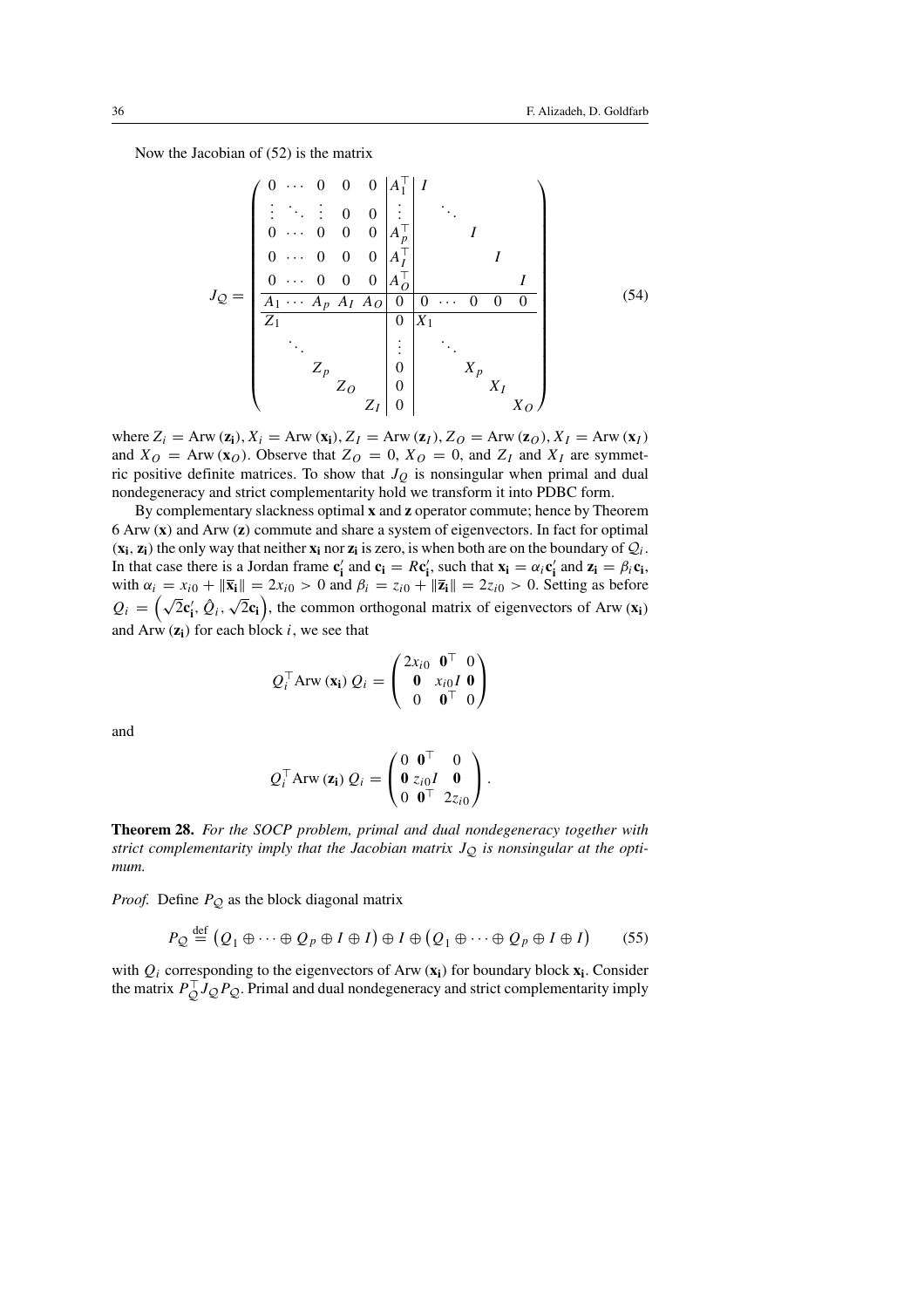- i the matrix  $A' \stackrel{\text{def}}{=} (A_1 \overline{Q_1}, \cdots, A_p \overline{Q_1}, A_I)$  has linearly independent rows, and  $m \leq$  $n_B + n_I - p$ ;
- ii the matrix  $A'' \stackrel{\text{def}}{=} (A_1\mathbf{c}_1, \dots, A_p\mathbf{c}_p, A_I)$ , where  $\mathbf{c}_i$  are as in Theorem 20, has linearly independent columns and thus  $m \ge p + n_I$ .

Therefore it is possible to take the  $p + n_1$  columns of A'' together with some  $m - p - n_1$ columns of A' and build an  $m \times m$  nonsingular matrix  $B_1$ . The remaining columns of  $(A_1Q_1, \dots, A_pQ_p, A_I, A_O)$  form  $B_2$ . Once  $B_1$  and  $B_2$  are assigned  $U_1$ , and  $U_2$  and  $V_1$ and  $V_2$  are forced. Notice that the blocks corresponding to  $V_2$  all either arise from diagonal matrices corresponding to  $Z_i$  with columns corresponding to their zero eigenvalues removed, or are blocks of  $Z_I$ ; in either case they are positive definite. Similarly blocks corresponding to  $U_1$  arise from those columns of the  $X_i$ 's that have positive eigenvalues or from  $X_I$ , and thus they are positive definite. The remaining blocks of  $X_i$  and  $Z_i$  are assigned to  $U_2$  and  $V_1$ . Thus  $P_Q^{\top} J_Q P_Q$  is a PDBC matrix, which implies that  $J_Q$  is nonsingular.

#### **7. Primal-dual interior point methods**

### *7.1. Background and connection to linear programming*

We now turn our attention to the study of primal-dual interior point algorithms for the SOCP problem (2).

In linear programming there are generally two broad classes of interior point algorithms. One class consists of what can be roughly called primal-only or dual-only methods. It includes Karmarkar's original algorithm [Kar84], and many of the algorithms developed in the first few years after Karmarkar's paper appeared. The second class consists of primal-dual methods developed by [KMY89] and [MA89]. Roughly speaking, these algorithms apply Newton's method to the system of equations  $A\mathbf{x} = \mathbf{b}$ ,  $A^{\dagger} \mathbf{y} + \mathbf{z} =$ **c**, and the relaxed complementarity conditions  $x_i z_i = \mu$ . Extensive empirical study has shown that methods based on this primal-dual approach have favorable numerical properties over the primal-only or dual-only methods in general.

The first class of interior point methods mentioned can be generalized to SOCP rather effortlessly. In fact Nemirovski and Scheinberg have shown that Karmarkar's original algorithm extends essentially, word for word, to SOCP. The same can also be said for extensions of this class of algorithms to semidefinite programming. Alizadeh and Schmieta in [AS00] have shown that word for word extensions of the first class can be carried through to all symmetric cone optimization problems, of which semidefinite and second-order cones are special cases.

Extension of primal-dual methods from LP to SOCP and SDP, on the other hand, presents us with a challenge. First the natural generalization of  $x_iz_i = \mu$  to SOCP is  $\mathbf{x}_i \circ \mathbf{z}_i = \mu \mathbf{e}$ . However, the proof presented in [MA89] cannot be extended word for word to SOCP since it relies in a crucial way on the fact that Diag(**x**) and Diag(**z**) always commute, as do all other analyses whether they are for path-following or potential-function reduction methods. The analog of Diag(·) for SOCP is Arw (·), but in general Arw (**x**) and Arw (**z**) do not commute. The situation is similar in SDP and in fact in all optimization problems over symmetric cones other than the nonnegative orthant. In order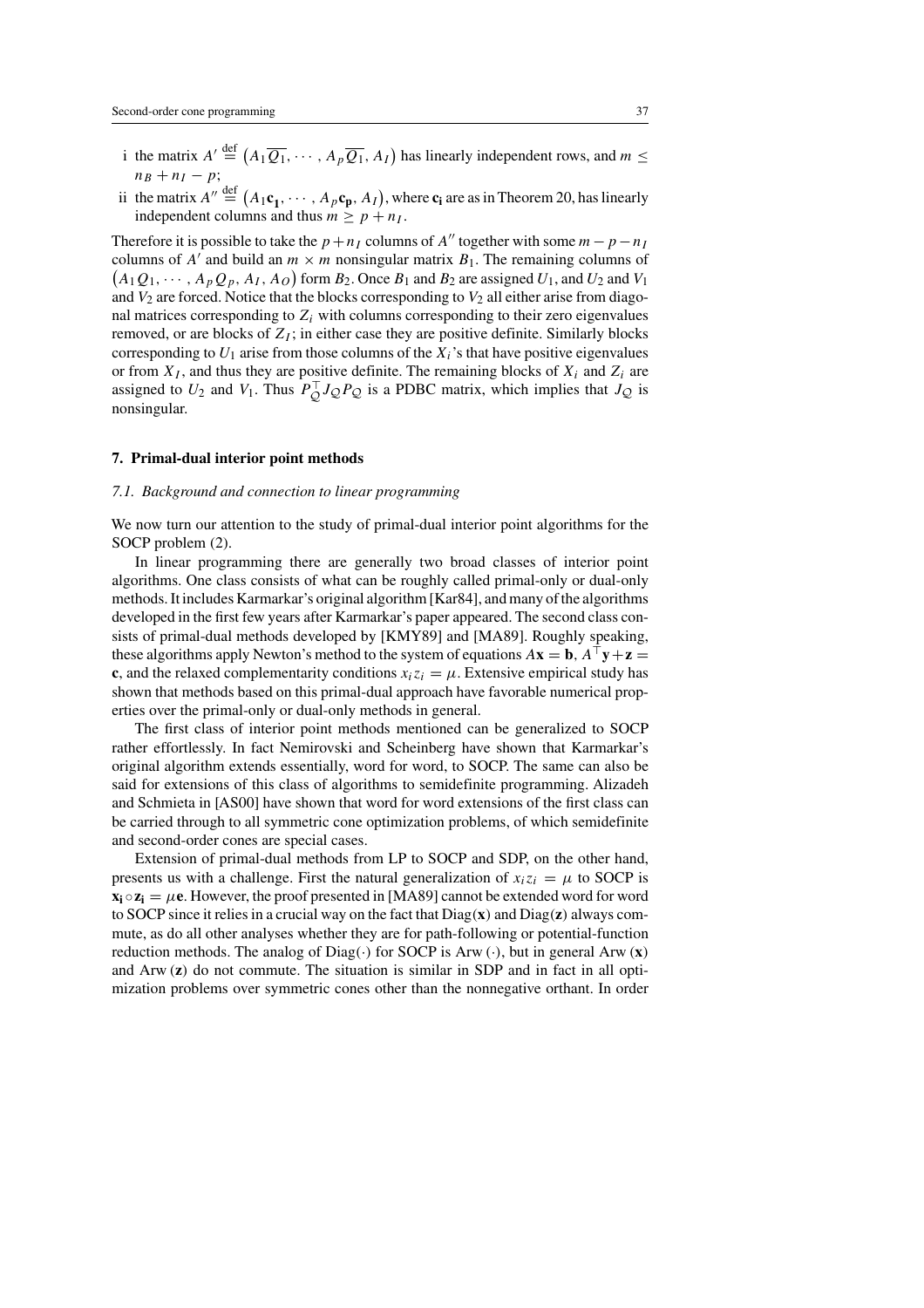to alleviate the non-commutativity problem in semidefinite programming, researchers have proposed many different primal-dual methods. There is the Nesterov-Todd class developed and proved to have polynomial-time iteration complexity in [NT97, NT98]. (These methods were actually developed for optimization problems over symmetric cones.) There is the class of  $XZ$ , or  $ZX$  methods which were developed by Helmberg et al. [HRVW96], Kojima et al. [KSH97] and Monteiro[Mon97]; the latter two papers gave polynomial-time iterations complexity proofs. Finally there is the  $XZ + ZX$  method of [AHO98], which was subsequently shown to have polynomial time complexity by Monteiro [Mon98]. Then Zhang [Zha98] and Monteiro [Mon97] developed the Monteiro-Zhang family which includes all of the methods discussed above as special cases. Later on these classes were extended to all symmetric cone optimization problems. For instance Faybusovich [Fay97b, Fay97a, Fay98] extended the Nesterov-Todd and the XZ and ZX methods, and Schmieta and Alizadeh [SA01, SA99] extended the entire Monteiro-Zhang family to all symmetric cones.

In the following subsection we outline the development of primal-dual interior point algorithms for SOCP based on the algebraic properties given earlier. We focus exclusively on *path-following* methods.

### *7.2. Primal-dual path following methods*

Note that for **x** ∈ int  $Q$  the function – ln det (**x**) is a convex barrier function for  $Q$ . To see this, note that by part of 6 Theorem 8,  $\nabla_{\mathbf{x}}^2$  (− ln det (**x**)) = 2 $Q_{\mathbf{x}^{-1}}$ . But, if  $\lambda_{1,2} > 0$  are eigenvalues of **x**, then  $\lambda_{1,2}^{-1} > 0$  are eigenvalues of **x**<sup>−1</sup>. Therefore, by part 3 of Theorem 3  $Q_{\mathbf{x}^{-1}}$  has positive eigenvalues and hence is positive definite.

If we replace the second-order cone inequalities  $\mathbf{x_i} \succcurlyeq_Q \mathbf{0}$  by  $\mathbf{x_i} \succ_Q \mathbf{0}$  and add the logarithmic barrier term  $-\mu \sum_i \ln \det(\mathbf{x_i})$  to the objective function in the primal problem we get

$$
(\mathbf{P}_{\mu}) \min \sum_{i=1}^{r} \mathbf{c}_{i}^{\top} \mathbf{x}_{i} - \mu \sum_{i=1}^{r} \ln \det(\mathbf{x}_{i})
$$
  
s.t. 
$$
\sum_{i=1}^{r} A_{i} \mathbf{x}_{i} = \mathbf{b}
$$

$$
\mathbf{x}_{i} \succ Q \mathbf{0}, \text{ for } i = 1, ..., r.
$$
 (56)

The Karush-Kuhn-Tucker(KKT) optimality conditions for (56) are:

$$
\sum_{i=1}^{r} A_i \mathbf{x_i} = \mathbf{b} \tag{57}
$$

$$
\mathbf{c}_{\mathbf{i}} - A_{i}^{\top} \mathbf{y} - 2\mu \mathbf{x}_{\mathbf{i}}^{-1} = \mathbf{0}, \quad \text{for } i = 1, \dots, r
$$
 (58)

$$
\mathbf{x_i} \succ_{\mathcal{Q}} \mathbf{0}, \quad \text{ for } i = 1, \dots, r. \tag{59}
$$

Set  $\mathbf{z_i} \stackrel{\text{def}}{=} \mathbf{c_i} - A_i^{\top} \mathbf{y}$ . Thus any solution of  $\mathbf{P}_{\mu}$  satisfies:

$$
\sum_{i} A_{i} \mathbf{x}_{i} = \mathbf{b}
$$
  
\n
$$
A_{i}^{\top} \mathbf{y} + \mathbf{z}_{i} = \mathbf{c}_{i} \quad \text{for } i = 1, ..., r
$$
  
\n
$$
\mathbf{x}_{i} \circ \mathbf{z}_{i} = 2\mu \mathbf{e} \quad \text{for } i = 1, ..., r
$$
  
\n
$$
\mathbf{x}_{i}, \mathbf{z}_{i} \succ_{Q} \mathbf{0}, \quad \text{for } i = 1, ..., r.
$$
 (60)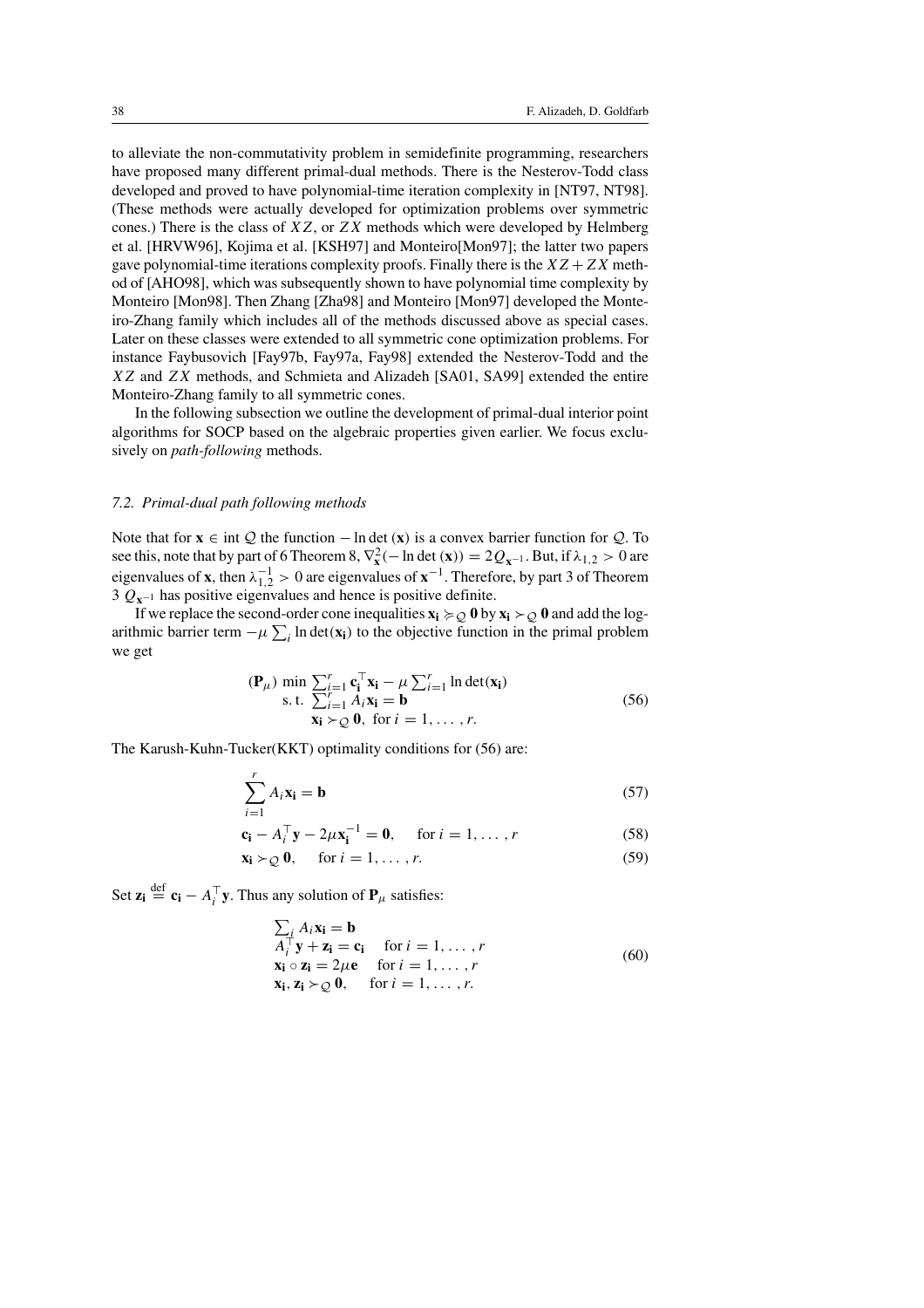Similarly replacing  $z_i \succcurlyeq_O 0$  by  $z_i \succ_O 0$ , in the dual and adding the logarithmic barrier  $\mu \sum_i \ln \det(z_i)$  to the dual objective results in:

$$
(\mathbf{D}_{\nu}) \max \mathbf{b}^{\top} \mathbf{y} + \mu \sum_{i=1}^{r} \ln \det(\mathbf{z}_{i})
$$
  
s.t.  $A_{i}^{\top} \mathbf{y} + \mathbf{z}_{i} = \mathbf{c}_{i}$ , for  $i = 1, ..., r$ ,  
 $\mathbf{z}_{i} \succ Q \mathbf{0}$ , for  $i = 1, ..., r$ . (61)

It is easily verified that the KKT conditions for (61) are (60), the same as for (56). For every  $\mu > 0$  we can show that (60) has a unique solution. Thus we can define the notion of the *primal-dual central path* or simply the *central path*:

**Definition 29.** *The trajectory of points* (**x**, **y**, **z**) *satisfying* (60) *for*  $\mu > 0$  *is the central path associated with the problem* (2)*.*

Broadly speaking the strategy of path-following primal-dual interior point methods can be sketched as follows. We start with a point near (or on) the central path. First we apply Newton's method to the system (60) to get a direction ( $\Delta$ **x**,  $\Delta$ **y**,  $\Delta$ **z**) that reduces the duality gap, and take a step in this direction making sure that the new point in still feasible and in the interior of  $Q$ . Then we reduce  $\mu$  by a constant factor and repeat the process. With judicious choices of initial point, step length and reduction schedule for  $\mu$  we are able to show convergence in a polynomial number of iterations. We will not develop a complete analysis here; however, we will provide enough detail to give the basic ideas.

First let us explicitly derive the formulas for the direction resulting from application of Newton's method. If in (60) we replace every occurrence of  $\mathbf{x_i}$ ,  $\mathbf{y}$  and  $\mathbf{z_i}$  with  $\mathbf{x_i} + \Delta \mathbf{x_i}$ ,  $\mathbf{y} + \Delta \mathbf{y}$ , and  $\mathbf{z_i} + \Delta \mathbf{z_i}$ , expand the terms and eliminate all nonlinear terms in the  $\Delta$ 's we arrive at the following system of equations:

$$
\sum_{i} A_i \Delta \mathbf{x_i} = \mathbf{b} - \sum_{i} A_i \mathbf{x_i},
$$
\n(62)

$$
A_i^{\top} \Delta \mathbf{y} + \Delta \mathbf{z_i} = \mathbf{c_i} - A_i^{\top} \mathbf{y} - \mathbf{z_i}, \quad \text{for } i = 1, ..., r,
$$
 (63)

$$
\mathbf{z_i} \circ \Delta \mathbf{x_i} + \mathbf{x_i} \circ \Delta \mathbf{z_i} = 2\mu \mathbf{e} - \mathbf{x_i} \circ \mathbf{z_i}, \quad \text{for } i = 1, \dots, r. \tag{64}
$$

We can write this system of equations in the block matrix form

$$
\begin{pmatrix} A & 0 & 0 \ 0 & A^{\top} & I \ \text{Arw} \left( \mathbf{z} \right) & 0 & \text{Arw} \left( \mathbf{x} \right) \end{pmatrix} \begin{pmatrix} \Delta \mathbf{x} \\ \Delta \mathbf{y} \\ \Delta \mathbf{z} \end{pmatrix} = \begin{pmatrix} \mathbf{r}_p \\ \mathbf{r}_d \\ \mathbf{r}_c \end{pmatrix},
$$
(65)

where **x**, **z**, **c**,  $\Delta$ **x**,  $\Delta$ **z** are as in (1) and Arw (·) is meant in the direct sum sense as described in §1. Also

$$
\mathbf{r}_p \stackrel{\text{def}}{=} \mathbf{b} - A\mathbf{x}, \quad \mathbf{r}_d \stackrel{\text{def}}{=} \mathbf{c} - A^\top \mathbf{y} - \mathbf{z}, \quad \mathbf{r}_c \stackrel{\text{def}}{=} 2\mu \mathbf{e} - \mathbf{x} \circ \mathbf{z}.
$$

Notice that  $\mathbf{r}_p = \mathbf{0}$  if **x** is primal feasible, and  $\mathbf{r}_d = \mathbf{0}$  if  $(\mathbf{y}, \mathbf{z})$  is dual feasible.

Applying block Gaussian elimination to (65) yields:

$$
\Delta \mathbf{y} = \left( A A \mathbf{r} \mathbf{w}^{-1} \left( \mathbf{z} \right) A \mathbf{r} \mathbf{w} \left( \mathbf{x} \right) A^{\top} \right)^{-1} \left( \mathbf{r}_p + A A \mathbf{r} \mathbf{w}^{-1} \left( \mathbf{z} \right) \left( A \mathbf{r} \mathbf{w} \left( \mathbf{x} \right) \mathbf{r}_d - \mathbf{r}_c \right) \right), \tag{66}
$$

$$
\Delta z = \mathbf{r}_d - A^\top \Delta \mathbf{y} \tag{67}
$$

$$
\Delta \mathbf{x} = -\text{Arw}^{-1} \left( \mathbf{z} \right) \left( \text{Arw} \left( \mathbf{x} \right) \Delta \mathbf{z} - \mathbf{r}_c \right). \tag{68}
$$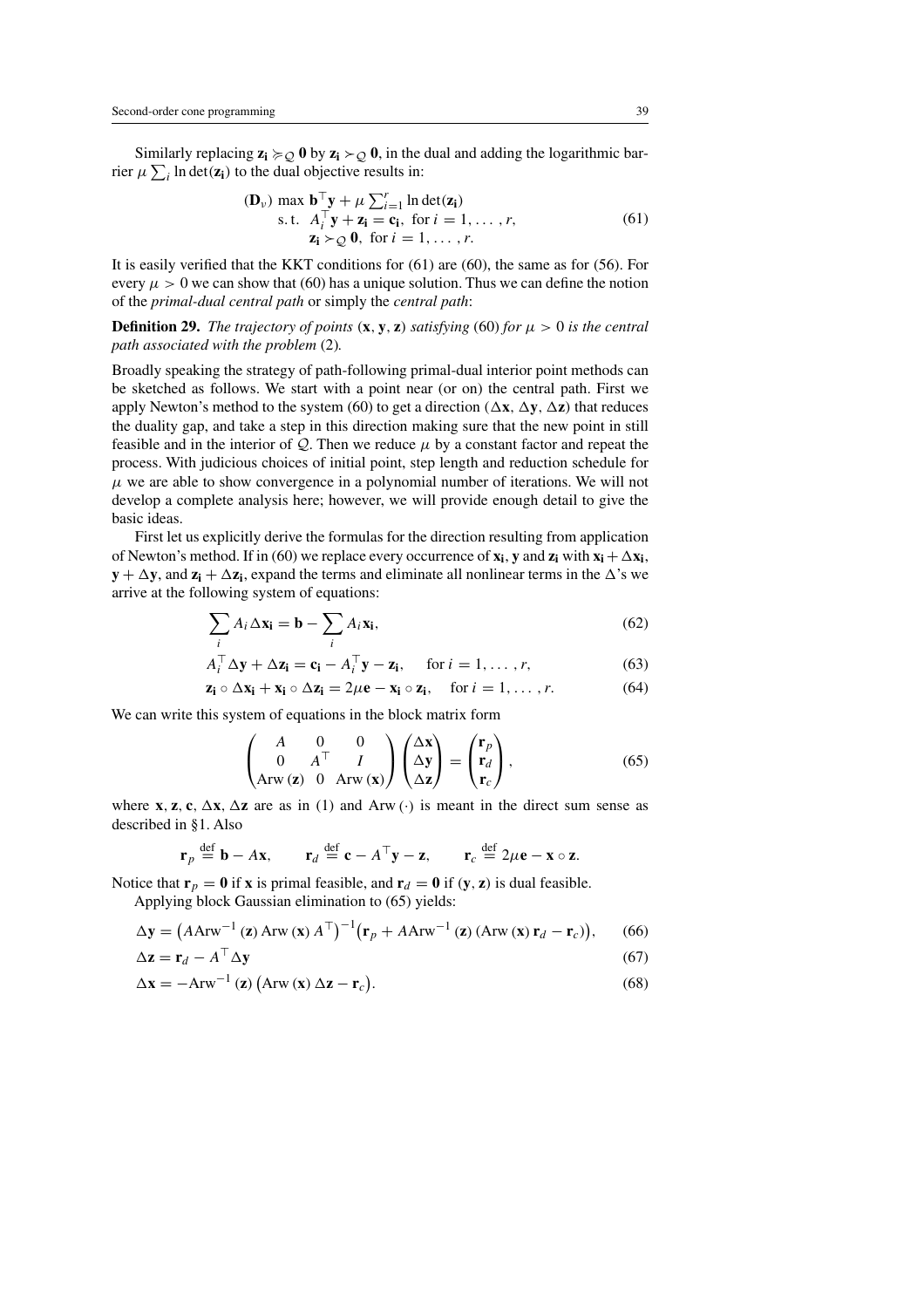We will discuss efficient and numerically stable methods of calculating  $(\Delta x, \Delta y, \Delta z)$ in §8.

It is not hard to show that the Newton direction (66)–(68) indeed reduces the duality gap. However, the main difficulty is ensuring that a sufficiently large step in that direction can be taken at *every iteration* in order to guarantee fast convergence. If for instance, in the first iteration we move nearly as far as possible in the Newton direction (that is, very close to the boundary of the feasible set), it may not be possible to move very far in subsequent iterations. To circumvent this problem in linear programming and subsequently in SDP and in symmetric cone programming, certain neighborhoods around the central path are defined. They are designed to accomplish two things: first, that a sufficiently large step length in the Newton direction can be taken without leaving the neighborhood, and second, the large step length guarantees a sufficiently large reduction in the duality gap. With these two properties in place it becomes easy to prove the polynomial-time iteration complexity of a method.

Let  $w_i = Q_{x_i^{1/2}}z_i$ , and  $w = (w_1; \dots; w_r)$ . Consider the following three *centrality* **i** *measures*:

$$
d_F(\mathbf{x}, \mathbf{z}) \stackrel{\text{def}}{=} \|Q_{\mathbf{x}^{1/2}}\mathbf{z} - \mu \mathbf{e}\|_F = \sqrt{\sum_{i=1}^r (\lambda_1(\mathbf{w_i}) - \mu)^2 + (\lambda_2(\mathbf{w_i}) - \mu)^2}
$$
(69)

$$
d_2(\mathbf{x}, \mathbf{z}) \stackrel{\text{def}}{=} \|Q_{\mathbf{x}^{1/2}}\mathbf{z} - \mu \mathbf{e}\|_2 = \max_{i=1,\dots,r} \{ |\lambda_1(\mathbf{w_i}) - \mu|, |\lambda_2(\mathbf{w_i}) - \mu| \}
$$
(70)

$$
d_{-\infty}(\mathbf{x}, \mathbf{z}) \stackrel{\text{def}}{=} \mu - \min_{i=1,\dots,r} \{\lambda_1(\mathbf{w_i}), \lambda_2(\mathbf{w_i})\}.
$$
 (71)

To justify these definitions, recall that the  $d_{\bullet}(x, z)$  are functions of  $x_i z_j$  in LP and  $\lambda_i(XZ)$ , i.e. eigenvalues of XZ in SDP. But,  $\lambda_i(XZ) = \lambda_i(X^{1/2}ZX^{1/2})$ . As we mentioned in §4,  $Q_x$  is the counterpart of the operator that sends Y to XYX in symmetric matrix algebra. Therefore,  $Q_{x^1/2}$ **z** is the counterpart of  $X^{1/2}ZX^{1/2}$ . In fact, explicitly,

$$
Q_{\mathbf{x}^{1/2}} = \begin{pmatrix} x_0 & \bar{\mathbf{x}}^T \\ \bar{\mathbf{x}} \ \det^{1/2}(\mathbf{x})I + \frac{\bar{\mathbf{x}}\bar{\mathbf{x}}^T}{\det^{1/2}(\mathbf{x}) + x_0} \end{pmatrix},
$$

as was noted in [MT00]. Furthermore, by part 2 of Theorem 10  $Q_{\mathbf{x}^{1/2}}\mathbf{z}$  and  $Q_{\mathbf{z}^{1/2}}\mathbf{x}$  have the same spectrum, which implies that the measures  $d_{\bullet}(x, z)$  are symmetric with respect to **x** and **z**.

Now we can define neighborhoods around the central path with respect to each of the centrality measures defined above. Let  $\gamma \in (0, 1)$ .

$$
\mathcal{N}_F(\gamma) \stackrel{\text{def}}{=} \{ (\mathbf{x}; \mathbf{y}; \mathbf{z}) \mid A\mathbf{x} = \mathbf{b}, A^T \mathbf{y} + \mathbf{z} = \mathbf{c}, \quad \mathbf{x}, \mathbf{z} \succ_Q \mathbf{0}, d_F(\mathbf{x}, \mathbf{z}) \le \gamma \mu \}, \tag{72}
$$

$$
\mathcal{N}_2(\gamma) \stackrel{\text{def}}{=} \{ (\mathbf{x}; \mathbf{y}; \mathbf{z}) \mid A\mathbf{x} = \mathbf{b}, A^T \mathbf{y} + \mathbf{z} = \mathbf{c}, \quad \mathbf{x}, \mathbf{z} \succ_Q \mathbf{0}, d_2(\mathbf{x}, \mathbf{z}) \le \gamma \mu \},\tag{73}
$$

$$
\mathcal{N}_{-\infty}(\gamma) \stackrel{\text{def}}{=} \{ (\mathbf{x}; \mathbf{y}; \mathbf{z}) \mid A\mathbf{x} = \mathbf{b}, A^T \mathbf{y} + \mathbf{z} = \mathbf{c}, \quad \mathbf{x}, \mathbf{z} \succ_Q \mathbf{0}, d_{-\infty}(\mathbf{x}, \mathbf{z}) \le \gamma \mu \}. \tag{74}
$$

Observe that since  $d_F(\mathbf{x}, \mathbf{z}) \ge d_2(\mathbf{x}, \mathbf{z}) \ge d_{-\infty}(\mathbf{x}, \mathbf{z})$ , it follows that

$$
\mathcal{N}_F(\mathbf{x}, \mathbf{z}) \subseteq \mathcal{N}_2(\mathbf{x}, \mathbf{z}) \subseteq \mathcal{N}_{-\infty}(\mathbf{x}, \mathbf{z}).
$$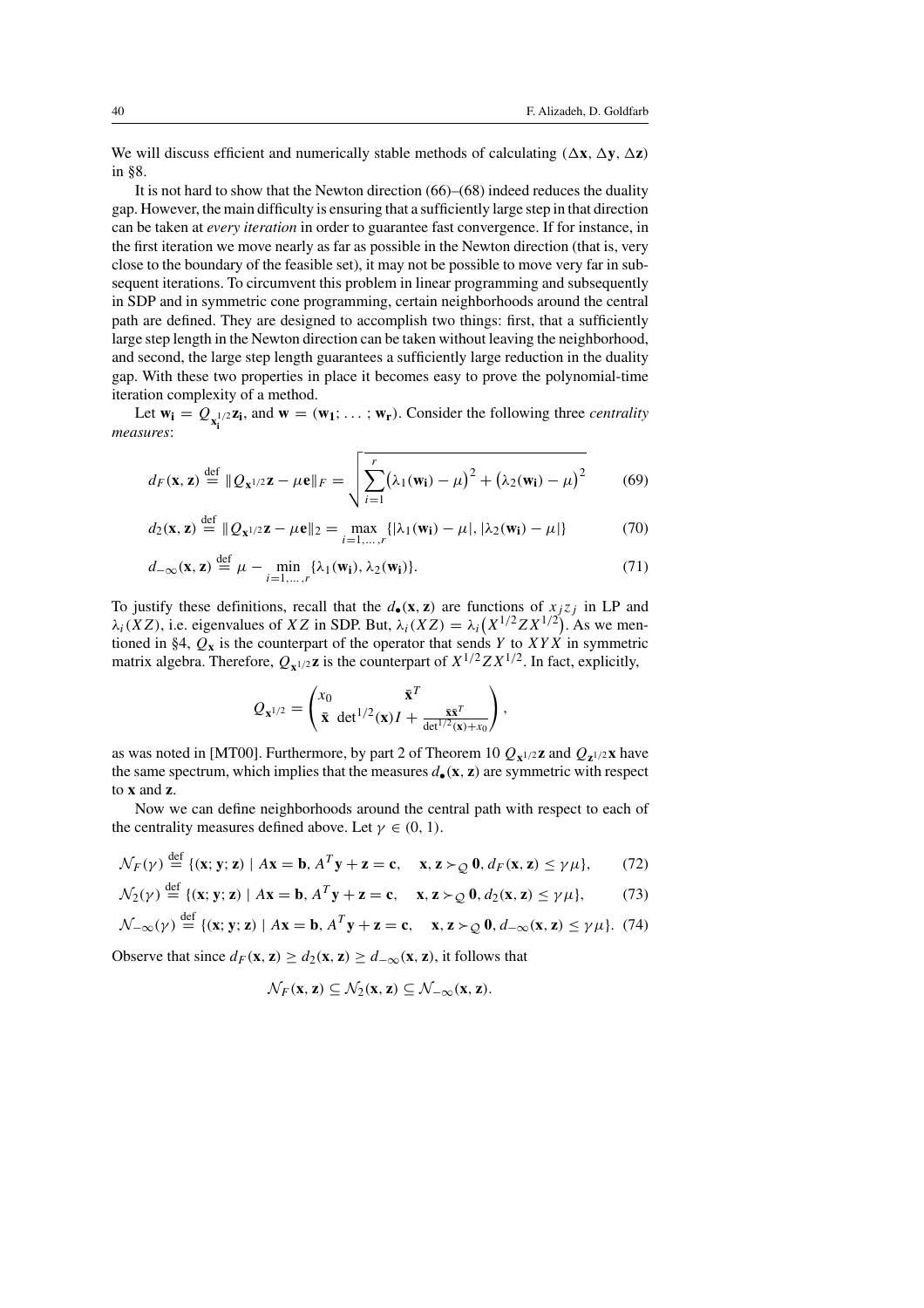Therefore, intuitively it may be more desirable to work with  $\mathcal{N}_{-\infty}$  since it is larger and we have more room to move in the Newton direction at each iteration. However, it turns out that proving polynomial time convergence for this neighborhood is more difficult. In fact the best theoretical results are known for the smallest neighborhood  $\mathcal{N}_F$ .

We now discuss an effective way of scaling the primal-dual pair (2) to an *equivalent* pair of problems; this approach results in the so-called *Monteiro-Zhang* family of directions originally proposed by Monteiro [Mon97] and Zhang [Zha98] for SDP, and later generalized to all symmetric cones in [SA99].

Let  $\mathbf{p} \succ_{\mathcal{Q}} \mathbf{0}$ . With respect to **p**, define

$$
\widetilde{\mathbf{u}} \stackrel{\text{def}}{=} Q_{\mathbf{p}} \mathbf{u} \text{ and}
$$

$$
\mathbf{u} \stackrel{\text{def}}{=} Q_{\mathbf{p}^{-1}} \mathbf{u}.
$$

 These definitions are valid for both the single and multiple block cases. Note that since  $Q_{\bf p}Q_{\bf p^{-1}} = I$ , as operators, $\tilde{\cdot}$  and  $\tilde{\cdot}$  are inverses of each other. Let us make the following change of variables:  $\mathbf{x} \to \tilde{\mathbf{x}}$  Recall from Theorem 9 that under this transformation O change of variables:  $\mathbf{x} \to \tilde{\mathbf{x}}$ . Recall from Theorem 9 that under this transformation  $\mathcal{Q}$ <br>remains invariant. With this change of variables the primal-dual pair (2) becomes remains invariant. With this change of variables the primal-dual pair (2) becomes

$$
\widetilde{P} \qquad Q
$$
\n
$$
\min \mathbf{c}_1^\top \widetilde{\mathbf{x}}_1 + \dots + \mathbf{c}_r^\top \widetilde{\mathbf{x}}_r \qquad \text{max } \mathbf{b}^\top \mathbf{y}
$$
\ns.t.  $\mathbf{A}_1 \widetilde{\mathbf{x}}_1 + \dots + \mathbf{A}_r \widetilde{\mathbf{x}}_r = \mathbf{b}$  s.t.  $\mathbf{A}_i^\top \mathbf{y} + \mathbf{z}_i = \mathbf{c}_i$ , for  $i = 1, \dots, r$ \n
$$
\widetilde{\mathbf{x}}_i \succcurlyeq Q \mathbf{0}, \quad \text{for } i = 1, \dots, r
$$
\n
$$
\mathbf{c}_i \succcurlyeq Q \mathbf{0}, \quad \text{for } i = 1, \dots, r
$$
\n(75)

where

$$
\mathbf{z} \to \mathbf{z},
$$
  
\n
$$
\mathbf{c} \to \mathbf{c},
$$
  
\n
$$
A_i \to A_i = A_i Q_{\mathbf{p}_1^{-1}}
$$
 and thus 
$$
A \to A = A Q_{\mathbf{p}^{-1}}.
$$
  
\n*r* a given nonsingular **p** we have

 $A_i \rightarrow A_i = A_i Q_{\mathbf{p_i^{-1}}}$  and thus<br>**Lemma 30.** *For a given nonsingular* **p** *we have:* 

- *i.* **x**<sup>T</sup>**z** =  $\widetilde{\mathbf{x}}^T \mathbf{z}$ <br>*i.* For each ye.
- *ii.* For each vector **u**,  $A$ **u** = **0** *if and only if*  $A$ **u** = **0***.*  $\alpha$  *central ii*  $\alpha$  (**x z**) =  $\alpha$  (**x z**) for the  $F$  2 and  $-\infty$  central
- *iii.*  $d_{\bullet}(\mathbf{x}, \mathbf{z}) = d_{\bullet}(\widetilde{\mathbf{x}}, \mathbf{z})$  for the F, 2, and  $-\infty$  *centrality measures.*<br>*iv.* Under the scaling given, the central path and the neighborhood.
- *iv. Under the scaling given, the central path and the neighborhoods*  $\mathcal{N}_{F}$  *,*  $\mathcal{N}_{2}$  *and*  $\mathcal{N}_{-\infty}$ *remain invariant.*

*Proof.* Parts i. and ii. follow from part 4 of Theorem 8. Part iv. is a consequence of part iii. We now prove part iii. Let  $\widetilde{\mathbf{w}}_i = Q_{\widetilde{\mathbf{x}}^{1/2}}\mathbf{Z}$ .  $d_{\bullet}(\mathbf{x}, \mathbf{z})$  depends only on the spectrum of  $\widetilde{\mathbf{w}}_i$ . By part 1 of Theorem 10 the vectors and  $d_{\bullet}(\tilde{\mathbf{x}}, \mathbf{z})$  depends only on the spectrum of  $\tilde{\mathbf{w}}_i$ . By part 1 of Theorem 10 the vectors  $\Omega_{\text{max}}$  and  $\Omega_{\text{max}}$  have the same spectrum proving part iii  $Q_{\mathbf{x}^{1/2}}\mathbf{z}$  and  $Q_{\mathbf{\tilde{x}}^{1/2}}\mathbf{z}$  have the same spectrum, proving part iii.<br> **Lemma 31** ( $\widetilde{A}\mathbf{x}$   $\Delta \mathbf{x}$ ) solves the system of equations

**Lemma 31.**  $(\Delta \mathbf{x}, \Delta \mathbf{y}, \Delta \mathbf{z})$  *solves the system of equations*<br> $A \widetilde{\Delta \mathbf{x}} = \mathbf{b} - A \widetilde{\mathbf{x}}$ 

$$
\begin{aligned}\n\mathbf{A}\widetilde{\Delta x} &= \mathbf{b} - \mathbf{A}\widetilde{\mathbf{x}} \\
\mathbf{A}^\top \Delta \mathbf{y} + \Delta \mathbf{z} &= \mathbf{c} - \mathbf{A}^\top \mathbf{y} - \mathbf{z} \\
\widetilde{\Delta x} \circ \mathbf{z} + \widetilde{\mathbf{x}} \circ \Delta \mathbf{z} &= 2\mu \mathbf{e} - \widetilde{\mathbf{x}} \circ \mathbf{z}\n\end{aligned} \tag{76}
$$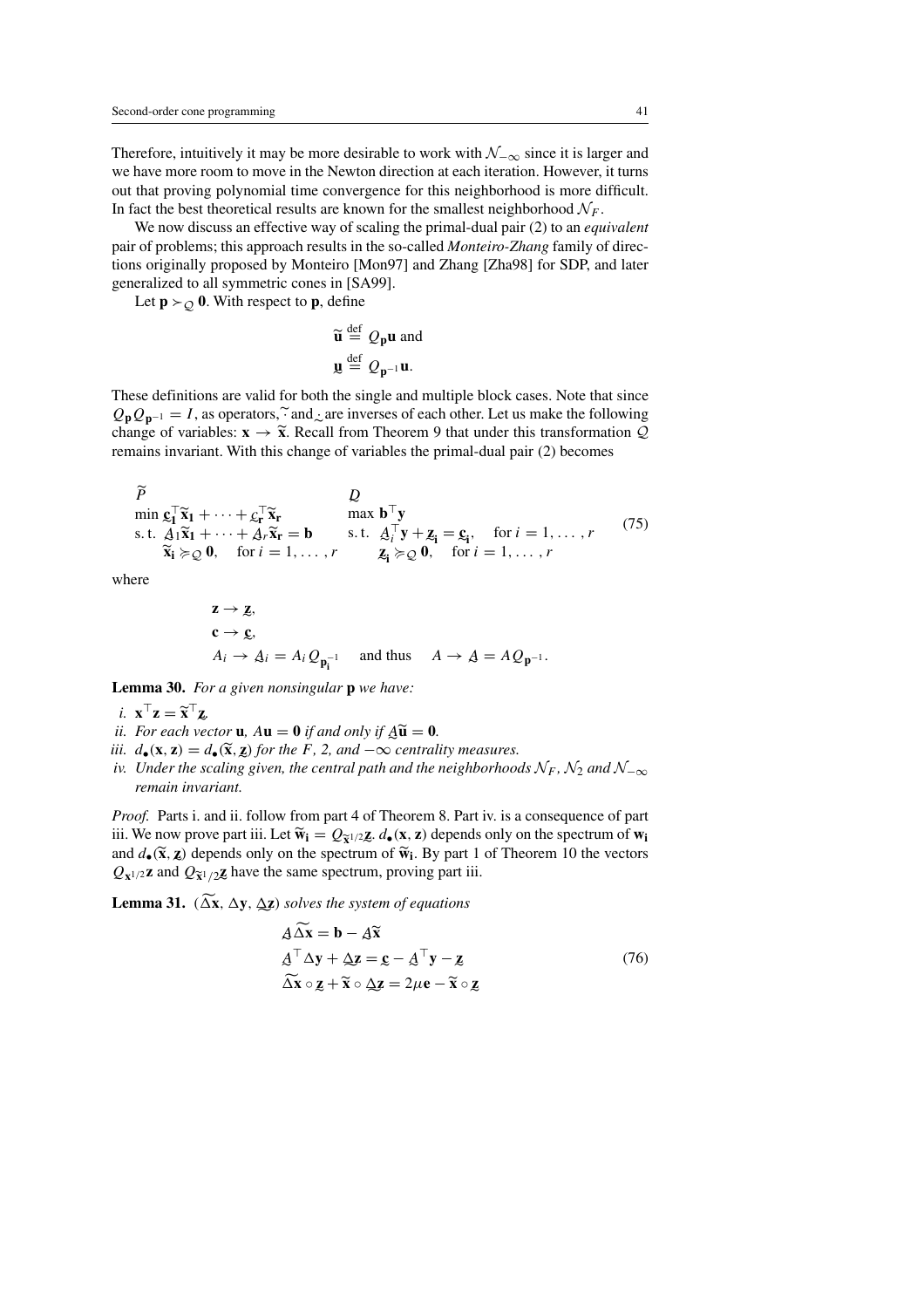*if and only if*  $(\Delta x, \Delta y, \Delta z)$  *solves* 

$$
A\Delta x = \mathbf{b} - A\mathbf{x}
$$
  
\n
$$
A^{\top} \Delta \mathbf{y} + \Delta \mathbf{z} = \mathbf{c} - A^{\top} \mathbf{y} - \mathbf{z}
$$
  
\n
$$
(Q_{\mathbf{p}} \Delta \mathbf{x}) \circ (Q_{\mathbf{p}^{-1}} \mathbf{z}) + (Q_{\mathbf{p}} \mathbf{x}) \circ (Q_{\mathbf{p}^{-1}} \Delta \mathbf{z}) = 2\mu \mathbf{e} - (Q_{\mathbf{p}} \mathbf{x}) \circ (Q_{\mathbf{p}^{-1}} \mathbf{z}).
$$
\n(77)

Note that  $(\Delta x, \Delta y, \Delta z)$ Note that  $(\Delta \mathbf{x}, \Delta \mathbf{y}, \Delta \mathbf{z})$  is the result of applying Newton's method to the primal and dual feasibility and complementarity  $(\mathbf{\tilde{x}} \circ \mathbf{z} = \mu \mathbf{e})$  relations arising from the scaled problem (75). The correspo feasibility and complementarity  $(\tilde{\mathbf{x}} \circ \mathbf{z} = \mu \mathbf{e})$  relations arising from the scaled problem (75). The corresponding ( $\Delta \mathbf{x}$ ,  $\Delta \mathbf{y}$ ,  $\Delta \mathbf{z}$ ) is different from the one derived in (66)–(67) and (68). Indeed the former depends on **p** and the latter results as a special case when  $p = e$ .

For each choice of **p** one gets a different direction. In particular, if we choose  $\mathbf{p} = \mathbf{e}$ , then the resulting direction is analogous to the so-called  $XZ + ZX$  or AHO method in SDP. Of special interest are the class of **p**'s for which  $\tilde{\mathbf{x}}$  and **z** operator commute.<br> **Definition 32**. The set of directions  $(\Delta \mathbf{x} \cdot \Delta \mathbf{y})$  arising from those **p** where  $\tilde{\mathbf{x}}$ 

**Definition 32.** *The set of directions*  $(\Delta x, \Delta y, \Delta z)$  *arising from those* **p** *where*  $\tilde{\mathbf{x}}$  *and* **z**  *operator commute is called the commutative class of directions; a direction in this class is called a* commutative direction*.*

It is clear that when  $\mathbf{p} = \mathbf{e}$  the resulting direction is not in general commutative. However, the following choices of **p** result in commutative directions:

$$
\mathbf{p} = \mathbf{z}^{1/2}, \qquad \mathbf{p} = \mathbf{x}^{-1/2},
$$

$$
\mathbf{p} = \left[ \mathcal{Q}_{\mathbf{x}^{1/2}} (\mathcal{Q}_{\mathbf{x}^{1/2}} \mathbf{z})^{-1/2} \right]^{-1/2} = \left[ \mathcal{Q}_{\mathbf{z}^{-1/2}} (\mathcal{Q}_{\mathbf{z}^{1/2}} \mathbf{x})^{1/2} \right]^{-1/2}.
$$

The first two are analogs of  $XZ$  and  $ZX$  directions (also referred to as the HRVW/KSH/M directions) in SDP and the third one is the Nesterov and Todd (NT) direction. Note that by parts 3, 4 and 7 of Theorem 8, for  $p = z^{1/2}$ 

$$
\mathbf{z} = Q_{\mathbf{p}^{-1}} \mathbf{z} = Q_{\mathbf{z}^{-1/2}} (\mathbf{z}^{1/2})^2 = (Q_{\mathbf{z}^{-1/2}} Q_{\mathbf{z}^{1/2}}) \mathbf{e} = \mathbf{e},
$$

and for **p** =  $x^{-1/2}$ 

$$
\widetilde{\mathbf{x}} = Q_{\mathbf{p}} \mathbf{x} = Q_{\mathbf{x}^{-1/2}} (\mathbf{x}^{1/2})^2 = (Q_{\mathbf{x}^{-1/2}} Q_{\mathbf{x}^{1/2}}) \mathbf{e} = \mathbf{e};
$$

while for the Nesterov-Todd direction **p**,

$$
Q_{\mathbf{p}}^2 \mathbf{x} = Q_{\mathbf{p}}^2 \mathbf{x} = (Q_{Q_{\mathbf{x}^{1/2}}(Q_{\mathbf{x}^{1/2}}\mathbf{z})^{-1/2}}^{-1})\mathbf{x} = (Q_{Q_{\mathbf{x}^{-1/2}}(Q_{\mathbf{x}^{1/2}}\mathbf{z})^{1/2}})\mathbf{x}
$$
  
=  $(Q_{\mathbf{x}^{-1/2}}Q_{(Q_{\mathbf{x}^{1/2}}\mathbf{z})^{1/2}}Q_{\mathbf{x}^{-1/2}})\mathbf{x} = (Q_{\mathbf{x}^{-1/2}}Q_{(Q_{\mathbf{x}^{1/2}}\mathbf{z})^{1/2}})\mathbf{e} = (Q_{\mathbf{x}^{-1/2}}Q_{\mathbf{x}^{1/2}})\mathbf{z} = \mathbf{z};$ 

hence  $\tilde{\mathbf{x}} = Q_{\mathbf{p}} \mathbf{x} = Q_{\mathbf{p}^{-1}} \mathbf{z} = \mathbf{z}$ . It follows that in each of these cases  $\tilde{\mathbf{x}}$  and  $\mathbf{z}$  operator commute. commute.

We will now sketch the strategy of primal-dual path-following interior point methods that results in a polynomial-time iteration count for SOCP problems. Suppose that  $(\mathbf{x}, \mathbf{y}, \mathbf{z})$  is a feasible point in the appropriate neighborhood and that  $(\Delta \mathbf{x}, \Delta \mathbf{y}, \Delta \mathbf{z})$  is the direction obtained by solving the system (77) with  $\mu = \frac{\text{tr}(\mathbf{x} \circ \mathbf{z})}{2r} \sigma$  for some constant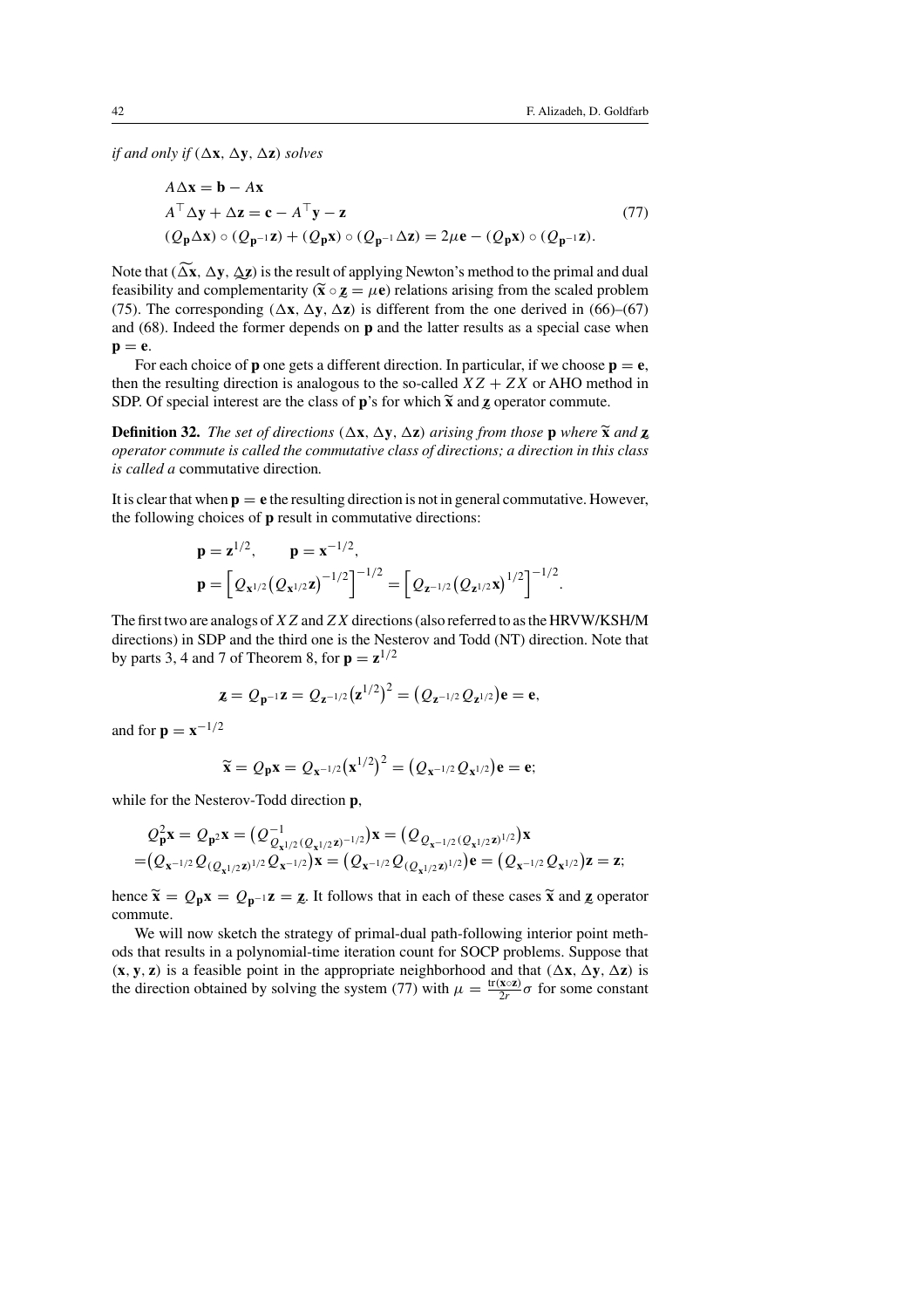$\sigma \in (0, 1)$ , which, in turn, leads to the new feasible point  $(\mathbf{x} + \Delta \mathbf{x}, \mathbf{y} + \Delta \mathbf{y}, \mathbf{z} + \Delta \mathbf{z})$ . Then

$$
\begin{aligned} \text{tr}\big((\mathbf{x} + \Delta \mathbf{x}) \circ (\mathbf{z} + \Delta \mathbf{z})\big) &= \text{tr}(\mathbf{x} \circ \mathbf{z}) + \text{tr}\big(\Delta \mathbf{x} \circ \mathbf{z} + \mathbf{x} \circ \Delta \mathbf{z}\big) + \text{tr}(\Delta \mathbf{x} \circ \Delta \mathbf{z}) \\ &= \text{tr}(\mathbf{x} \circ \mathbf{z}) + \text{tr}\left(\sigma \frac{\text{tr}(\mathbf{x} \circ \mathbf{z})}{2r} \mathbf{e} - \mathbf{x} \circ \mathbf{z}\right) + \text{tr}(\Delta \mathbf{x} \circ \Delta \mathbf{z}) \\ &= \sigma \text{tr}(\mathbf{x} \circ \mathbf{z}) + 2\Delta \mathbf{x}^\top \Delta \mathbf{z} \end{aligned}
$$

Since we assume that  $(\mathbf{x}, \mathbf{y}, \mathbf{z})$  is feasible,  $\mathbf{r}_p = \mathbf{0}$  and  $\mathbf{r}_d = \mathbf{0}$ , which implies  $\Delta \mathbf{x}^\top \Delta \mathbf{z} =$ 0. Thus at each iteration the duality gap is reduced by a factor of  $\sigma$ . The harder part is to choose  $\sigma$  and  $\gamma$  in such a way that the new point remains in the corresponding neighborhood  $\mathcal{N}_{\bullet}(\gamma)$ , thus ensuring feasibility throughout all iterations.

To summarize what is known about the complexity of path-following SOCP algorithms let us define the notion of *iteration complexity*. We say that an interior point algorithm has  $\mathcal{O}(f)$  iteration complexity if every f iterations reduce the size of the duality gap  $\mathbf{x}^\top \mathbf{z}$  by at least a constant factor, say 1/2. Here is a summary of results for the iteration complexity of primal-dual path-following interior point methods for all cone-LPs over all symmetric cones and therefore for the second-order cone:

- 1. For the neighborhood  $\mathcal{N}_F(\gamma)$  it can be shown that for all **p** the new point is also in  $\mathcal{N}_F(\gamma)$  if we choose  $\sigma = \left(1 - \frac{\delta}{\sqrt{2\pi}}\right)$ r ), for some  $\gamma, \delta \in (0, 1)$ . In this case the iteration complexity of the algorithm is  $\mathcal{O}(\sqrt{r})$  ([Mon98] for SDP, [MT00] for SOCP, and [SA01, SA99, Sch99] for optimization over representable symmetric cones).
- 2. For the commutative directions in  $\mathcal{N}_2$  and  $\mathcal{N}_{-\infty}$  one can show that the iteration complexity is  $\mathcal{O}(\kappa r)$ , again for  $\sigma = \left(1 - \frac{\delta}{\sqrt{r}}\right)$ r ), and suitable  $\gamma, \delta \in (0, 1)$ . Here κ is the least upper bound on the condition number of the matrix  $G^{1/2}$  in  $\mathcal{N}_{\bullet}(\gamma)$ , where  $G = Arw^{-1}(\mathbf{z})$  Arw  $(\widetilde{\mathbf{x}})$ . For the Nesterov-Todd direction  $G = I$  the identity matrix and so the iteration complexity is  $(2 \pi)$  in the  $\mathcal{N}_0$  and the  $\mathcal{N}_1$  neighbormatrix, and so the iteration complexity is  $\mathcal{O}(r)$  in the  $\mathcal{N}_2$  and the  $\mathcal{N}_{-\infty}$  neighborhoods, respectively. When  $\mathbf{p} = \mathbf{x}^{-1/2}$  or  $\mathbf{p} = \mathbf{z}^{1/2}$  one can show that  $\kappa = \mathcal{O}(1)$ for  $\mathcal{N}_2(\gamma)$  and  $\kappa = \mathcal{O}(r)$  for  $\mathcal{N}_{-\infty}(\gamma)$ . Therefore, the iteration complexity is  $\mathcal{O}(r)$ and  $\mathcal{O}(r^{1.5})$ , respectively for  $\mathcal{N}_2(\gamma)$  and  $\mathcal{N}_{-\infty}(\gamma)$  ([MZ98], [Tsu99], [SA99]). The complexity of non-commutative directions, in particular for the choice of  $p = e$ , remains unresolved with respect to the  $\mathcal{N}_2(\gamma)$  and the  $\mathcal{N}_{-\infty}(\gamma)$  neighborhoods.

#### **8. Efficient and numerically stable algorithms**

We now consider implementation of interior point algorithms for solving SOCPs in an efficient and numerically stable manner. The most computationally intensive task at each iteration of an interior point method for solving an SOCP involves the solution of the system of equations (77) for computing the Newton search direction. After eliminating the  $\Delta z$  variables from (77), one obtains a system of equations of the form

$$
\begin{pmatrix} -F^{-1} & A^{\top} \\ A & 0 \end{pmatrix} \begin{pmatrix} \Delta \mathbf{x} \\ \Delta \mathbf{y} \end{pmatrix} = \begin{pmatrix} \mathbf{r}_1 \\ \mathbf{r}_2 \end{pmatrix},\tag{78}
$$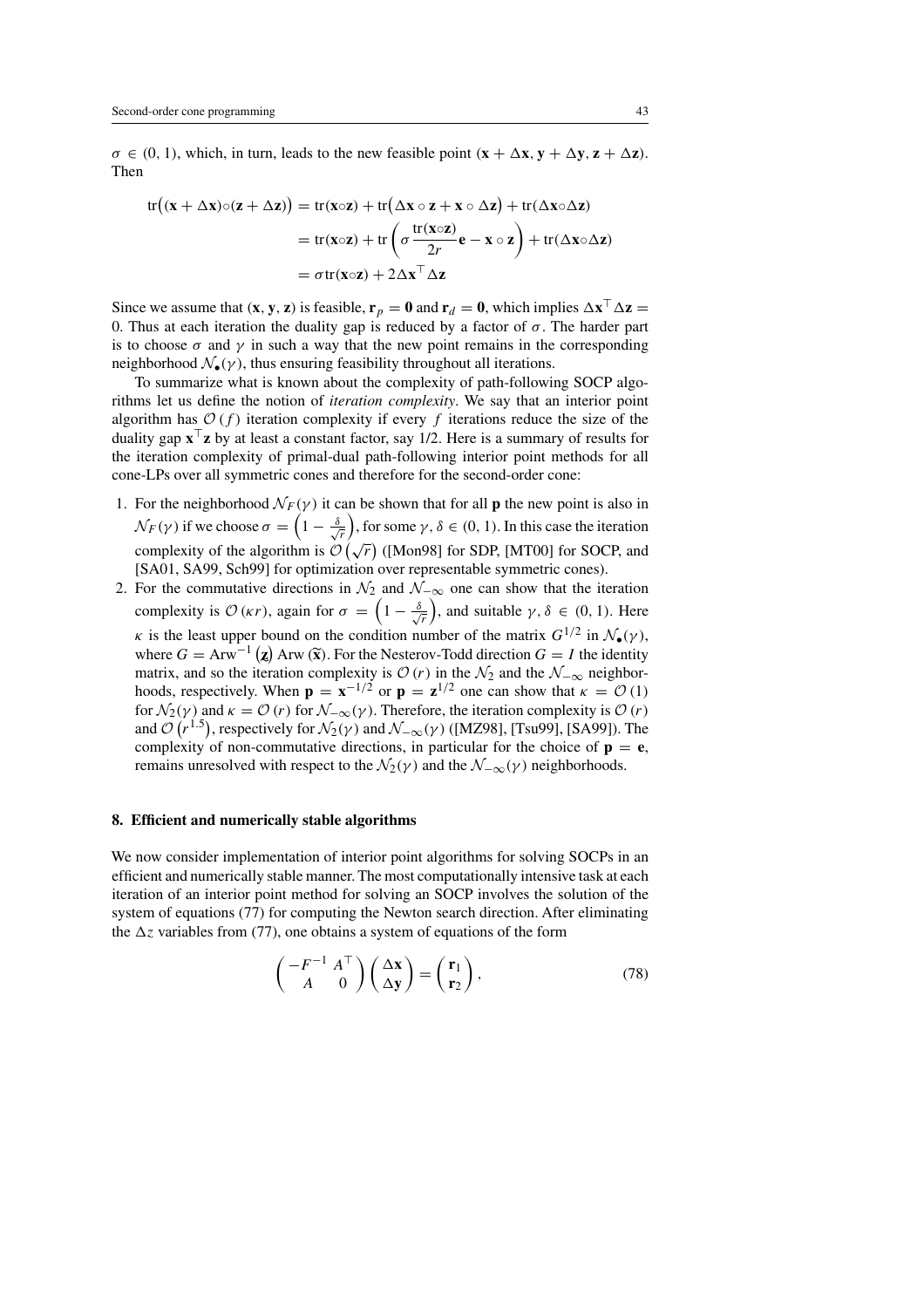where  $F = Q_{\mathbf{p}^{-1}}\left(\text{Arw}^{-1}\left(\mathbf{z}\right)\text{Arw}\left(\mathbf{\tilde{x}}\right)\right)Q_{\mathbf{p}^{-1}}$ . In LP, the matrix F is diagonal. In SOCP,  $F$  is a diagonal matrix plus a generally nonsymmetric low rank matrix. To establish this fact first we state and prove the following lemma. For now let us assume that we are working with a single block SOCP.

**Lemma 33.** *Let*  $\mathbf{x} \in \mathbb{R}^n$  *and*  $\mathbf{z} \in \mathbb{R}^n$  *be such that* **z** *is nonsingular. Then* 

$$
G(\mathbf{x}, \mathbf{z}) = \text{Arw}^{-1}(\mathbf{z}) \text{Arw}(\mathbf{x}) = \beta I - \gamma R \mathbf{x} \mathbf{e}^{\top} + \gamma R \mathbf{z} \mathbf{u}^{\top}
$$
(79)

*where*  $\beta = \frac{x_0}{z_0}$ ,  $\gamma = \frac{1}{z_0}$ ,  $\mathbf{u} = \mathbf{x} \circ \mathbf{z}^{-1}$  *and* **e** *is the identity vector.* 

*Proof.* Noting that  $z^{-1} = \frac{1}{\det(z)}Rz$ , this lemma can be proved by inspection.

We are now ready for our main theorem for multiple block SOCPs.

**Theorem 34.** *Let*  $\mathbf{x} \in \mathbb{R}^n$  *and*  $\mathbf{z} \in \mathbb{R}^n$  *be such that* **z** *is nonsingular. For all nonsingular* **p** *we have*

$$
F = Q_{\mathbf{p}^{-1}}\left(\text{Arw}^{-1}\left(\mathbf{z}\right)\text{Arw}\left(\widetilde{\mathbf{x}}\right)\right)Q_{\mathbf{p}^{-1}} = D + T = D' + T'
$$

*where* D *is the direct sum of multiples of the identity matrix and* T *is a nonsymmetric matrix in general, whose rank is at most*  $3r$ ; and D' is the direct sum of multiples of R *and*  $T'$  *is a nonsymmetric matrix in general of rank at most*  $2r$ *.* 

*Proof.* First we prove the theorem for the single block case where  $r = 1$ . Multiplying  $G(\tilde{\mathbf{x}}, \mathbf{z})$  in Lemma 33 from the left and the right by  $Q_{\mathbf{p}^{-1}}$ , setting  $\mathbf{q} = \mathbf{p}^{-1}, \theta = \beta \det(\mathbf{q})^2$ , and noting from nexts 4, 5 and 8 of Theorem 8 that  $Q^2$ ,  $Q$  and  $\det(g^2)R$ . and noting from parts 4, 5 and 8 of Theorem 8 that  $Q_{\bf q}^2 = Q_{\bf q}^2 = -\det({\bf q}^2)R +$  $2\mathbf{q}^2(\mathbf{q}^2)^\top = \det(\mathbf{q})^2(I - 2\mathbf{e}\mathbf{e}^\top) + 2\mathbf{q}^2(\mathbf{q}^2)^\top$  and  $\mathbf{e}^\top Q_\mathbf{q} = (\mathbf{q}^2)^\top$ , we obtain

$$
F = Q_{q}(\text{Arw}^{-1}(\mathbf{z}) \text{ Arw}(\widetilde{\mathbf{x}})) Q_{q}
$$
  
=  $\beta Q_{q^2} - \gamma (Q_{q} R \mathbf{x}) (q^2)^{\top} + \gamma Q_{q} R \mathbf{z} \mathbf{u}^{\top} Q_{q}$   
=  $\theta I - 2\theta \mathbf{e} \mathbf{e}^{\top} + (2\beta q^2 - \gamma Q_{q} R \mathbf{x}) (q^2)^{\top} + \gamma Q_{q} R \mathbf{z} \mathbf{u}^{\top} Q_{q}$  (80)

$$
= -\theta R + (2\beta \alpha^2 - \gamma Q_1 R \mathbf{x}) (\alpha^2)^{\top} + \gamma Q_1 R \mathbf{z} \mathbf{u} \quad \mathcal{Q} \mathbf{q}
$$
  
= 
$$
- \theta R + (2\beta \alpha^2 - \gamma Q_1 R \mathbf{x}) (\alpha^2)^{\top} + \gamma Q_2 R \mathbf{z} \mathbf{u}^{\top} Q_2
$$
 (81)

$$
= -\theta R + (2\beta \mathbf{q}^2 - \gamma Q_{\mathbf{q}} R \mathbf{x}) (\mathbf{q}^2)^{\top} + \gamma Q_{\mathbf{q}} R \mathbf{z} \mathbf{u}^{\top} Q_{\mathbf{q}}.
$$
 (81)

The identity (80) determines D and T, and (81) determines  $D'$  and T'. Therefore, the theorem for the single block case is proved. For multiple blocks note that  $F = F_1 \oplus \cdots \oplus F_r$ and hence, it is the direct sum of multiples of the identity matrix plus a matrix of rank at most  $3r$ , and the direct sum of multiples of R plus a matrix of rank at most  $2r$ .

We note the following special cases:

 $p = e$ : In this case  $Q_p = I$  and by Lemma 33 T is nonsymmetric and has rank  $2r$ . Therefore,  $F$  is the sum of a symmetric positive definite matrix  $D$  which is the direct sum of multiples of the identity matrix and a nonsymmetric matrix of rank 2r.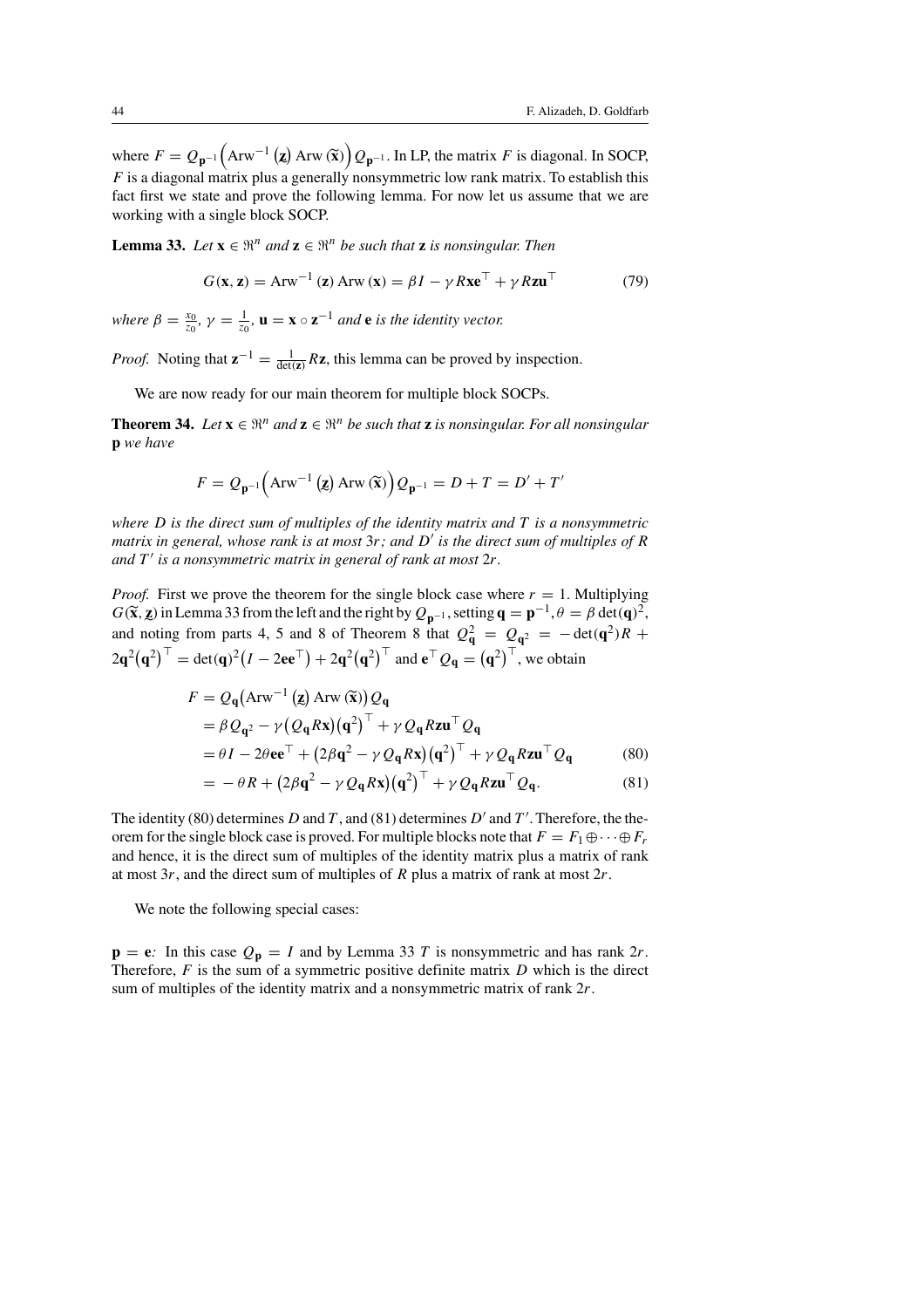*The NT case:* In the Nesterov-Todd method, recall that **p** is chosen to make  $z = \tilde{x}$ . The NT case: In the Nesterov-Todd method, recall that **p** is chosen to make  $\mathbf{z} = \tilde{\mathbf{x}}$ .<br>Therefore,  $G = \text{Arw}^{-1}(\mathbf{z}) \text{Arw}(\tilde{\mathbf{x}}) = I$  and  $F = Q_{\mathbf{p}^{-2}} = Q_{\mathbf{q}^2}$  which is symmetric positive definite Moreover positive definite. Moreover,  $T$  is symmetric and has rank  $2r$ . On the other hand  $F$  can also be written as a direct sum of multiples of  $R$ , a diagonal but indefinite matrix, and a symmetric matrix  $T'$  of rank r.

*The commutative class:* When **p** is chosen to make **z** and  $\tilde{\mathbf{x}}$  operator commute, the rank The commutative class: When **p** is chosen to make **z** and  $\tilde{\mathbf{x}}$  operator commute, the rank of *T* is generally 3*r* (with the noted exception of the NT method), but *T* is symmetric. Also  $F$  is symmetric and positive semidefinite, and can be written as a direct sum of multiples of  $R$ , a diagonal but indefinite matrix, and a symmetric matrix of rank  $2r$ . This is true for instance for the choices of  $\mathbf{p} = \mathbf{z}^{1/2}$  and  $\mathbf{p} = \mathbf{x}^{-1/2}$ .

In the remainder of this section we consider the commutative class of directions and in particular the NT direction. One can solve (78) directly by computing the Bunch-Parlett-Kaufmann factorization of the symmetric indefinite coefficient matrix in (78) (see [GL96] for details). However, the more standard approach involves eliminating the  $\Delta x$  variables using the first block of equations in (78) and then solving the so-called *normal equations*

$$
(AFA^{\top})\Delta y = \mathbf{r}_2 + AF\mathbf{r}_1\tag{82}
$$

by computing the Cholesky factorization of the positive definite symmetric matrix  $AFA^{\top}$ . It is easy to see that  $AFA^{\top} = \sum_{i=1}^{r} A_i F_i A_i^{\top}$ , where in general, each  $F_i = Q_{\mathbf{p_i}^{-2}}$ is totally dense.

We are interested in exploiting sparsity in the original data matrix A, when the dimension of at least one of the blocks is relatively large and there are only a small number of such large blocks. In this case  $AFA^{\top}$  is dense or has a dense square sub-matrix of relatively large size even if A is sparse; hence computing the factorization of  $AFA^{\top}$ directly can be costly. Observe, however, that  $F_i = Q_{\mathbf{p}_i^{-2}}$  can be expressed as

$$
F_i = \det(\mathbf{q_i})^2 I + 2\mathbf{q_i}^2 (\mathbf{q_i}^2)^\top - 2 \det(\mathbf{q_i})^2 \mathbf{e} \mathbf{e}^\top
$$
 (83)

where  $\mathbf{q_i} = \mathbf{p_i}^{-1}$ . Therefore, if we partition the index set of the blocks into those that are large,  $\mathcal{L}$ , and small, S, and for  $i \in \mathcal{L}$ ,  $A_{i0}$  denotes the first column of  $A_i$ , we have that

$$
AFA^{\top} = \sum_{i \in S} A_i F_i A_i^{\top} + \sum_{i \in \mathcal{L}} \det(\mathbf{q_i})^2 A_i A_i^{\top} + \sum_{i \in \mathcal{L}} \mathbf{v_i} \mathbf{v_i}^{\top} - \sum_{i \in \mathcal{L}} \mathbf{w_i} \mathbf{w_i}^{\top},
$$
(84)

where

$$
\mathbf{v_i} = \sqrt{2} A_i (\mathbf{q_i}^2), \quad \mathbf{w_i} = \sqrt{2} \det(\mathbf{q_i}) A_{i0}.
$$
 (85)

All terms in (84) are sparse except for the rank-one matrices  $\mathbf{v}_i \mathbf{v}_i^{\top}$ , assuming that the matrices  $A_i A_i^{\top}$  are sparse. However, we can only compute the (sparse) Cholesky factorization  $LDL^{\top}$  of the matrix equal to the first two sums in (84), which we shall denote by M, since including the term  $(-\sum_{i \in \mathcal{L}} \mathbf{w}_i \mathbf{w}_i^\top)$  may result in an indefinite matrix. One could use the so-called Schur complement approach which is based on the Sherman-Morrison-Woodbury update formula (e.g., see [And96, CMS90, Wri97]) to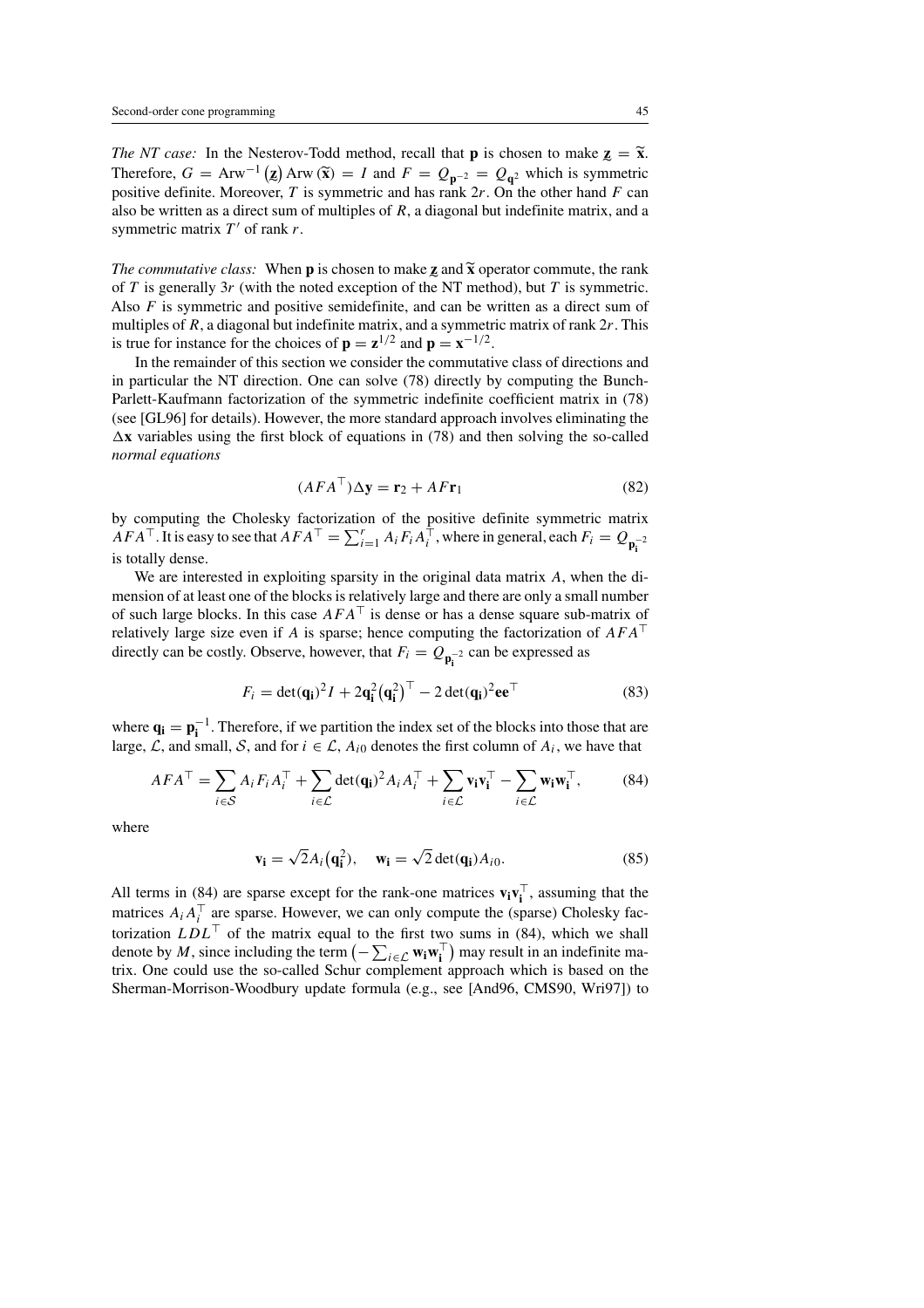$$
LE = (V, W)
$$

and

$$
L\mathbf{h} = \mathbf{r}_2 + AF\mathbf{r}_1
$$

for  $E$  and  $\mathbf{h}$ ; then forming

$$
G = J + E^{\top} D^{-1} E,
$$

where  $J \stackrel{\text{def}}{=} I \oplus -I$  and  $(V, W)J = (V, -W)$ , and solving

$$
G\mathbf{g} = E^{\top}D^{-1}\mathbf{h}
$$

and

$$
L^{\top} \Delta \mathbf{y} = D^{-1}(\mathbf{h} - E\mathbf{g}).
$$

Unfortunately, as shown in [GS01b], this approach which has been used in interior point methods for LP to handle dense columns in the constraint matrix A, is not numerically stable if  $LDL^{\top}$  is singular or nearly so, as is often the case when the optimal solution is approached.

This approach is even more numerically unstable in the SOCP case than it is in the LP case. It can be shown that as the duality gap  $\mu \downarrow 0$ , all the eigenvalues of  $F_i$  equal  $\mathcal{O}(\mu)$  or  $\mathcal{O}(1/\mu)$ , or one equals  $\mathcal{O}(\mu)$  and one equals  $\mathcal{O}(1/\mu)$  with the rest equal to  $\mathcal{O}(1)$  depending on how the primal-dual pair  $\mathbf{x}_i$  and  $\mathbf{z}_i$  approach the boundaries of their respective cones, see [GS01a] and [AS97]. Hence, as in LP the condition number of  $AFA^{\top}$  is  $\mathcal{O}(1/\mu^2)$ , i.e.,  $AFA^{\top}$  will be extremely ill-conditioned, as  $\mu \downarrow 0$ . However, the presence of intermediate-sized eigenvalues in the SOCP case results in additional loss of accuracy. Experiments on real world and randomly generated problems have verified this and the unsuitability of using the Schur complement approach.

# *8.1. A product-form Cholesky factorization approach*

A numerically stable approach for updating the sparse factorization  $LDL^{\top}$  is provided by the product-form Cholesky factorization (PFCF) approach first suggested by Goldfarb and Scheinberg [GS01b] for implementing interior point methods for LP. Like the Schur complement approach, the PFCF method first computes the Cholesky factorization  $LDL^{\top}$  of the sparse matrix  $PMP^{\top}$ , where  $M = AFA^{\top} - (VV^{\top} - WW^{\top})$ , L is a unit lower triangular matrix,  $D = Diag(d_1, \ldots, d_m)$  is a positive diagonal matrix and  $P$  is a permutation matrix chosen to reduce the amount of fill-in in the Cholesky factorization. Determining the "best" P is NP-hard; but heuristics such as the minimum degree, minimum local fill-in and nested dissection orderings yield acceptable results on most sparse problems with a modest amount of effort (e.g., see [GL81]). If any of the matrices  $A_i$ ,  $i \in S$  have dense columns, the blocks corresponding to them are treated as belonging to the set  $\mathcal{L}$  and the outer products of these dense columns scaled by det $(\mathbf{q}_i^2)$ are included in  $VV^\top$  rather than in M. Then the symmetric rank-one term corresponding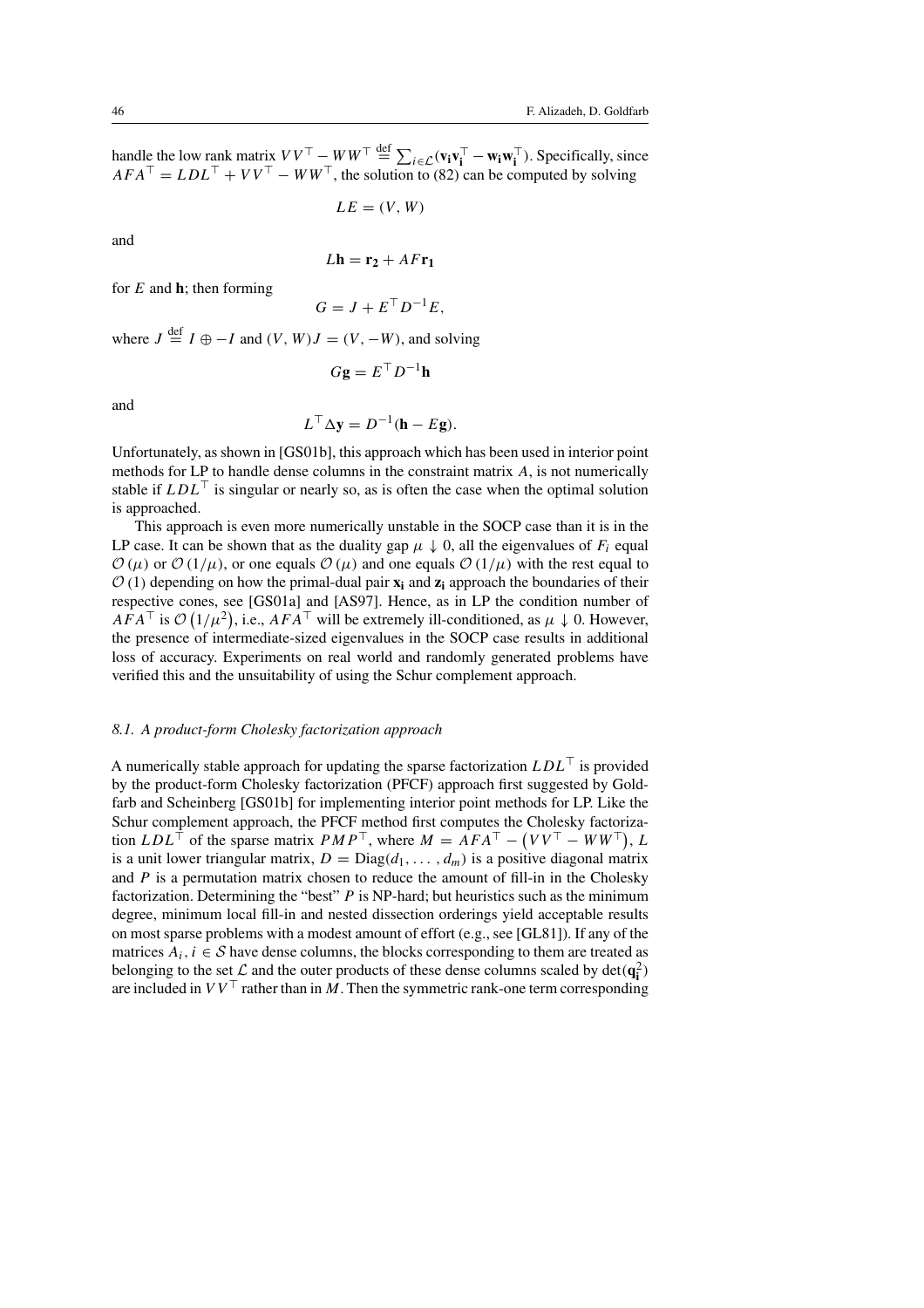to a dense column  $\mathbf{v} = \mathbf{v_i}$  is added to  $M = LDL^\top$ , and the PFCF method computes  $\tilde{L}$ and  $\tilde{D}$ , where

$$
LDLT + \mathbf{v}\mathbf{v}T = L(D + \mathbf{h}\mathbf{h}T)LT = L\tilde{L}\tilde{D}\tilde{L}TLT,
$$
 (86)

 $\mathbf{h} \in \mathbb{R}^m$  is the solution to  $L\mathbf{h} = \mathbf{v}$ ,

$$
\tilde{L} = \tilde{L}(\mathbf{h}, \beta) \stackrel{\text{def}}{=} \begin{pmatrix} 1 & 1 & & & \\ h_2 \beta_1 & 1 & & & \\ h_3 \beta_1 & h_3 \beta_2 & 1 & & \\ \vdots & \vdots & \vdots & \ddots & \\ h_{m-1} \beta_1 & h_{m-1} \beta_2 & h_{m-2} \beta_3 & \cdots & 1 \\ h_m \beta_1 & h_m \beta_2 & h_m \beta_3 & \cdots & h_m \beta_{m-1} & 1 \end{pmatrix},
$$
(87)

and the diagonal elements  $\tilde{d}_j$  of the  $m \times m$  diagonal matrix  $\tilde{D}$  and the components of  $\beta \in \mathbb{R}^m$  are given by the following recurrence first proposed for quasi-Newton updates [FP74, GMS75]:

*t*<sub>0</sub> := 1  
\nfor 
$$
j = 1, 2, ..., m
$$
  
\n*t*<sub>j</sub> := *t*<sub>j-1</sub> + *h*<sup>2</sup><sub>j</sub>/*d*<sub>j</sub>,  
\n $\tilde{d}_j := d_j t_j / t_{j-1},$   
\n $\beta_j := h_j / (d_j t_j).$  (88)

The procedure that is actually used is more complicated than this since  $M$  may be only positive semidefinite. Note that the Cholesky factorization of a positive semidefinite matrix can be obtained in a numerically stable manner [Hig96]. By repeating this procedure  $k$  times, once for each dense column of  $V$ , we obtain the product-form factorization,

$$
L\tilde{L}_1\tilde{L}_2\ldots,\tilde{L}_k\tilde{D}^k\tilde{L}_k^\top\ldots\tilde{L}_2^\top\tilde{L}_1^\top L^\top
$$
\n(89)

of  $M + VV^{\top}$ . The method for subtracting a rank-one term  $ww^{\top}$ , (which should be done after the corresponding  $\mathbf{v}\mathbf{v}^{\top}$  term has been added) is similar; i.e.,

$$
LDLT - wwT = \tilde{L}(D - hhT)LT = L\tilde{L}\tilde{D}\tilde{L}TLT,
$$
\n(90)

where  $L\mathbf{h} = \mathbf{w}$ ,  $\tilde{L} \stackrel{\text{def}}{=} \tilde{L}(\mathbf{h}, \beta)$  is a special unit lower triangular matrix of the form (87), but the recurrence used to compute the diagonal elements of  $\tilde{D}$  and the components of  $\beta$ is different from (87) (see [FP74]). This yields a product-form factorization of the form (89) where  $k = 2|\mathcal{L}|$ .

Since each matrix  $\tilde{L}_v = \tilde{L}_v(\mathbf{h}^v, \beta^v)$ ,  $v = 1, ..., k$  in (89) is a special unit lower triangular matrix of the form (87), we need only store the pair of vectors  $\mathbf{h}^{\nu}$  and  $\beta^{\nu}$ for it. Moreover, systems of the form  $\tilde{L}_v \mathbf{s} = \mathbf{r}$  and  $\tilde{L}_v^T \mathbf{s} = \mathbf{r}$  can be solved using only  $2(m - 2)$  multiplications and  $2(m - 1)$  additions.

In [GS01a] it is proved that under assumptions that are almost always satisfied in practice, the PFCF procedure is numerically stable. This PFCF approach for SOCPs has been implemented in SeDuMi [Stu98], an efficient interior point code that handles a mixture of LP, SOCP and SDP constraints. It has enabled SeDuMi to solve large conic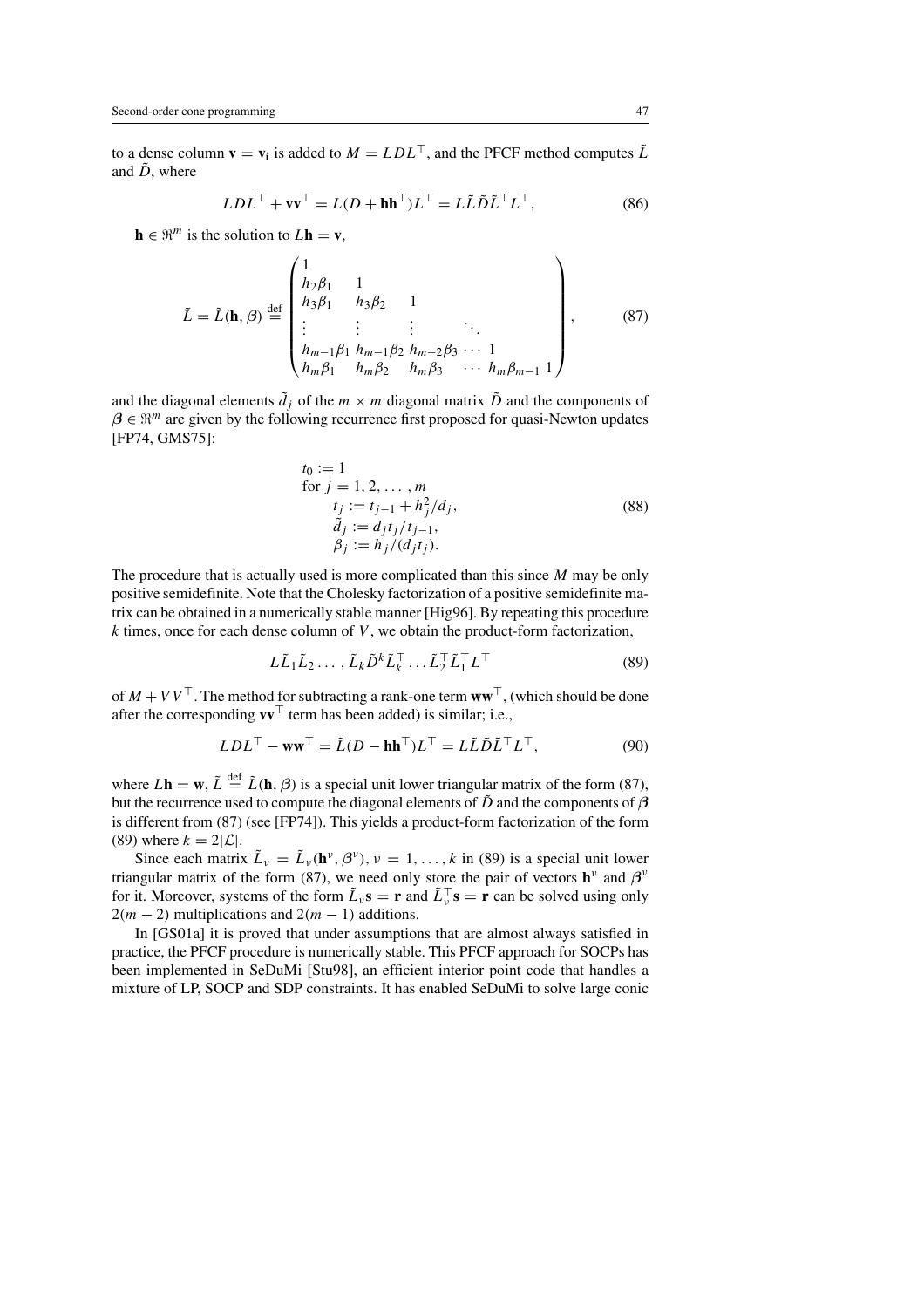problems in a tiny fraction of time and memory that was previously needed as well as solve several formerly intractable problems (J. F. Sturm, private communication).

Unfortunately, the PFCF method is not applicable to interior point methods that use directions such as the so-called  $XZ + ZX$  direction [AHO98] for which F is not symmetric. (This is the case  $p = e$ .) However, these matrices still have structure; e.g., in the  $XZ + ZX$  case,  $F = F_1 \oplus \ldots \oplus F_r$ , each  $F_i = G(\mathbf{x_i}, \mathbf{z_i})$  in Lemma 33; that is, each  $F_i$  is the sum of  $\frac{x_{i0}}{z_{i0}}I$  and two nonsymmetric outer products. Let us assume that there is at least one, but not too many, large blocks. If, in addition, there are many small blocks, a method proposed in [GS01c] first computes a sparse  $\hat{L}\hat{U}$  factorization (ignoring permutations for simplicity) of  $\sum_{\mathcal{S}} A_i F_i A_i^{\top} + \sum_{\mathcal{L}} (x_{i0}/z_{0i}) A_i A_i^{\top}$ , while if there are very few small blocks it first computes a sparse Cholesky factorization  $\hat{L}\hat{D}\hat{L}^{\top}$  of  $\sum_{i=1}^{N} (x_{i0}/z_{i0})A_iA_i^{\top}$ . For each rank-one nonsymmetric matrix **vw**  $\top$  this method uses a combination of updating techniques originally proposed in [GMS75, Gol76] in another context. Given the current factorization  $\hat{L}\hat{D}\hat{U}$ , it computes

$$
\hat{L}\hat{D}\hat{U} + \mathbf{v}\mathbf{w}^{\top} = \hat{L}(\hat{D} + \mathbf{h}\mathbf{s}^{\top})\hat{U} = \hat{L}\tilde{L}\tilde{D}\tilde{V}\hat{U},\tag{91}
$$

where  $\hat{L}$ **h** = **v**.  $\hat{U}^{\top}$ **s** = **w** and  $\tilde{L}\tilde{D}\tilde{V}$  is closely related to an  $LQ$  factorization of  $\hat{D}$  + **hs**<sup>T</sup> that avoids the computation of square roots. This so-called LDV factorization must be defined carefully if it is to be numerically stable. In particular, rather than requiring  $\tilde{D}^{1/2}\tilde{V}$  to equal an orthogonal matrix Q, we require that  $\tilde{D}^{1/2}\tilde{V}\tilde{D}^{1/2} = Q$ , or equivalently, that  $\tilde{V}^{\top} \tilde{D} \tilde{V} = \hat{D}^{-1}$ .

This approach is attractive because  $\tilde{L}$  and  $\tilde{V}$  are special matrices:  $L = L(\alpha, \beta, \mathbf{h}, \mathbf{s})$ is a unit lower triangular matrix whose  $(i, j)$ -th element  $L_{i,j} = h_i \alpha_j + s_i \beta_j$ , for  $i > j$ and  $\tilde{V}$  is the product of a special lower Hessenberg matrix  $H(\tau, t, \rho)$  whose  $(i, j)$ -th element  $H_{i,j} = t_i \tau_j$ , for  $i \geq j$ , and whose  $(i, i + 1)$ -th element  $H_{i,i+1} = -\rho_i$  for  $i < n$ , with the transpose of another such matrix  $H(1, w, \sigma)$ . The vectors  $\alpha$ ,  $\beta$ ,  $\tau$ , **t**,  $\rho$ ,  $\sigma$  and the diagonal elements of  $\tilde{D}$  can all be computed using fairly simple recurrence formulas and only these vectors and **h** and **s** need to be stored.

# **9. Current and future research directions**

An area that was not covered in this paper is the application of SOCP to combinatorial optimization problems. Successful application of linear programming, and more recently semidefinite programming, to hard combinatorial optimization problems is well-known. However, while there are a few applications that utilize SOCP directly (notably the Fermat-Weber plant location problem mentioned in §2), there is little work on relaxing integer programs to SOCPs. In this regard we note the work of Kim and Kojima [KK01] and of Iyengar and Cezik [IC<sub>O1</sub>]. One particular area for further development is the possible adoption of Gomory–Chvatal type cuts to SOCP inequalities yielding new valid SOCP inequalities.

An interesting question is whether there is a simplex-like algorithm for SOCP. One advantage that simplex algorithms have over interior point methods in LP is that once a problem has been solved, and subsequently changed in a small way (say by adding an extra constraint), the dual simplex method can be used to find the optimal solution starting from the original solution. Typically a small number of dual simplex iterations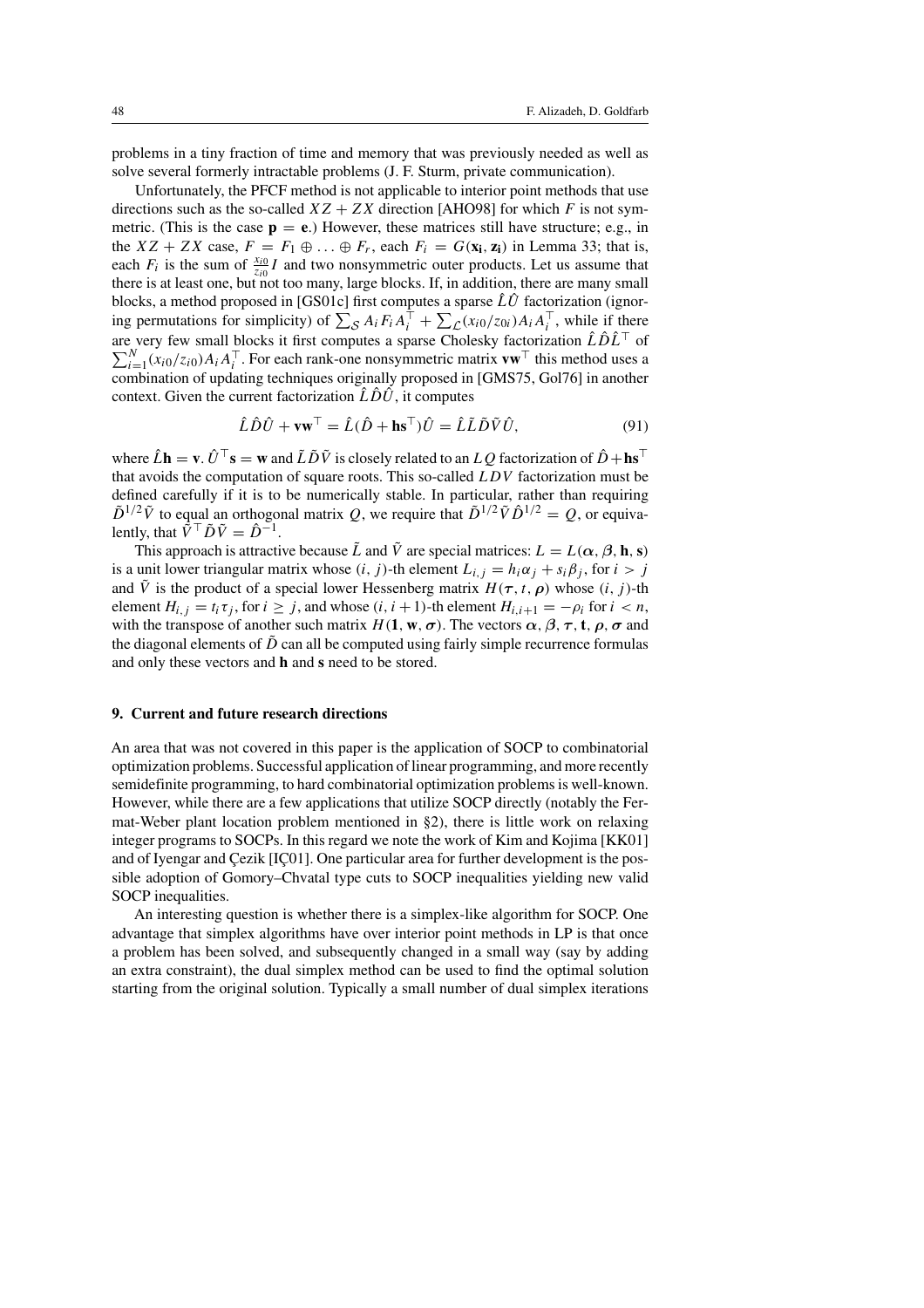suffice, and each iteration takes  $\mathcal{O}(m^2)$  arithmetic operations for dense problems and less for sparse problems. In interior point methods each iteration typically costs  $O(m^3)$ for dense problems; hence even one iteration is expensive. No satisfactory technique is known in interior point algorithms for using knowledge of the optimum solution to a closely related problem that requires only  $\mathcal{O}(m^2)$  arithmetic operations. Presently no simplex-like algorithm for SOCP is known, nor have the active set methods of nonlinear programming been investigated for this class of problems.

*Acknowledgements.* We thank the referees for their extremely thorough reviews, and for pointing out numerous typographical and algebraic errors in earlier versions of this paper.

#### **References**

- [AA95] I. Adler and F. Alizadeh. Primal-Dual Interior Point Algorithms for Convex Quadratically Constrained and Semidefinite Optimization Problems. Technical Report RRR-111-95, RUTCOR, Rutgers University, 1995.
- [ACO94] K. D. Andersen, E. Christiansen, and M. L. Overton. Limit Analysis by Minimizing a Sum of Norms. *SIAM J. Scient. Comp.*, 1994.
- [AHN<sup>+97]</sup> F. Alizadeh, J.-P.A. Haeberly, V. Nayakkankuppam, M.L. Overton, and S.A. Schmieta. SDPpack User Guide (Version 0.9 Beta). Technical Report 737, Courant Institute of Mathematical Sciences, New York University, New York, NY, 1997. (Available at http://www.cs.nyu.edu/faculty/overton/sdppack).
- [AHO97] F. Alizadeh, J.P. Haeberly, and M.L. Overton. Complementarity and nondegeneracy in semidefinite programming. *Math. Programming*, 77(2), 1997.
- [AHO98] F. Alizadeh, J.P. Haeberly, and M.L. Overton. Primal-dual interior-point methods for semidefinite programming: Convergence rates, stability and numerical results. *SIAM J. Optim.*, 8(3):746–768, 1998.
- [And96] K.D. Andersen. A modified Schur complement method for handling dense columns in interior-point methods for linear programming. *ACM Transactions on Mathematical Software*, 22:348–356, 1996.
- [AS97] F. Alizadeh and S.H. Schmieta. Optimization with Semidefinite, Quadratic and Linear Constraints. Technical Report rrr 23-97, RUTCOR, Rutgers University, November 1997. (Available at URL: http://rutcor.rutgers.edu/pub/rrr/reports97/23.ps).
- [AS00] F. Alizadeh and S.H. Schmieta. Symmetric Cones, Potential Reduction Methods and Word-By-Word Extensions. In R. Saigal, L. Vandenberghe, and H. Wolkowicz, editors, *Handbook of Semidefinite Programming, Theory, Algorithms and Applications*, pages 195–233. Kluwer Academic Publishers, 2000.
- [BFM97] M. Buss, L. Faybusovich, and J.B. More. Recursive algorithms for real-time grasping force optimization. In *Proceedings of International Conferences on Robotics and Automation*, Albuquerque, NM, USA, 1997.
- [BGFB94] S. Boyd, L. El Ghaoui, E. Feron, and V. Balakrishnan. *Linear Matrix Inequalities in System and Control Theory*, volume 15 of *SIAM Studies in Applied Mathematics*. SIAM, Philadelphia PA, 1994.
- [BHM96] M. Buss, H. Hashimoto, and J.B. Moore. Dextrous hand grasping force optimization. *IEEE Transactions on Robotics and Autimation*, 12(3):406–418, June 1996.
- [BTN92] A. Ben-Tal and A. Nemirovski. Interior point polynomial time methods for truss topology design. Technical Report 3/92, Technion, Haifa, Israel, 1992.
- [BTN98] A. Ben-Tal and A.S. Nemirovski. Robust convex optimization. *Math. of Oper. Res.*, 23(4):769– 805, 1998.
- [BTN99] A. Ben-Tal and A. Nemirovski. Robust solutions of uncertain linear programs. *Oper. Res. Lett.*, 25(1):1–13, 1999.
- [BTN01] A. Ben-Tal and A. Nemirovski. On polyhedral approximations of the second order cone. *Math. of Oper. Res.*, 26(2):193–205, May 2001.
- [CMS90] I.C. Choi, C.L. Monma, and D. Shanno. Further developments of primal-dual interior point methods. *ORSA J. of Computing*, 2(4):304–311, 1990.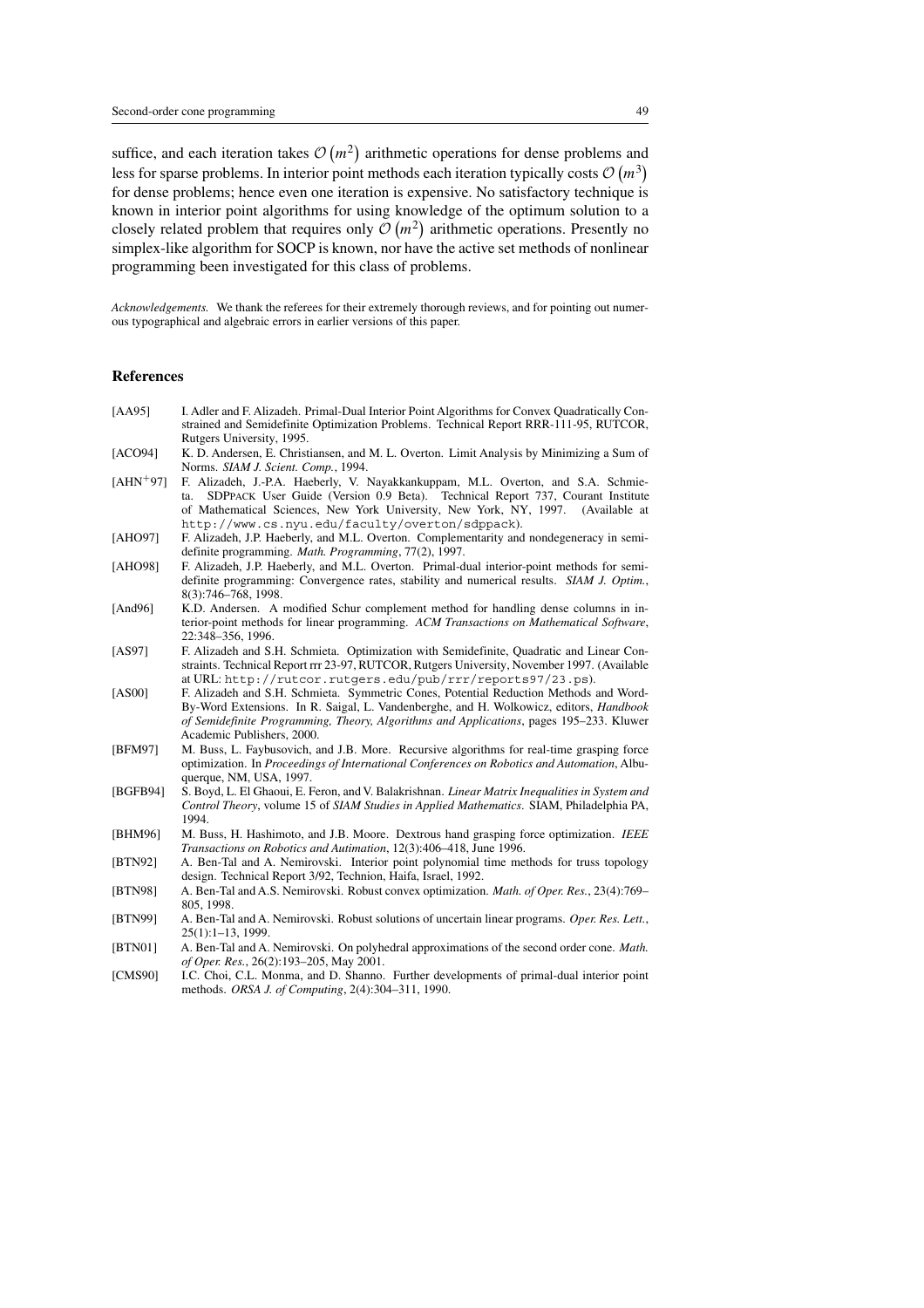| [Fay97a] | L. Faybusovich. Euclidean Jordan algebras and interior-point algorithms. Positivity, 1(4):331– |  |
|----------|------------------------------------------------------------------------------------------------|--|
|          | 357, 1997.                                                                                     |  |

- [Fay97b] L. Faybusovich. Linear systems in Jordan algebras and primal-dual interior point algorithms. *Journal of Computational and Applied Mathematics*, 86:149–175, 1997.
- [Fay98] L. Faybusovich. A Jordan-algebraic approach to potential-reduction algorithms. Technical report, Department of Mathematics, University of Notre Dame, Notre Dame, IN, USA, April 1998.
- [FK94] J. Faraut and A. Kor´anyi. *Analysis on Symmetric Cones*. Oxford University Press, Oxford, UK, 1994.
- [FP74] R. Fletcher and M.J.D. Powell. On the modification of LDL<sup>T</sup> factorizations. *Maths. Comp.*, 29:1067–1087, 1974.
- [GI01] D. Goldfarb and G. Iyengar. Robust portfolio optimization. Manuscript, 2001.
- [GL81] A. George and W.-H. Liu. *Computer Solution of Large Sparse Positive Definite Systems*. Prentice-Hall, Englewood Cliffs, NJ, 1981.
- [GL96] G. H. Golub and C. F. Van Loan. *Matrix Computations, Third ed.* Johns Hopkins University Press, Baltimore, MD, third edition, 1996.
- [GL97] L. El Ghaoui and H. Lebret. Robust solutions to least squares problems with uncertain data. *SIAM J. Matrix Anal. Appl.*, 18(4):1035–1064, 1997.
- [GLW91] D. Goldfarb, S. Liu, and S. Wang. A logarithmic barrier function algorithm for convex quadratically constrained convex quadratic programming. *SIAM J. Optim.*, 1(2):252–267, 1991.
- [GMS75] P.H. Gill, W. Murray, and M.A. Saunders. Methods for computing and modifying the LDV factors of a matrix. *Math. of Comp.*, 29:1051–1077, 1975.
- [Gol76] D. Goldfarb. Factorized variable metric methods for unconstrained optimization. *Math. of Comp.*, 30:796–811, 1976.
- [GS01a] D. Goldfarb and K. Scheinberg. A product-form Cholesky factorization implementation of interior point methods for SOCP. Manuscript, 2001.
- [GS01b] D. Goldfarb and K. Scheinberg. A product-form Cholesky factorization method for handling dense columns in interior point methods for linear programming. Manuscript, 2001.
- [GS01c] D. Goldfarb and K. Scheinberg. An unsymmetric product-form factorization for interior point methods in SOCP. Manuscript, 2001.
- [Hig96] N.J. Higham. *Accuracy and Stability of Numerical Algorithms*. SIAM, Philadelphia, PA, 1996. [HRVW96] C. Helmberg, F. Rendl, R.J. Vanderbei, and H. Wolkowicz. An interior-point method for semi-
- definite programming. *SIAM J. Optim.*, 6:342–361, 1996. [IC<sub>01]</sub> G. Iyengar and M.T. Cezik. Cut generation for mixed 0-1 quadratically constrained programs.
- IEOR Department, Columbia University, New York NY, 2001. [Jar91] F. Jarre. On the convergence of the method of analytic centers when applied to convex quadratic programs. *Math. Programming*, 49(3):341–358, 1991.
- [Kar84] N. Karmarkar. A new polynomial-time algorithm for linear programming. *Combinatorica*, 4:373–395, 1984.
- [KK01] S. Kim and M. Kojima. Second order cone programming relaxations of nonconvex quadratic optimization problems. *Optim. Methods Softw.*, 15(3-4):201–224, 2001.
- [KMY89] M. Kojima, S. Mizuno, and A. Yoshise. A primal-dual interior-point algorithm for linear programming. In N. Megiddo, editor, *Progress in Mathematical Programming*, Berlin, 1989. Springer Verlag.
- [KSH97] M. Kojima, S. Shindoh, and S. Hara. Interior-point methods for the monotone linear complementarity problem in symmetric matrices. *SIAM J. Optim.*, 7(9):86–125, 1997.
- [LB97] H. Lebret and S. Boyd. Antenna array pattern synthesis via convex optimization. *SIAM J. Matrix Anal. Appl.*, 45(3):526–532, 1997.
- [LVBL98] M. S. Lobo, L. Vandenberghe, S. Boyd, and H. Lebret. Applications of second order cone programming. *Linear Algebra Appl.*, 284:193–228, 1998.
- [MA89] R.D.C. Monteiro and I. Adler. Interior path following primal-dual algorithms. Part I: Linear programming. *Math. Programming*, 44:27–41, 1989.
- [Mon97] R.D.C. Monteiro. Primal-dual path-following algorithms for semidefinite programming. *SIAM J. Optim.*, 7:663–678, 1997.
- [Mon98] R.D.C. Monteiro. Polynomial convergence of primal-dual algorithms for semidefinite programming based on monteiro and zhang family of directions. *SIAM J. Optim.*, 8:797–812, 1998.
- [MS91] S. Mehrotra and J. Sun. A method of analytic centers for quadratically constrianed convex quadratic programming. *SIAM Journal on Numerical Analysis*, 28(2):529–544, 1991.
- [MT00] R.D.C. Monteiro and T. Tsuchiya. Polynomial convergence of primal-dual algorithms for the second-order cone program based on the MZ-family of directions. *Mathematical Programming*, 88:61–83, 2000.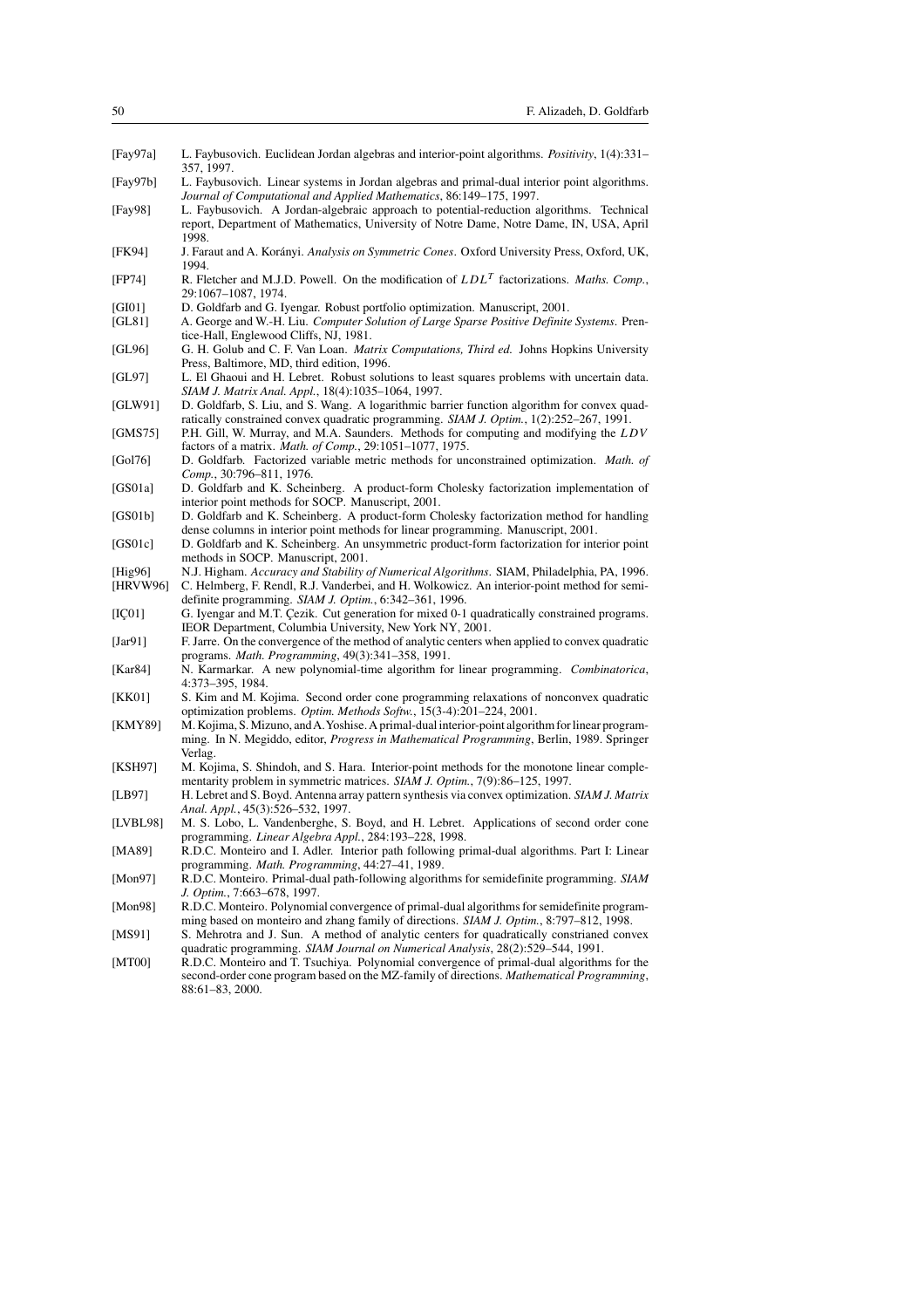- [MZ98] R.D.C. Monteiro andY. Zhang. A unified analysis for a class of path-following primal-dual interior-point algorithms for semidefinite programming. *Mathematical Programming*, 81:281–299, 1998.
- [Nem99] A. Nemirovski. What can be expressed via conic quadratic and semidefinite programming?, August 1999. Talk presented at RUTCOR weekly seminar.
- [NN94] Y. Nesterov and A. Nemirovski. *Interior Point Polynomial Methods in Convex Programming: Theory and Applications*. Society for Industrial and Applied Mathematics (SIAM), Philadelphia, 1994.
- [NS96] A. Nemirovski and K. Scheinberg. Extension of Karmarkar's algorithm onto convex quadratically constrained quadratic programming. *Math. Programming*, 72:273–289, 1996.
- [NT97] Y.E. Nesterov and M.J. Todd. Self-scaled barriers and interior-point methods for convex programming. *Math. of Oper. Res.*, 22:1–42, 1997.
- [NT98] Y.E. Nesterov and M.J. Todd. Primal-dual interior-point methods for self-scaled cones. *SIAM J. Optim.*, 8:324–364, 1998.
- [Pat96] G. Pataki. Cone LP's and Semidefinite Programs: Geometry and a Simplex-type Method. In *proceedings of the fifth Integer Programming and Combinatorial Optimization (IPCO) conference*, 1996.
- [SA99] S.H. Schmieta and F. Alizadeh. Extension of Commutative Class of Primal-Dual Interior Point Algorithms to Symmetric Cones. Technical Report RRR 13-99, RUTCOR, Rutgers University, August 1999. (Available from http://rutcor.rutgers.edu/pub/rrr/reports99/13.ps. Submitted to *Math Programming*).
- [SA01] S.H. Schmieta and F. Alizadeh. Associative and Jordan Algebras, and Polynomial Time Interior-Point Algorithms for Symmetric Cones. *Math. of Oper. Res.*, 26(3):543–564, 2001.
- [Sch99] S.H. Schmieta. *Application of Jordan algebras to the design and analysis of interior-point algorithms for linear, quadratically constrained quadratic, and semi-definite programming*. PhD thesis, Rutgers Center for Operations Research, Rutgers University, 1999.
- [Stu98] J.F. Sturm. Using SeDuMi 1.0x, a MATLAB toolbox for optimization over symmetric cones. Manuscript, (available at http://www.unimass.nl/∼sturm), August 1998.
- [Stu99] J.F. Sturm. Similarity and other spectral relations for symmetric cones. Technical report, Department of Quantative Economics, Maastricht University, The Netherlands, April 1999.
- [Tsu97] T. Tsuchiya. A Polynomial Primal-Dual Path-Following Algorithm for Second-Order Cone Programming. Technical Report No. 649, The Institute of Statistical Mathematics, Tokyo, Japan, 1997.
- [Tsu99] T. Tsuchiya. A convergence analysis of the scaling-invariant primal-dual path- following algorithms for second-order cone programming. *Optim. Methods Softw.*, 11:141–182, 1999.
- [VB96] L. Vandenberghe and S. Boyd. Semidefinite programming. *SIAM Review*, 38(1):49–95, 1996.
- [WBV98] S.-P. Wu, S. Boyd, and L. Vandenberghe. FIR filter design via spectral factorization and convex optimization. In Biswa Datta, editor, *Applied and Computational Control, Signals and Circuits*, chapter 5. Birkhauser, 1998.
- [Wit64] C. Witzgall. Optimal location of a central facility, mathematical models and concepts. Technical Report 8388, National Bureau of Standards, Washington, DC, 1964.
- [Wri97] S.J. Wright. *Primal-Dual Interior Point Methods*. Society for Industrial and Applied Mathematics (SIAM), Philadelaphia, PA, 1997.
- [XY97] G.L. Xue and Y.Y.Ye. An efficient algorithm for minimizing a sum of euclidean norms with applications. *SIAM J. Optim.*, 7:1017–1036, 1997.
- [Zha98] Y. Zhang. On extending primal-dual interior-point algorithms from linear programming to semidefinite programming. *SIAM J. Optim.*, 8:356–386, 1998.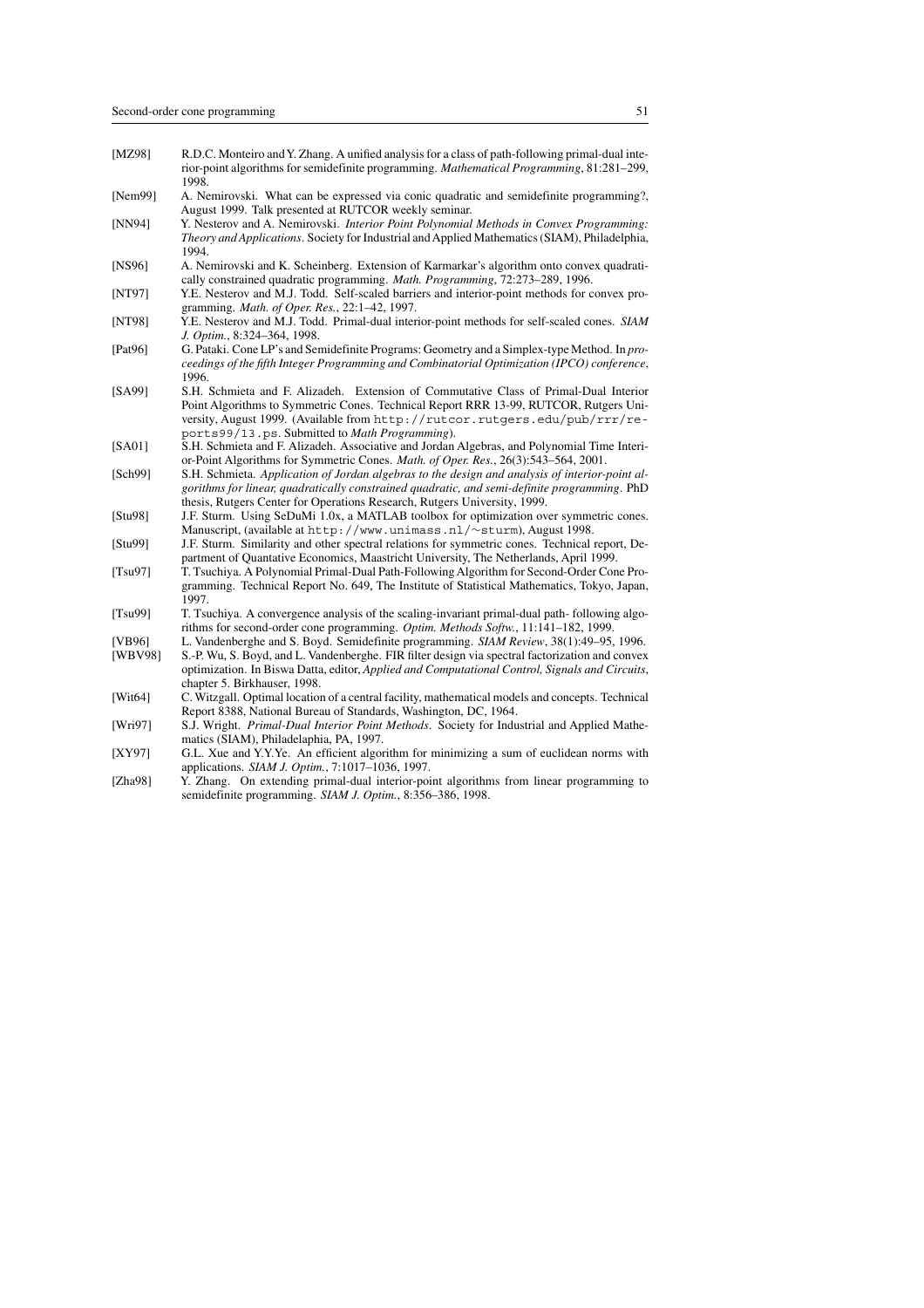Copyright © 2003 EBSCO Publishing